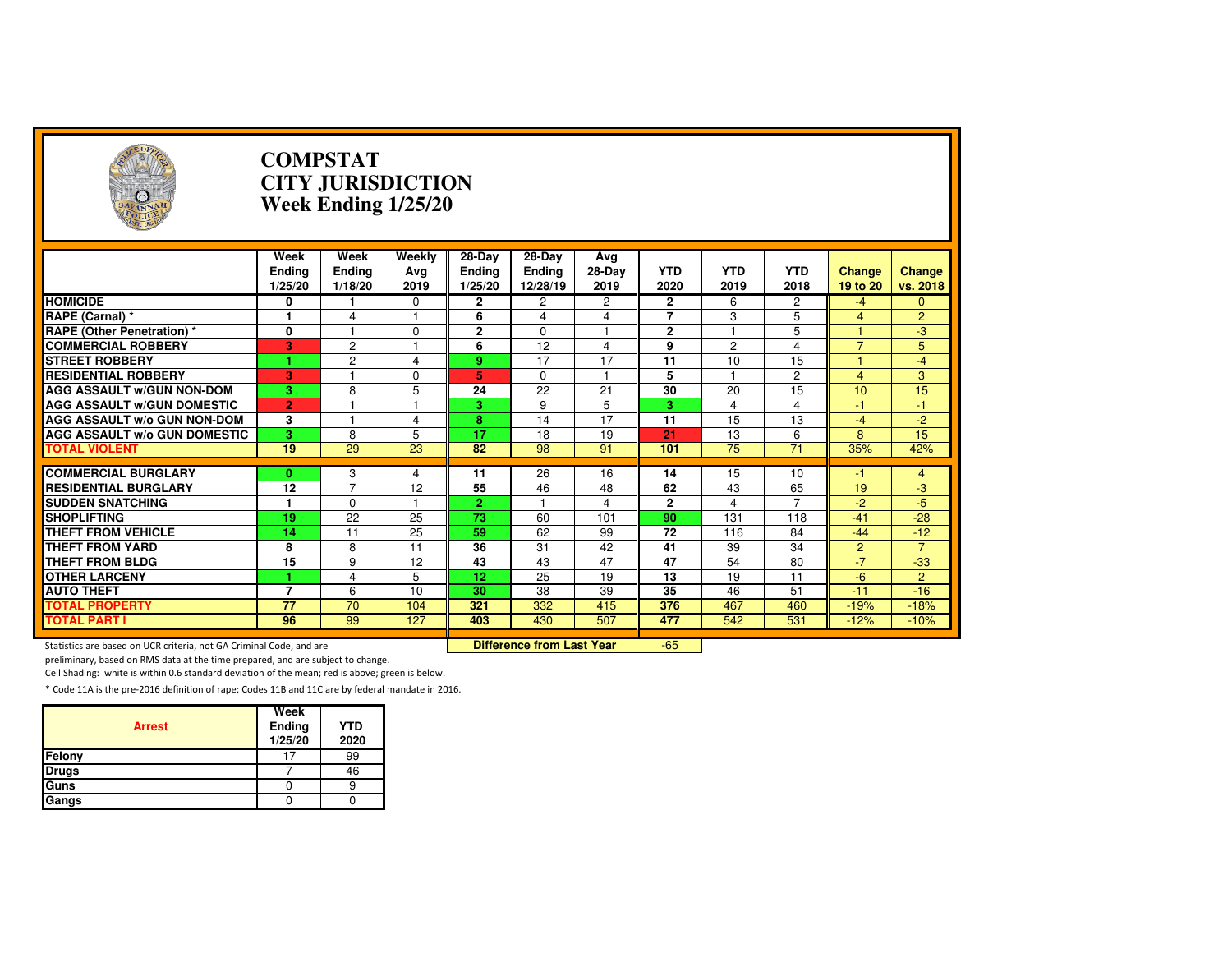

#### **COMPSTATNORTH PRECINCTWeek Ending 1/25/20**

#### **PRECINCT COMMANDER:**

**CAPT. CARY HILL**



|                                     | Week<br><b>Endina</b><br>1/25/20 | Week<br><b>Ending</b><br>1/18/20 | Weekly<br>Avg<br>2019 | $28 - Day$<br><b>Ending</b><br>1/25/20 | 28-Day<br><b>Ending</b><br>12/28/19 | Avg<br>28-Day<br>2019   | <b>YTD</b><br>2020 | <b>YTD</b><br>2019 | <b>YTD</b><br>2018 | Change<br>19 to 20 | Change<br>vs. 2018 |
|-------------------------------------|----------------------------------|----------------------------------|-----------------------|----------------------------------------|-------------------------------------|-------------------------|--------------------|--------------------|--------------------|--------------------|--------------------|
| <b>HOMICIDE</b>                     | 0                                | $\Omega$                         | $\Omega$              | 0                                      | 0                                   | $\Omega$                | 0                  |                    |                    | -1                 | -1                 |
| RAPE (Carnal) *                     | 0                                | $\overline{c}$                   | 0                     | $\overline{2}$                         | 4                                   |                         | 3                  |                    | $\Omega$           | $\overline{2}$     | 3                  |
| <b>RAPE (Other Penetration) *</b>   | $\mathbf{0}$                     | $\Omega$                         | 0                     | 0                                      | $\Omega$                            | $\Omega$                | 0                  | $\Omega$           |                    | $\Omega$           | -1                 |
| <b>COMMERCIAL ROBBERY</b>           | $\mathbf 0$                      | $\Omega$                         | 0                     | 0                                      | $\Omega$                            |                         | 0                  |                    | $\Omega$           | $-1$               | $\Omega$           |
| <b>STREET ROBBERY</b>               | 0                                | $\Omega$                         |                       | $\overline{2}$                         | 4                                   | 5                       | 3                  | 2                  | 8                  |                    | $-5$               |
| <b>RESIDENTIAL ROBBERY</b>          | $\mathbf{0}$                     |                                  | $\Omega$              |                                        | $\Omega$                            | $\Omega$                |                    | $\Omega$           | $\Omega$           |                    |                    |
| <b>AGG ASSAULT W/GUN NON-DOM</b>    | $\mathbf{0}$                     |                                  |                       | 7                                      | 5                                   | 4                       | $\overline{7}$     | $\overline{c}$     | 2                  | 5                  | 5                  |
| <b>AGG ASSAULT W/GUN DOMESTIC</b>   | $\mathbf{0}$                     | $\Omega$                         | $\Omega$              | 0                                      | ٠                                   | $\overline{\mathbf{1}}$ | $\bf{0}$           |                    |                    | $-1$               | $-1$               |
| <b>AGG ASSAULT W/o GUN NON-DOM</b>  | 1                                | н                                |                       | 3.                                     | $\overline{7}$                      | 6                       | 3                  | $\overline{7}$     | 3                  | $-4$               | $\overline{0}$     |
| <b>AGG ASSAULT W/o GUN DOMESTIC</b> | $\mathbf{0}$                     | $\overline{2}$                   |                       | 4                                      | 4                                   | 5                       | 5                  | 5                  | $\overline{c}$     | $\Omega$           | 3                  |
| <b>TOTAL VIOLENT</b>                | 1                                | $\overline{7}$                   | 6                     | 19                                     | 25                                  | 24                      | 22                 | 20                 | 18                 | 10%                | 22%                |
|                                     |                                  |                                  |                       |                                        |                                     |                         |                    |                    |                    |                    |                    |
| <b>COMMERCIAL BURGLARY</b>          | 0                                | $\overline{2}$                   |                       | 4                                      |                                     | 4                       | 5                  |                    |                    | $-2$               | 4                  |
| <b>RESIDENTIAL BURGLARY</b>         | $\mathbf{2}$                     | $\Omega$                         | $\overline{2}$        | 8                                      | 10                                  | $\overline{7}$          | 8                  | 6                  | 8                  | $\overline{2}$     | $\Omega$           |
| <b>SUDDEN SNATCHING</b>             | 0                                | 0                                | 0                     |                                        |                                     | 1                       | 1                  |                    | $\overline{2}$     | $\Omega$           | -1                 |
| <b>SHOPLIFTING</b>                  | 1                                |                                  | 3                     | 7                                      | 5                                   | 12                      | 7                  | 21                 | 20                 | $-14$              | $-13$              |
| <b>THEFT FROM VEHICLE</b>           | 3                                | $\overline{c}$                   | 6                     | 13                                     | 18                                  | 24                      | 16                 | 23                 | 14                 | $\sqrt{-7}$        | $\overline{2}$     |
| <b>THEFT FROM YARD</b>              | $\mathbf{2}$                     | $\overline{2}$                   | 3                     | $\overline{7}$                         | 6                                   | 11                      | 8                  | 14                 | 6                  | $-6$               | $\overline{2}$     |
| <b>THEFT FROM BLDG</b>              | 4                                | $\overline{1}$                   | 3                     | 10                                     | 14                                  | 11                      | 11                 | 11                 | 27                 | $\Omega$           | $-16$              |
| <b>OTHER LARCENY</b>                | $\bf{0}$                         | $\Omega$                         |                       | 1                                      | 8                                   | 4                       | $\mathbf{2}$       | 3                  | 3                  | $-1$               | Æ                  |
| <b>AUTO THEFT</b>                   | $\mathbf{2}$                     | $\overline{c}$                   | 2                     | 6                                      | 9                                   | 8                       | $\overline{7}$     | 5                  | 8                  | $\overline{2}$     | $-1$               |
| <b>TOTAL PROPERTY</b>               | 14                               | 10                               | 21                    | 57                                     | 78                                  | 82                      | 65                 | 91                 | 89                 | $-29%$             | $-27%$             |
| <b>TOTAL PART I</b>                 | 15                               | $\overline{17}$                  | 26                    | $\overline{76}$                        | 103                                 | 106                     | 87                 | 111                | 107                | $-22%$             | $-19%$             |

Statistics are based on UCR criteria, not GA Criminal Code, and are **Difference from Last Year** 

-24

preliminary, based on RMS data at the time prepared, and are subject to change.

Cell Shading: white is within 0.6 standard deviation of the mean; red is above; green is below.

| <b>Arrests</b> | Week<br>Ending<br>1/25/20 | <b>YTD</b><br>2020 |
|----------------|---------------------------|--------------------|
| Felony         |                           | 22                 |
| <b>Drugs</b>   |                           | 14                 |
| Guns           |                           | ົ                  |
| Gangs          |                           |                    |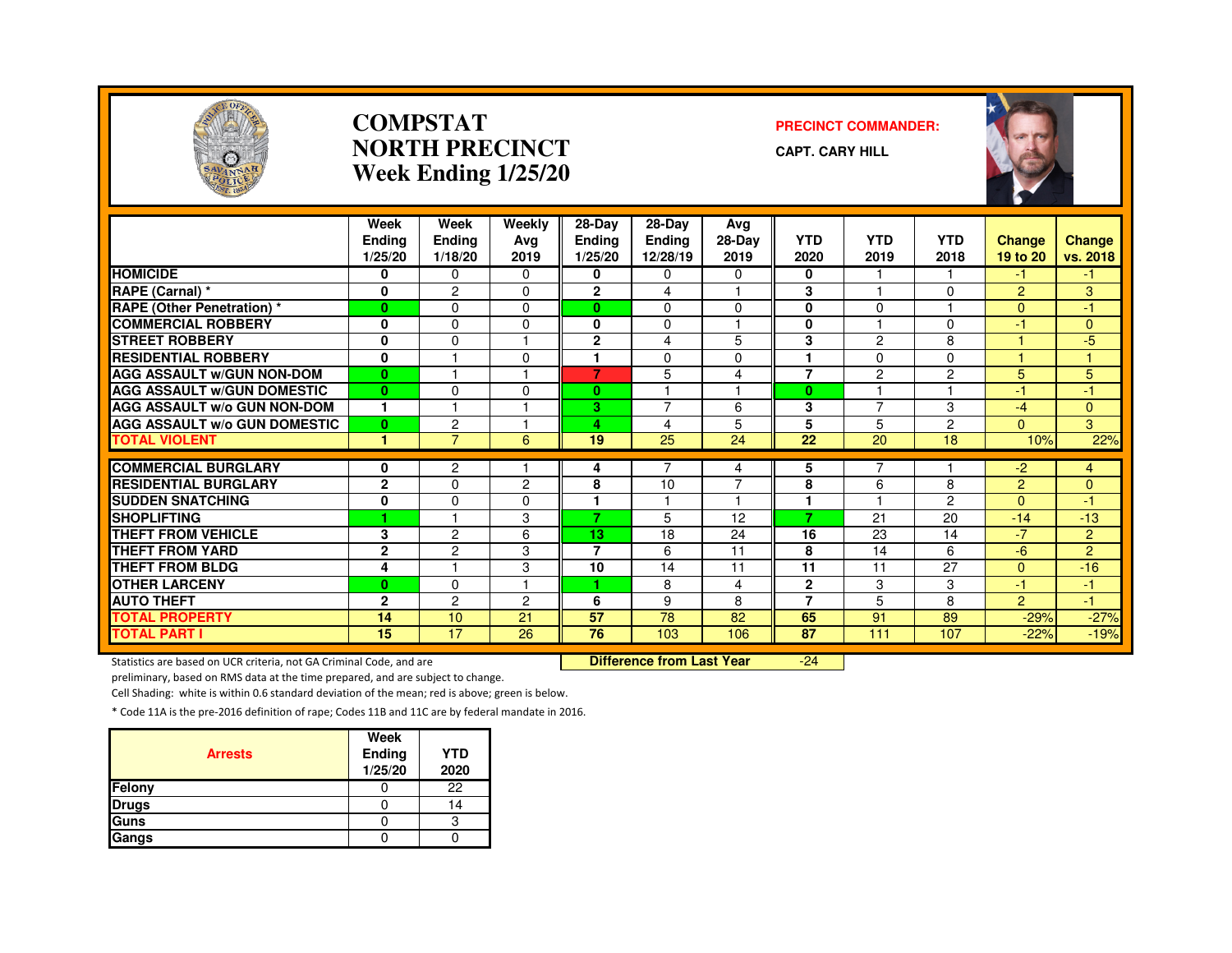

#### **COMPSTATCENTRAL PRECINCTWeek Ending 1/25/20**

#### **PRECINCT COMMANDER:**

**CAPT. TONYA REID**



|                                                                     | Week<br><b>Ending</b><br>1/25/20 | Week<br><b>Ending</b><br>1/18/20 | Weekly<br>Avg<br>2019 | 28-Day<br><b>Ending</b><br>1/25/20 | 28-Day<br><b>Ending</b><br>12/28/19 | Avg<br>28-Day<br>2019 | <b>YTD</b><br>2020 | <b>YTD</b><br>2019 | <b>YTD</b><br>2018 | <b>Change</b><br>19 to 20 | <b>Change</b><br>vs. 2018 |
|---------------------------------------------------------------------|----------------------------------|----------------------------------|-----------------------|------------------------------------|-------------------------------------|-----------------------|--------------------|--------------------|--------------------|---------------------------|---------------------------|
| <b>HOMICIDE</b>                                                     | 0                                |                                  | $\Omega$              | 2.                                 |                                     | 0                     | $\overline{2}$     |                    | $\Omega$           |                           | $\overline{2}$            |
| RAPE (Carnal) *                                                     | 0                                |                                  | $\Omega$              | $\overline{2}$                     | $\Omega$                            |                       | 3                  | $\Omega$           |                    | 3                         | $\overline{2}$            |
| <b>RAPE (Other Penetration) *</b>                                   | 0                                |                                  | $\mathbf 0$           | 1                                  | 0                                   | 0                     | 1                  |                    |                    | $\Omega$                  | $\overline{0}$            |
| <b>COMMERCIAL ROBBERY</b>                                           | 1                                | $\Omega$                         | $\Omega$              | 1                                  | 6                                   | $\overline{2}$        | $\mathbf{2}$       | $\Omega$           | $\Omega$           | $\overline{2}$            | $\overline{2}$            |
| <b>STREET ROBBERY</b>                                               | $\bf{0}$                         | $\Omega$                         |                       |                                    | 5                                   | 5                     | 1                  | 3                  | 4                  | $-2$                      | $-3$                      |
| <b>RESIDENTIAL ROBBERY</b>                                          | 1                                | $\Omega$                         | $\Omega$              | 1                                  | $\Omega$                            | $\Omega$              | 1                  | $\Omega$           |                    |                           | $\mathbf{0}$              |
| <b>AGG ASSAULT w/GUN NON-DOM</b>                                    | $\bf{0}$                         | 5                                | $\overline{c}$        | 8                                  | 7                                   | $\overline{7}$        | 10                 | $\overline{7}$     | 4                  | 3                         | 6                         |
| <b>AGG ASSAULT W/GUN DOMESTIC</b>                                   | 1                                |                                  | $\Omega$              | $\overline{2}$                     | $\overline{2}$                      |                       | $\mathbf{2}$       | $\overline{2}$     |                    | $\Omega$                  |                           |
| <b>AGG ASSAULT W/o GUN NON-DOM</b>                                  | $\overline{2}$                   | $\Omega$                         |                       | 3                                  | 3                                   | 4                     | 4                  | 3                  | 5                  |                           | $\bullet$                 |
| <b>AGG ASSAULT W/o GUN DOMESTIC</b>                                 | $\overline{2}$                   | $\overline{c}$                   |                       | 5                                  |                                     | 5                     | 6                  |                    |                    | 5                         | 5                         |
| <b>TOTAL VIOLENT</b>                                                | $\overline{7}$                   | 11                               | 6                     | 26                                 | 25                                  | 26                    | 32                 | 18                 | 18                 | 78%                       | 78%                       |
| <b>COMMERCIAL BURGLARY</b>                                          | 0                                |                                  |                       | 4                                  | 9                                   | 6                     | 4                  | $\Omega$           | 3                  | 4                         |                           |
| <b>RESIDENTIAL BURGLARY</b>                                         | 6                                | $\overline{c}$                   | 4                     | $\overline{21}$                    | 15                                  | 16                    | 24                 | 12                 | 13                 | 12                        | 11                        |
| <b>SUDDEN SNATCHING</b>                                             | 0                                | $\Omega$                         | $\Omega$              | $\mathbf{0}$                       | $\Omega$                            |                       | $\bf{0}$           | 0                  |                    | $\Omega$                  | $-1$                      |
| <b>SHOPLIFTING</b>                                                  | $\bf{0}$                         | 4                                | 5                     | 9.                                 | 9                                   | 19                    | 12                 | 16                 | 14                 | $-4$                      | $-2$                      |
| THEFT FROM VEHICLE                                                  |                                  | 3                                | 6                     | 10                                 | 18                                  | 25                    | 15                 | 17                 | 26                 | $-2$                      | $-11$                     |
| THEFT FROM YARD                                                     | $\mathbf{2}$                     | 3                                | 4                     | 15                                 | 11                                  | 15                    | $\overline{17}$    | 11                 | 13                 | 6                         | $\overline{4}$            |
| <b>THEFT FROM BLDG</b>                                              | $\mathbf{2}$                     | 3                                | 3                     | 9                                  | 6                                   | 10                    | 9                  | 11                 | 23                 | $-2$                      | $-14$                     |
| <b>OTHER LARCENY</b>                                                | $\bf{0}$                         |                                  | $\overline{c}$        | 3                                  | 11                                  | 7                     | 3                  |                    | 3                  | $-4$                      | $\mathbf{0}$              |
| <b>AUTO THEFT</b>                                                   | 4                                | 4                                | $\overline{c}$        | 16                                 | 10                                  | 10                    | 19                 | 15                 | 14                 | $\overline{4}$            | 5                         |
| <b>TOTAL PROPERTY</b>                                               | 15                               | 21                               | $\overline{27}$       | 87                                 | 89                                  | 107                   | 103                | 89                 | 110                | 16%                       | $-6%$                     |
| <b>TOTAL PART I</b>                                                 | 22                               | 32                               | 33                    | 113                                | 114                                 | 133                   | 135                | 107                | 128                | 26%                       | 5%                        |
| Statistics are based on UCR criteria, not GA Criminal Code, and are |                                  |                                  |                       |                                    | <b>Difference from Last Year</b>    |                       | 28                 |                    |                    |                           |                           |

Statistics are based on UCR criteria, not GA Criminal Code, and are **Difference from Last Year** 

preliminary, based on RMS data at the time prepared, and are subject to change.

Cell Shading: white is within 0.6 standard deviation of the mean; red is above; green is below.

| <b>Arrests</b> | Week<br>Ending<br>1/25/20 | <b>YTD</b><br>2020 |
|----------------|---------------------------|--------------------|
| Felony         |                           | 36                 |
| <b>Drugs</b>   |                           | 13                 |
| Guns           |                           |                    |
| Gangs          |                           |                    |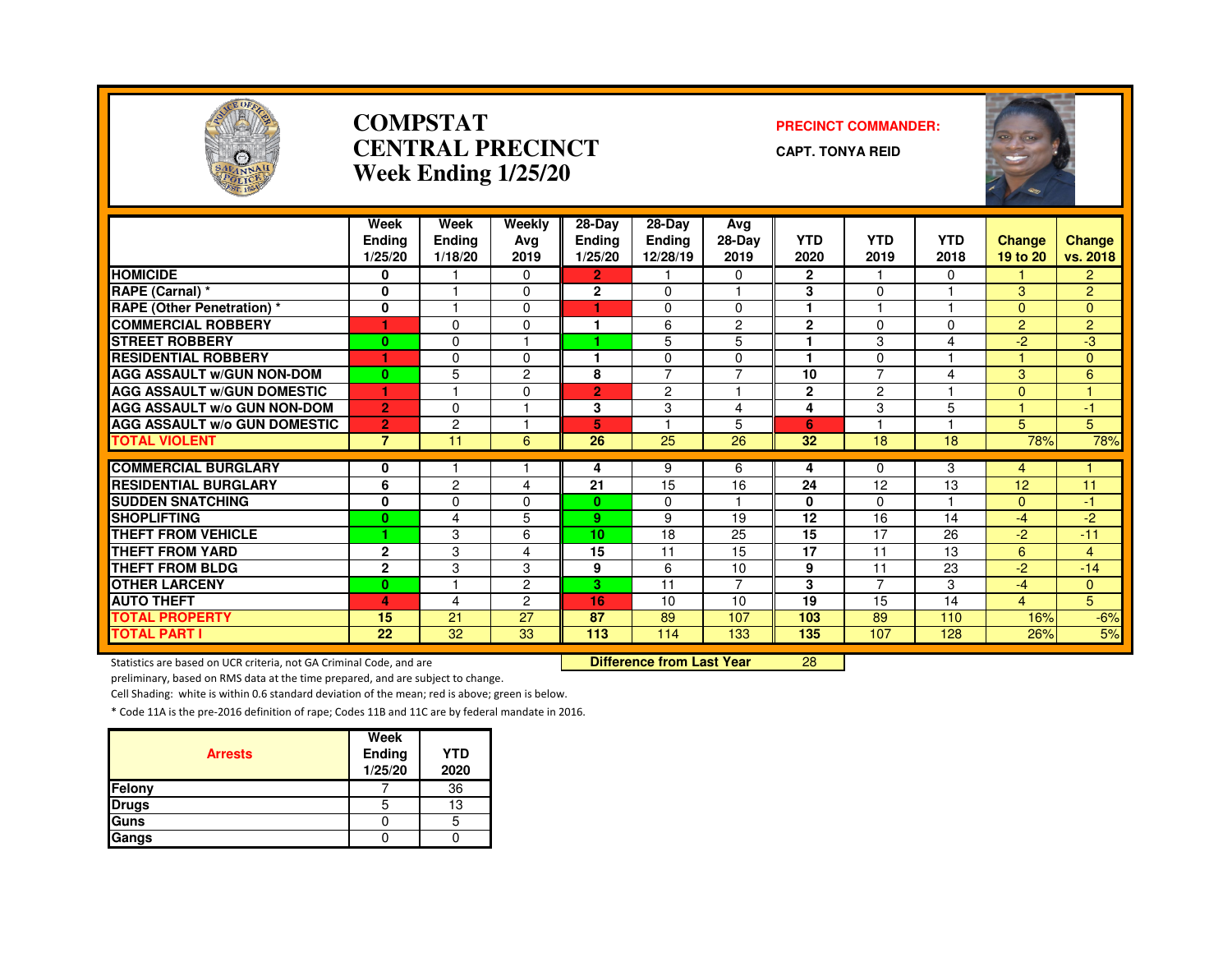

#### **COMPSTATSOUTH PRECINCTWeek Ending 1/25/20**

#### **PRECINCT COMMANDER:**

**CAPT. MICHELLE HALFORD**



|                                               | Week<br><b>Ending</b><br>1/25/20 | Week<br>Ending<br>1/18/20 | Weekly<br>Avg<br>2019 | 28-Day<br><b>Ending</b><br>1/25/20 | $28-Dav$<br><b>Ending</b><br>12/28/19 | Ava<br>28-Day<br>2019 | <b>YTD</b><br>2020 | <b>YTD</b><br>2019 | <b>YTD</b><br>2018 | <b>Change</b><br>19 to 20 | Change<br>vs. 2018 |
|-----------------------------------------------|----------------------------------|---------------------------|-----------------------|------------------------------------|---------------------------------------|-----------------------|--------------------|--------------------|--------------------|---------------------------|--------------------|
| <b>HOMICIDE</b>                               | 0                                | $\Omega$                  | $\Omega$              | 0                                  | $\Omega$                              |                       | 0                  | 3                  | 0                  | $-3$                      | $\mathbf{0}$       |
| RAPE (Carnal) *                               |                                  |                           | $\Omega$              | $\mathbf{2}$                       | $\Omega$                              |                       | 1                  |                    | 3                  | $\Omega$                  | $-2$               |
| <b>RAPE (Other Penetration)</b> *             | $\mathbf{0}$                     | $\Omega$                  | $\Omega$              | ٠                                  | $\Omega$                              | $\Omega$              | 1                  | 0                  | $\overline{2}$     |                           | -1                 |
| <b>COMMERCIAL ROBBERY</b>                     | $\overline{2}$                   |                           | $\Omega$              | 4                                  | 3                                     |                       | 4                  | 0                  | 3                  | 4                         |                    |
| <b>STREET ROBBERY</b>                         | 0                                |                           |                       | 3                                  | 5                                     | 3                     | 4                  | $\overline{2}$     | $\overline{c}$     | 2                         | $\overline{2}$     |
| <b>RESIDENTIAL ROBBERY</b>                    | ۴                                | $\Omega$                  | O                     | $\overline{2}$                     | $\Omega$                              | $\Omega$              | $\overline{2}$     | $\Omega$           |                    | 2                         |                    |
| <b>AGG ASSAULT W/GUN NON-DOM</b>              | $\overline{2}$                   | 0                         |                       | 6                                  |                                       | 3                     | $\overline{7}$     | 2                  |                    | 5                         | 6                  |
| <b>AGG ASSAULT W/GUN DOMESTIC</b>             | $\mathbf{0}$                     | $\Omega$                  | $\Omega$              | 0                                  | 2                                     |                       | $\bf{0}$           |                    |                    | $-1$                      | -1                 |
| <b>AGG ASSAULT w/o GUN NON-DOM</b>            | $\bf{0}$                         | $\Omega$                  |                       | $\bf{0}$                           | 3                                     | $\overline{2}$        | $\Omega$           | 3                  | $\overline{c}$     | -3                        | $-2$               |
| <b>AGG ASSAULT W/o GUN DOMESTIC</b>           | 1                                | $\overline{c}$            |                       | 4                                  | 4                                     | $\overline{4}$        | 4                  | 4                  | 2                  | $\Omega$                  | $\overline{2}$     |
| <b>TOTAL VIOLENT</b>                          | $\overline{7}$                   | 5                         | 4                     | 22                                 | 18                                    | 17                    | 23                 | 16                 | 17                 | 44%                       | 35%                |
| <b>COMMERCIAL BURGLARY</b>                    |                                  |                           |                       |                                    |                                       |                       |                    |                    |                    |                           |                    |
| <b>RESIDENTIAL BURGLARY</b>                   | 0<br>$\mathbf{0}$                | 0<br>$\overline{2}$       | $\overline{2}$        | 11                                 | 4<br>13                               | 5<br>9                | 13                 | 5                  | 5<br>15            | -6<br>8                   | $-4$<br>$-2$       |
|                                               | ۴                                |                           | 0                     | ٩                                  |                                       |                       | 1                  |                    |                    | $\Omega$                  |                    |
| <b>SUDDEN SNATCHING</b><br><b>SHOPLIFTING</b> |                                  | $\Omega$<br>6             |                       | 33                                 | $\Omega$<br>33                        | 48                    | 39                 | 80                 | 2<br>51            | $-41$                     | -1<br>$-12$        |
| <b>THEFT FROM VEHICLE</b>                     | 14                               |                           | 12<br>⇁               |                                    |                                       |                       | 16                 |                    |                    |                           |                    |
| <b>THEFT FROM YARD</b>                        | 3                                | 2                         |                       | 14                                 | 13                                    | 26                    |                    | 36                 | 21                 | $-20$                     | $-5$               |
|                                               | 1                                | $\mathbf 0$               |                       | 3                                  | 8                                     | 6                     | 5                  | 8                  | 6                  | -3                        | -1                 |
| <b>THEFT FROM BLDG</b>                        | 3                                |                           | 3                     | 9                                  | 13                                    | 13                    | 11                 | 18                 | 15                 | $-7$                      | $-4$<br>и          |
| <b>OTHER LARCENY</b>                          | $\bf{0}$                         | $\overline{2}$            |                       | 3                                  | 3                                     | 4                     | 3                  | 3                  | $\overline{2}$     | $\Omega$                  |                    |
| <b>AUTO THEFT</b>                             | $\bf{0}$                         | $\Omega$                  | 3                     | $\overline{2}$                     | 11                                    | 11                    | $\mathbf{2}$       | 10                 | 13                 | -8                        | $-11$              |
| <b>TOTAL PROPERTY</b>                         | 22                               | 13                        | 31                    | 77                                 | 98                                    | 123                   | 91                 | 168                | 130                | $-46%$                    | $-30%$             |
| <b>TOTAL PART I</b>                           | 29                               | 18                        | 35                    | 99                                 | 116                                   | 141                   | 114                | 184                | 147                | $-38%$                    | $-22%$             |

Statistics are based on UCR criteria, not GA Criminal Code, and are **Difference from Last Year** 

-70

preliminary, based on RMS data at the time prepared, and are subject to change.

Cell Shading: white is within 0.6 standard deviation of the mean; red is above; green is below.

| <b>Arrests</b> | Week<br>Ending<br>1/25/20 | <b>YTD</b><br>2020 |
|----------------|---------------------------|--------------------|
| Felony         |                           | 22                 |
| <b>Drugs</b>   | 2                         | 12                 |
| Guns           |                           |                    |
| Gangs          |                           |                    |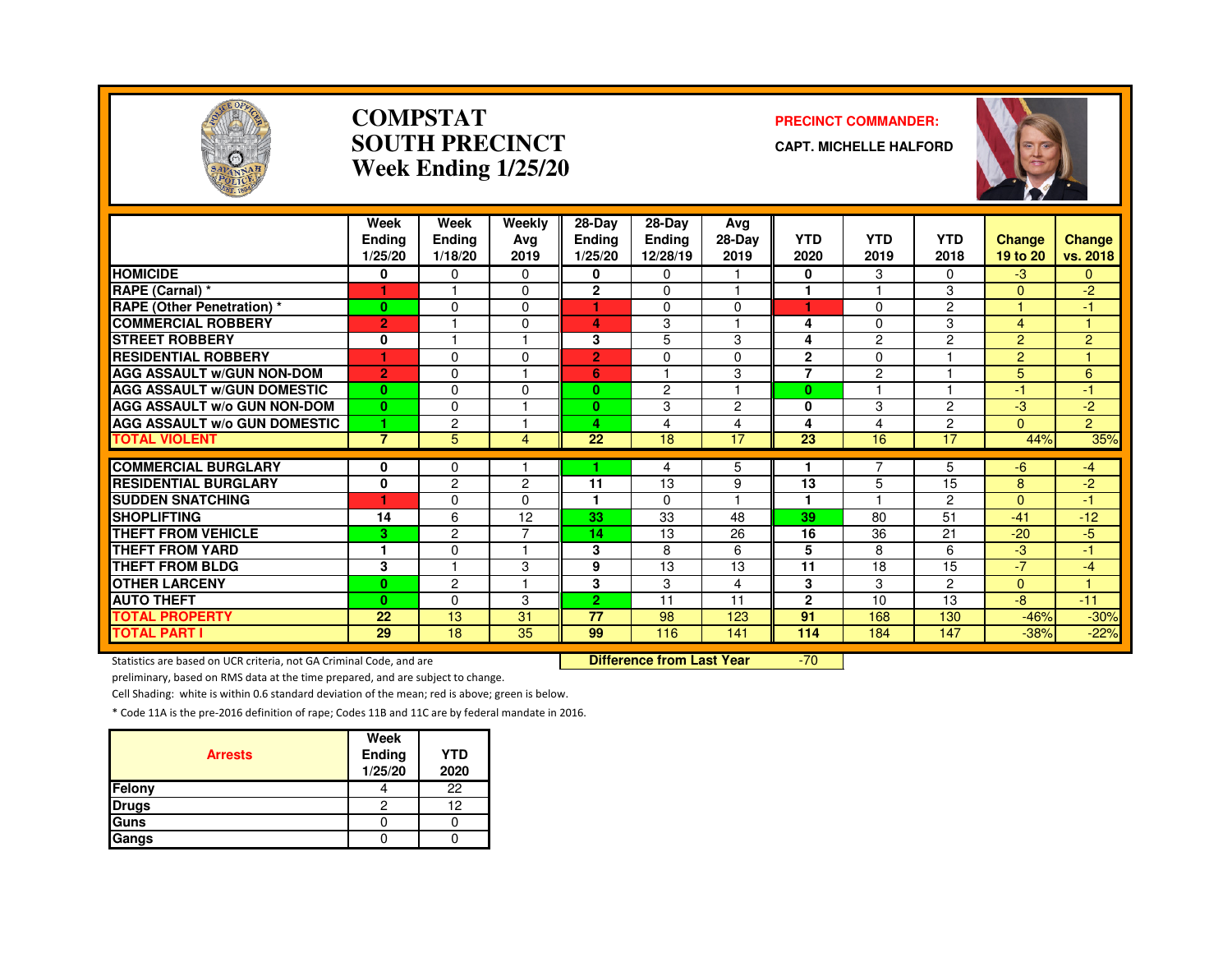

#### **COMPSTATEAST PRECINCTWeek Ending 1/25/20**

#### **PRECINCT COMMANDER:**

**CAPT. GEORGE GUNDICH**



|                                     | Week                    | Week           | Weekly                  | $28-Dav$       | $28-Dav$      | Avg            |                 |                |              |                |                      |
|-------------------------------------|-------------------------|----------------|-------------------------|----------------|---------------|----------------|-----------------|----------------|--------------|----------------|----------------------|
|                                     | <b>Endina</b>           | Ending         | Ava                     | <b>Ending</b>  | <b>Ending</b> | 28-Day         | <b>YTD</b>      | <b>YTD</b>     | <b>YTD</b>   | <b>Change</b>  | <b>Change</b>        |
|                                     | 1/25/20                 | 1/18/20        | 2019                    | 1/25/20        | 12/28/19      | 2019           | 2020            | 2019           | 2018         | 19 to 20       | vs. 2018             |
| <b>HOMICIDE</b>                     | 0                       | 0              | $\Omega$                | 0              |               | $\Omega$       | 0               |                |              | -1             | -1                   |
| RAPE (Carnal) *                     | 0                       | $\Omega$       | $\Omega$                | 0              | 0             |                | 0               |                |              | $-1$           | -1                   |
| <b>RAPE (Other Penetration)</b> *   | $\mathbf{0}$            | $\Omega$       | $\Omega$                | $\mathbf{0}$   | $\Omega$      | $\Omega$       | $\mathbf{0}$    | $\Omega$       |              | $\Omega$       | $-1$                 |
| <b>COMMERCIAL ROBBERY</b>           | 0                       |                | 0                       |                | 3             |                | 3               |                |              | $\overline{2}$ | $\overline{2}$       |
| <b>STREET ROBBERY</b>               |                         |                |                         | 3              | 3             | $\overline{4}$ | 3               | 3              |              | $\Omega$       | $\overline{2}$       |
| <b>RESIDENTIAL ROBBERY</b>          | 1                       | $\Omega$       | 0                       |                | $\Omega$      |                |                 |                | <sup>n</sup> | $\Omega$       |                      |
| <b>AGG ASSAULT W/GUN NON-DOM</b>    | 1                       | 2              | 2                       | 3.             | 9             | 6              | 6               | 9              | 8            | $-3$           | $-2$                 |
| <b>AGG ASSAULT W/GUN DOMESTIC</b>   | 1                       | $\Omega$       | 0                       |                | 4             | 2              |                 | 0              |              | н              | $\mathbf{0}$         |
| AGG ASSAULT w/o GUN NON-DOM         | $\bf{0}$                | $\Omega$       | н                       | $\overline{2}$ |               | 5              | 4               | $\overline{c}$ | 3            | $\overline{2}$ | $\blacktriangleleft$ |
| <b>AGG ASSAULT w/o GUN DOMESTIC</b> | $\mathbf{0}$            | $\overline{c}$ | ٠                       | 4              | 9             | 5              | 6               | 3              |              | 3              | 5                    |
| <b>TOTAL VIOLENT</b>                | 4                       | 6              | 6                       | 15             | 30            | 24             | 24              | 21             | 18           | 14%            | 33%                  |
| <b>COMMERCIAL BURGLARY</b>          | 0                       | $\Omega$       | 0                       | $\mathbf{2}$   | 6             | $\overline{2}$ |                 |                |              | 3              | 3                    |
| <b>RESIDENTIAL BURGLARY</b>         | 4                       | 3              | 4                       | 15             | 8             | 17             | 4<br>17         | 20             | 29           | $-3$           | $-12$                |
| <b>SUDDEN SNATCHING</b>             |                         | $\Omega$       | 0                       |                |               | 1              |                 |                | 2            | $-2$           |                      |
| <b>SHOPLIFTING</b>                  | 0                       | 11             |                         | $\mathbf{0}$   | 0<br>13       |                | 0               | $\overline{2}$ | 33           |                | $-2$<br>-1           |
|                                     | 4                       |                | 6                       | 24             |               | 23             | 32              | 14             |              | 18             |                      |
| <b>THEFT FROM VEHICLE</b>           | $\overline{7}$          | 4              | 6                       | 22             | 13            | 24             | 25              | 40             | 23           | $-15$          | $\overline{2}$       |
| <b>THEFT FROM YARD</b>              | $\overline{\mathbf{3}}$ | 3              | 2                       | 11             | 6             | 10             | $\overline{11}$ | 6              | 9            | 5              | $\overline{c}$       |
| <b>THEFT FROM BLDG</b>              | 6                       | 4              | 3                       | 15             | 10            | 12             | 16              | 14             | 15           | 2              |                      |
| <b>OTHER LARCENY</b>                | 1                       | 1              | $\overline{\mathbf{1}}$ | 5              | 3             | 5              | 5               | 6              | 3            | $-1$           | $\overline{2}$       |
| <b>AUTO THEFT</b>                   | 1                       | $\Omega$       | 2                       | 6              | 8             | 10             | 7               | 16             | 16           | $-9$           | $-9$                 |
| <b>TOTAL PROPERTY</b>               | 26                      | 26             | 26                      | 100            | 67            | 103            | 117             | 119            | 131          | $-2%$          | $-11%$               |
| <b>TOTAL PART I</b>                 | 30                      | 32             | 32                      | 115            | 97            | 127            | 141             | 140            | 149          | 1%             | $-5%$                |

Statistics are based on UCR criteria, not GA Criminal Code, and are

Difference from Last Year 1

preliminary, based on RMS data at the time prepared, and are subject to change.

Cell Shading: white is within 0.6 standard deviation of the mean; red is above; green is below.

| <b>Arrests</b> | Week<br>Ending<br>1/25/20 | <b>YTD</b><br>2020 |
|----------------|---------------------------|--------------------|
| Felony         | 6                         | 19                 |
| <b>Drugs</b>   |                           |                    |
| Guns           |                           |                    |
| Gangs          |                           |                    |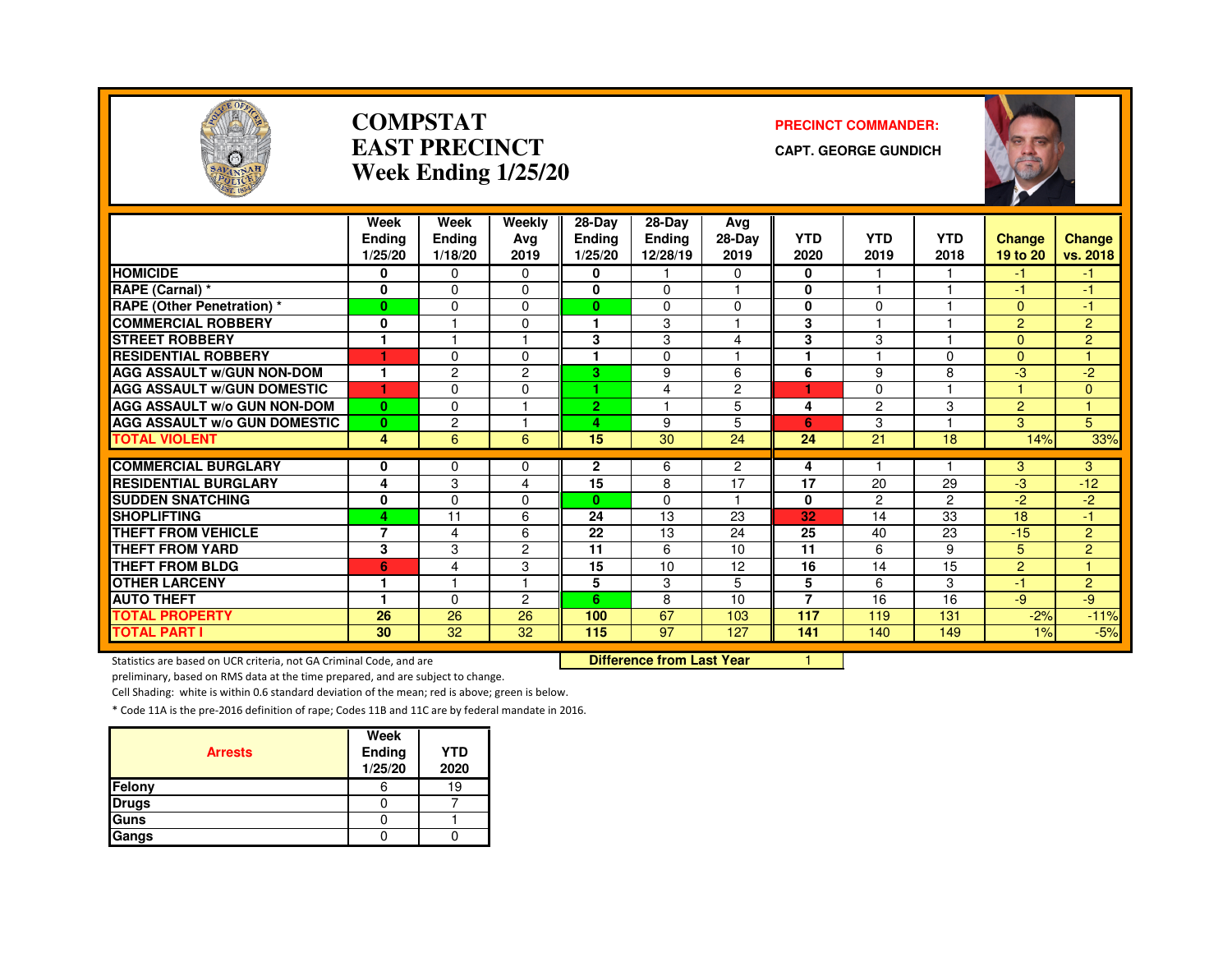# **BEAT 21 North PrecinctWeek Ending 1/25/20**

|                                     |                | <b>Last 4 Weeks</b>              |                     |               | 28 Days        | 28 Day  |                |                |                |               |                |
|-------------------------------------|----------------|----------------------------------|---------------------|---------------|----------------|---------|----------------|----------------|----------------|---------------|----------------|
|                                     | <b>Ending</b>  | <b>Endina</b>                    | <b>Ending</b>       | <b>Ending</b> | <b>Endina</b>  | Average | <b>YTD</b>     | <b>YTD</b>     | <b>YTD</b>     | <b>Change</b> | <b>Change</b>  |
|                                     | 01/04/19       | 01/11/20                         | $01/18/20$ 01/25/20 |               | 01/25/20       | 2019    | 2020           | 2019           | 2018           | 19 to 20      | vs. 2018       |
| <b>HOMICIDE</b>                     | $\mathbf{0}$   | $\Omega$                         | $\mathbf{0}$        | $\Omega$      | $\mathbf{0}$   | 0.0     | $\Omega$       | $\Omega$       | $\Omega$       | $\mathbf{0}$  | $\mathbf{0}$   |
| RAPE (Carnal) *                     | 0              | 0                                | 1                   | $\mathbf{0}$  | 1              | 0.2     | 1              | $\mathbf{0}$   | 0              | 1             | 1              |
| <b>RAPE (Other Penetration) *</b>   | 0              | 0                                | $\Omega$            | $\mathbf{0}$  | $\Omega$       | 0.0     | $\Omega$       | $\Omega$       | $\Omega$       | $\Omega$      | $\mathbf{0}$   |
| <b>COMMERCIAL ROBBERY</b>           | $\mathbf 0$    | $\Omega$                         | $\Omega$            | $\mathbf{0}$  | $\mathbf{0}$   | 0.0     | $\Omega$       | $\Omega$       | $\Omega$       | $\Omega$      | $\Omega$       |
| <b>STREET ROBBERY</b>               | 1              | 0                                | 0                   | $\Omega$      | $\mathbf{1}$   | 0.0     | $\mathbf{1}$   | $\Omega$       | $\Omega$       | $\mathbf{1}$  | $\mathbf{1}$   |
| <b>RESIDENTIAL ROBBERY</b>          | 0              | 0                                | 0                   | $\mathbf{0}$  | $\Omega$       | 0.0     | 0              | 0              | 0              | $\Omega$      | $\Omega$       |
| <b>AGG ASSAULT W/GUN NON-DOM</b>    | $\Omega$       | 0                                | $\Omega$            | $\Omega$      | $\Omega$       | 0.1     | $\Omega$       | $\mathbf{1}$   | $\Omega$       | $-1$          | $\Omega$       |
| <b>AGG ASSAULT W/GUN DOMESTIC</b>   | $\Omega$       | $\Omega$                         | $\Omega$            | $\Omega$      | $\Omega$       | 0.0     | $\Omega$       | $\Omega$       | $\Omega$       | $\Omega$      | $\Omega$       |
| <b>AGG ASSAULT w/o GUN NON-DOM</b>  | 0              | 0                                | 0                   | 0             | 0              | 0.2     | 0              | $\mathbf{1}$   | 1              | $-1$          | $-1$           |
| <b>AGG ASSAULT W/o GUN DOMESTIC</b> | 0              | $\mathbf{1}$                     | 0                   | $\Omega$      | $\mathbf{1}$   | 0.4     | $\overline{2}$ | $\mathbf{1}$   | $\Omega$       | 1             | $\overline{2}$ |
| <b>TOTAL VIOLENT</b>                | $\mathbf{1}$   | $\mathbf{1}$                     | $\mathbf{1}$        | $\mathbf{0}$  | 3              | 0.8     | $\overline{4}$ | $\overline{3}$ | $\mathbf{1}$   | 33%           | 300%           |
| <b>COMMERCIAL BURGLARY</b>          | 0              | 1                                | 0                   | $\mathbf{0}$  | $\mathbf{1}$   | 0.1     | 1              | $\mathbf{1}$   | 0              | $\mathbf{0}$  | 1              |
| <b>RESIDENTIAL BURGLARY</b>         | $\mathbf 0$    | $\overline{2}$                   | $\Omega$            | $\Omega$      | $\overline{2}$ | 1.3     | $\overline{2}$ | 4              | $\mathbf{1}$   | $-2$          | 1              |
| <b>SUDDEN SNATCHING</b>             | 0              | 0                                | $\Omega$            | $\Omega$      | $\Omega$       | 0.0     | $\Omega$       | $\Omega$       | $\Omega$       | $\Omega$      | $\mathbf{0}$   |
| <b>SHOPLIFTING</b>                  | 0              | $\Omega$                         | 0                   | $\mathbf{0}$  | $\Omega$       | 0.5     | $\mathbf{0}$   | 0              | $\mathbf{1}$   | $\Omega$      | $-1$           |
| THEFT FROM VEHICLE                  | $\mathbf{1}$   | $\mathbf{1}$                     | $\Omega$            | $\mathbf{1}$  | 3              | 3.8     | 3              | 4              | $\overline{2}$ | $-1$          | $\mathbf{1}$   |
| <b>THEFT FROM YARD</b>              | $\mathbf 0$    | 0                                | $\Omega$            | $\mathbf{0}$  | $\Omega$       | 0.6     | $\Omega$       | $\mathbf{1}$   | $\mathbf{1}$   | $-1$          | $-1$           |
| <b>THEFT FROM BLDG</b>              | 0              | $\mathbf{1}$                     | 0                   | $\Omega$      | $\mathbf{1}$   | 0.5     | $\mathbf{1}$   | $\Omega$       | 5              | $\mathbf{1}$  | $-4$           |
| <b>OTHER LARCENY</b>                | 0              | $\mathbf{1}$                     | 0                   | $\mathbf{0}$  | $\mathbf{1}$   | 0.6     | $\mathbf{1}$   | $\Omega$       | $\Omega$       | $\mathbf{1}$  | 1              |
| <b>AUTO THEFT</b>                   | $\mathbf 0$    | 0                                | 0                   | 0             | $\Omega$       | 1.5     | 0              | $\mathbf{1}$   | $\Omega$       | $-1$          | $\Omega$       |
| <b>TOTAL PROPERTY</b>               | $\mathbf{1}$   | $6\phantom{1}6$                  | $\Omega$            | $\mathbf{1}$  | 8              | 8.7     | 8              | 11             | 10             | $-27%$        | $-20%$         |
| <b>TOTAL PART I</b>                 | $\overline{2}$ | $\overline{7}$                   | $\mathbf{1}$        | $\mathbf{1}$  | 11             | 9.5     | 12             | 14             | 11             | $-14%$        | 9%             |
|                                     |                | <b>Difference from Last Year</b> |                     | $-2$          |                |         |                |                |                |               |                |

Statistics are based on UCR criteria, not GA Criminal Code.

\* Rape Code 11A is the historical definition of rape (aka Legacy Rape); Rape Codes 11B and 11C are those moved from Part II to Part I in 2017.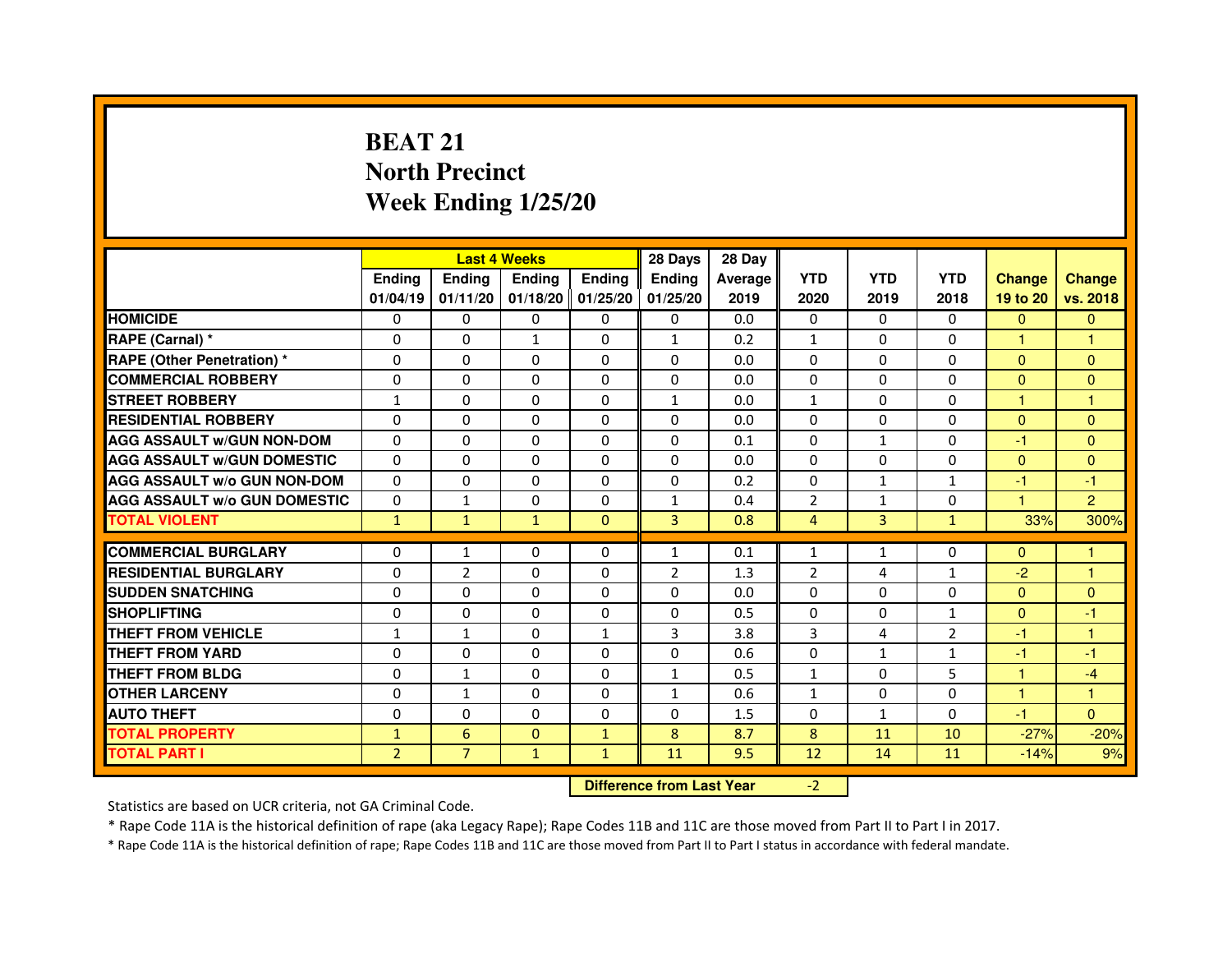# **BEAT 22 North PrecinctWeek Ending 1/25/20**

|                                     |                | <b>Last 4 Weeks</b> |                                  |                | 28 Days        | 28 Day  |                |                |                |                |               |
|-------------------------------------|----------------|---------------------|----------------------------------|----------------|----------------|---------|----------------|----------------|----------------|----------------|---------------|
|                                     | <b>Ending</b>  | <b>Ending</b>       | <b>Ending</b>                    | <b>Ending</b>  | <b>Ending</b>  | Average | <b>YTD</b>     | <b>YTD</b>     | <b>YTD</b>     | <b>Change</b>  | <b>Change</b> |
|                                     | 01/04/19       | 01/11/20            | 01/18/20                         | 01/25/20       | 01/25/20       | 2019    | 2020           | 2019           | 2018           | 19 to 20       | vs. 2018      |
| <b>HOMICIDE</b>                     | $\mathbf{0}$   | $\Omega$            | $\mathbf{0}$                     | 0              | 0              | 0.1     | $\mathbf{0}$   | $\mathbf{1}$   | $\mathbf{1}$   | $-1$           | $-1$          |
| RAPE (Carnal) *                     | 0              | $\mathbf{0}$        | 0                                | 0              | 0              | 0.2     | 0              | 0              | 0              | $\mathbf{0}$   | $\mathbf{0}$  |
| <b>RAPE (Other Penetration) *</b>   | $\Omega$       | $\Omega$            | $\Omega$                         | $\Omega$       | $\mathbf{0}$   | 0.0     | $\mathbf{0}$   | $\mathbf{0}$   | $\Omega$       | $\Omega$       | $\Omega$      |
| <b>COMMERCIAL ROBBERY</b>           | 0              | 0                   | $\Omega$                         | $\Omega$       | 0              | 0.2     | 0              | $\mathbf{0}$   | 0              | $\overline{0}$ | $\mathbf{0}$  |
| <b>STREET ROBBERY</b>               | $\Omega$       | $\Omega$            | $\Omega$                         | $\Omega$       | $\Omega$       | 0.7     | $\Omega$       | $\Omega$       | $\overline{2}$ | $\mathbf{0}$   | $-2$          |
| <b>RESIDENTIAL ROBBERY</b>          | 0              | 0                   | 0                                | 0              | 0              | 0.1     | 0              | 0              | $\Omega$       | $\Omega$       | $\mathbf{0}$  |
| <b>AGG ASSAULT W/GUN NON-DOM</b>    | $\overline{2}$ | $\mathbf{1}$        | $\mathbf{1}$                     | $\Omega$       | 4              | 1.5     | 4              | $\mathbf{1}$   | 0              | 3              | 4             |
| <b>AGG ASSAULT W/GUN DOMESTIC</b>   | $\Omega$       | $\Omega$            | 0                                | $\Omega$       | $\Omega$       | 0.4     | $\Omega$       | $\Omega$       | 0              | $\Omega$       | $\Omega$      |
| <b>AGG ASSAULT W/o GUN NON-DOM</b>  | $\Omega$       | $\Omega$            | $\Omega$                         | $\mathbf{1}$   | $\mathbf{1}$   | 1.2     | $\Omega$       | $\overline{2}$ | $\Omega$       | $-2$           | $\mathbf{0}$  |
| <b>AGG ASSAULT W/o GUN DOMESTIC</b> | 0              | 0                   | 0                                | $\Omega$       | $\Omega$       | 1.6     | 0              | 1              | $\mathbf{1}$   | -1             | $-1$          |
| <b>TOTAL VIOLENT</b>                | $\overline{2}$ | $\mathbf{1}$        | $\mathbf{1}$                     | $\mathbf{1}$   | 5              | 5.8     | $\overline{4}$ | 5              | $\overline{4}$ | $-20%$         | 0%            |
| <b>COMMERCIAL BURGLARY</b>          | 0              | 0                   | 0                                | 0              | 0              | 0.5     | $\mathbf{1}$   | 2              | 0              | $-1$           | 1             |
| <b>RESIDENTIAL BURGLARY</b>         | $\Omega$       | $\mathbf{1}$        | $\Omega$                         | $\overline{2}$ | 3              | 1.3     | 3              | $\mathbf{1}$   | 4              | $\overline{2}$ | $-1$          |
| <b>SUDDEN SNATCHING</b>             | $\Omega$       | $\Omega$            | $\Omega$                         | $\Omega$       | $\Omega$       | 0.2     | $\Omega$       | $\Omega$       | $\Omega$       | $\Omega$       | $\mathbf{0}$  |
| <b>SHOPLIFTING</b>                  | 0              | $\mathbf{0}$        | 0                                | $\Omega$       | 0              | 0.9     | $\Omega$       | $\overline{2}$ | $\overline{2}$ | $-2$           | $-2$          |
| THEFT FROM VEHICLE                  | 1              | $\overline{2}$      | $\mathbf{1}$                     | $\mathbf{1}$   | 5              | 2.8     | 5              | $\overline{2}$ | $\overline{2}$ | 3              | 3             |
| <b>THEFT FROM YARD</b>              | $\Omega$       | $\Omega$            | $\Omega$                         | $\Omega$       | 0              | 1.4     | 0              | 3              | $\Omega$       | $-3$           | $\mathbf{0}$  |
| <b>THEFT FROM BLDG</b>              | $\Omega$       | $\Omega$            | $\Omega$                         | $\overline{2}$ | $\overline{2}$ | 1.8     | 3              | 5              | $\overline{2}$ | $-2$           | $\mathbf{1}$  |
| <b>OTHER LARCENY</b>                | $\Omega$       | $\Omega$            | $\Omega$                         | $\Omega$       | $\mathbf{0}$   | 0.2     | $\Omega$       | $\Omega$       | $\Omega$       | $\overline{0}$ | $\mathbf{0}$  |
| <b>AUTO THEFT</b>                   | $\Omega$       | $\mathbf{1}$        | $\mathbf{1}$                     | $\Omega$       | $\overline{2}$ | 1.8     | $\overline{2}$ | $\mathbf{1}$   | 3              | $\mathbf{1}$   | $-1$          |
| <b>TOTAL PROPERTY</b>               | $\mathbf{1}$   | $\overline{4}$      | $\overline{2}$                   | 5              | 12             | 10.9    | 14             | 16             | 13             | $-13%$         | 8%            |
| <b>TOTAL PART I</b>                 | 3              | 5                   | 3                                | 6              | 17             | 16.7    | 18             | 21             | 17             | $-14%$         | 6%            |
|                                     |                |                     | <b>Difference from Last Year</b> |                | $-3$           |         |                |                |                |                |               |

 **Difference from Last Year**

Statistics are based on UCR criteria, not GA Criminal Code.

\* Rape Code 11A is the historical definition of rape (aka Legacy Rape); Rape Codes 11B and 11C are those moved from Part II to Part I in 2017.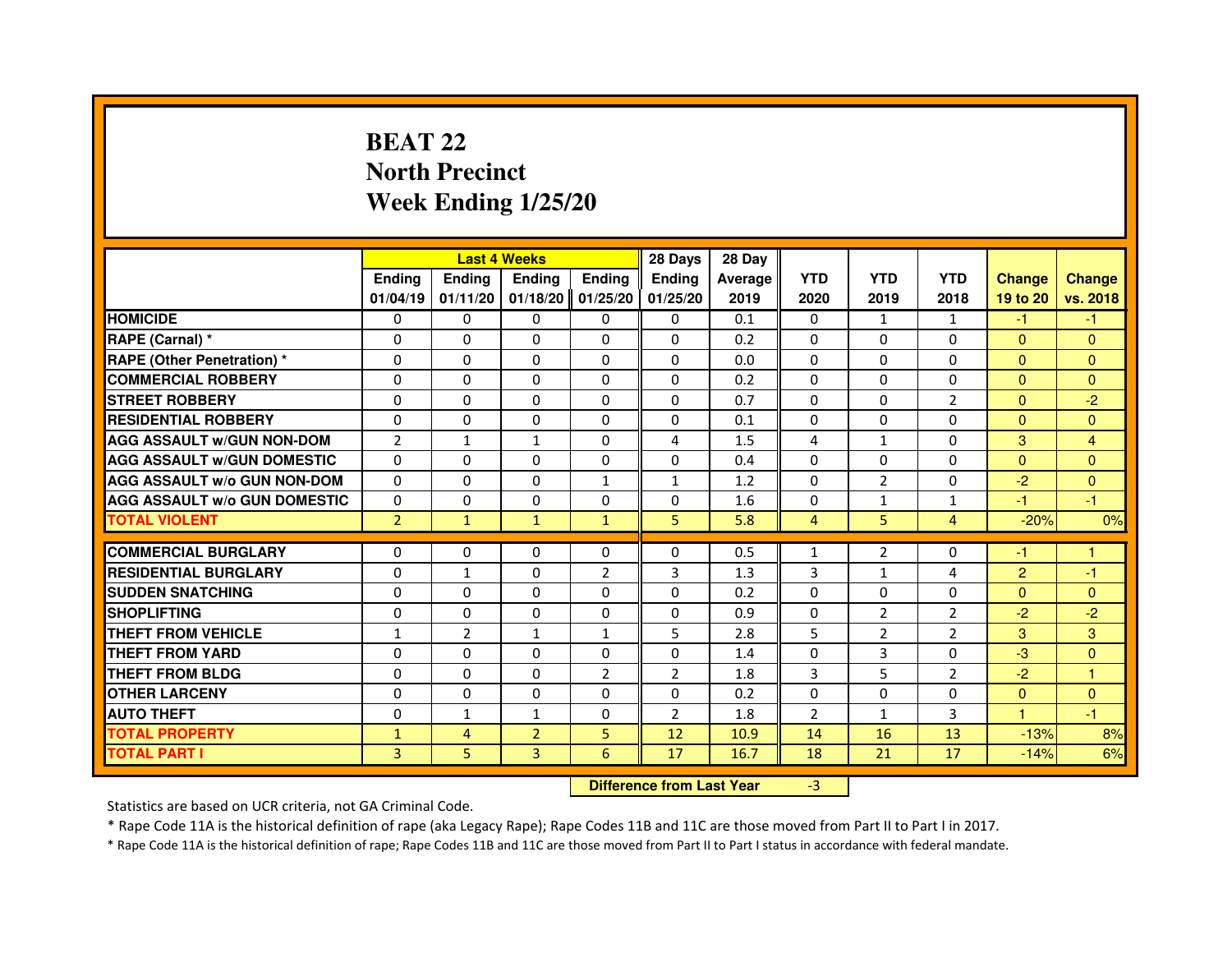# **BEAT 23 North PrecinctWeek Ending 1/25/20**

|                                     |                | <b>Last 4 Weeks</b>              |                |                | 28 Days        | 28 Day  |                |                |                |                |                |
|-------------------------------------|----------------|----------------------------------|----------------|----------------|----------------|---------|----------------|----------------|----------------|----------------|----------------|
|                                     | <b>Ending</b>  | <b>Ending</b>                    | <b>Ending</b>  | <b>Ending</b>  | <b>Ending</b>  | Average | <b>YTD</b>     | <b>YTD</b>     | <b>YTD</b>     | <b>Change</b>  | <b>Change</b>  |
|                                     | 01/04/19       | 01/11/20                         | 01/18/20       | 01/25/20       | 01/25/20       | 2019    | 2020           | 2019           | 2018           | 19 to 20       | vs. 2018       |
| <b>HOMICIDE</b>                     | $\mathbf{0}$   | $\Omega$                         | $\mathbf{0}$   | 0              | 0              | 0.2     | $\mathbf{0}$   | 0              | $\Omega$       | $\Omega$       | $\mathbf{0}$   |
| RAPE (Carnal) *                     | 0              | $\mathbf{0}$                     | 0              | 0              | 0              | 0.1     | 1              | $\mathbf{1}$   | 0              | $\mathbf{0}$   | 1              |
| <b>RAPE (Other Penetration) *</b>   | $\Omega$       | $\Omega$                         | $\Omega$       | $\Omega$       | $\Omega$       | 0.0     | $\Omega$       | $\Omega$       | $\Omega$       | $\Omega$       | $\mathbf{0}$   |
| <b>COMMERCIAL ROBBERY</b>           | 0              | 0                                | $\Omega$       | $\Omega$       | 0              | 0.0     | 0              | 0              | 0              | $\overline{0}$ | $\mathbf{0}$   |
| <b>STREET ROBBERY</b>               | $\Omega$       | $\Omega$                         | $\Omega$       | $\Omega$       | $\Omega$       | 0.2     | $\Omega$       | $\mathbf{1}$   | $\overline{2}$ | $-1$           | $-2$           |
| <b>RESIDENTIAL ROBBERY</b>          | 0              | 0                                | 1              | 0              | $\mathbf{1}$   | 0.0     | $\mathbf{1}$   | 0              | $\Omega$       | 1              | 1              |
| <b>AGG ASSAULT W/GUN NON-DOM</b>    | $\mathbf{1}$   | $\Omega$                         | 0              | $\Omega$       | $\mathbf{1}$   | 1.0     | $\mathbf{1}$   | $\Omega$       | $\mathbf{1}$   | 1              | $\mathbf{0}$   |
| <b>AGG ASSAULT W/GUN DOMESTIC</b>   | $\Omega$       | $\Omega$                         | $\Omega$       | $\Omega$       | $\Omega$       | 0.2     | $\Omega$       | $\Omega$       | $\mathbf{1}$   | $\Omega$       | $-1$           |
| <b>AGG ASSAULT W/o GUN NON-DOM</b>  | $\Omega$       | $\Omega$                         | $\Omega$       | $\Omega$       | $\mathbf{0}$   | 1.2     | $\Omega$       | $\mathbf{0}$   | $\Omega$       | $\Omega$       | $\mathbf{0}$   |
| <b>AGG ASSAULT W/o GUN DOMESTIC</b> | 0              | 0                                | 0              | $\Omega$       | $\Omega$       | 0.8     | 0              | 1              | $\Omega$       | $-1$           | $\Omega$       |
| <b>TOTAL VIOLENT</b>                | $\mathbf{1}$   | $\mathbf{0}$                     | $\mathbf{1}$   | $\mathbf{0}$   | $\overline{2}$ | 3.6     | 3              | 3              | $\overline{4}$ | 0%             | $-25%$         |
| <b>COMMERCIAL BURGLARY</b>          | 0              | 0                                | 0              | 0              | 0              | 1.3     | 0              | 2              | 0              | $-2$           | $\mathbf{0}$   |
| <b>RESIDENTIAL BURGLARY</b>         | $\Omega$       | $\overline{2}$                   | $\Omega$       | $\Omega$       | $\overline{2}$ | 0.8     | $\overline{2}$ | $\mathbf{1}$   | $\mathbf{1}$   | 1              | $\mathbf{1}$   |
| <b>SUDDEN SNATCHING</b>             | $\Omega$       | $\Omega$                         | $\Omega$       | $\Omega$       | $\Omega$       | 0.2     | $\Omega$       | $\mathbf{1}$   | $\mathbf{1}$   | $-1$           | $-1$           |
| <b>SHOPLIFTING</b>                  | 0              | $\mathbf{0}$                     | 0              | $\Omega$       | 0              | 1.5     | $\mathbf{0}$   | $\mathbf{1}$   | 0              | $-1$           | $\mathbf{0}$   |
| THEFT FROM VEHICLE                  | 1              | $\Omega$                         | $\mathbf{1}$   | $\Omega$       | $\overline{2}$ | 2.5     | 3              | $\mathbf{1}$   | $\mathbf{1}$   | $\overline{2}$ | $\overline{2}$ |
| <b>THEFT FROM YARD</b>              | $\Omega$       | $\overline{2}$                   | $\Omega$       | $\mathbf{1}$   | 3              | 1.0     | 3              | $\Omega$       | $\Omega$       | 3              | 3              |
| <b>THEFT FROM BLDG</b>              | $\mathbf{1}$   | $\Omega$                         | $\Omega$       | $\Omega$       | $\mathbf{1}$   | 1.0     | $\mathbf{1}$   | $\mathbf{1}$   | $\overline{2}$ | $\Omega$       | $-1$           |
| <b>OTHER LARCENY</b>                | $\Omega$       | $\Omega$                         | 0              | $\Omega$       | $\Omega$       | 0.2     | $\Omega$       | $\Omega$       | $\Omega$       | $\Omega$       | $\mathbf{0}$   |
| <b>AUTO THEFT</b>                   | $\Omega$       | $\Omega$                         | $\Omega$       | $\mathbf{1}$   | $\mathbf{1}$   | 1.1     | $\mathbf{1}$   | $\overline{2}$ | $\overline{2}$ | $-1$           | $-1$           |
| <b>TOTAL PROPERTY</b>               | $\overline{2}$ | $\overline{4}$                   | $\mathbf{1}$   | $\overline{2}$ | 9              | 9.6     | 10             | $\overline{9}$ | $\overline{7}$ | 11%            | 43%            |
| <b>TOTAL PART I</b>                 | $\overline{3}$ | $\overline{4}$                   | $\overline{2}$ | $\overline{2}$ | 11             | 13.2    | 13             | 12             | 11             | 8%             | 18%            |
|                                     |                | <b>Difference from Last Year</b> |                | $\mathbf{1}$   |                |         |                |                |                |                |                |

 **Difference from Last Year**

Statistics are based on UCR criteria, not GA Criminal Code.

\* Rape Code 11A is the historical definition of rape (aka Legacy Rape); Rape Codes 11B and 11C are those moved from Part II to Part I in 2017.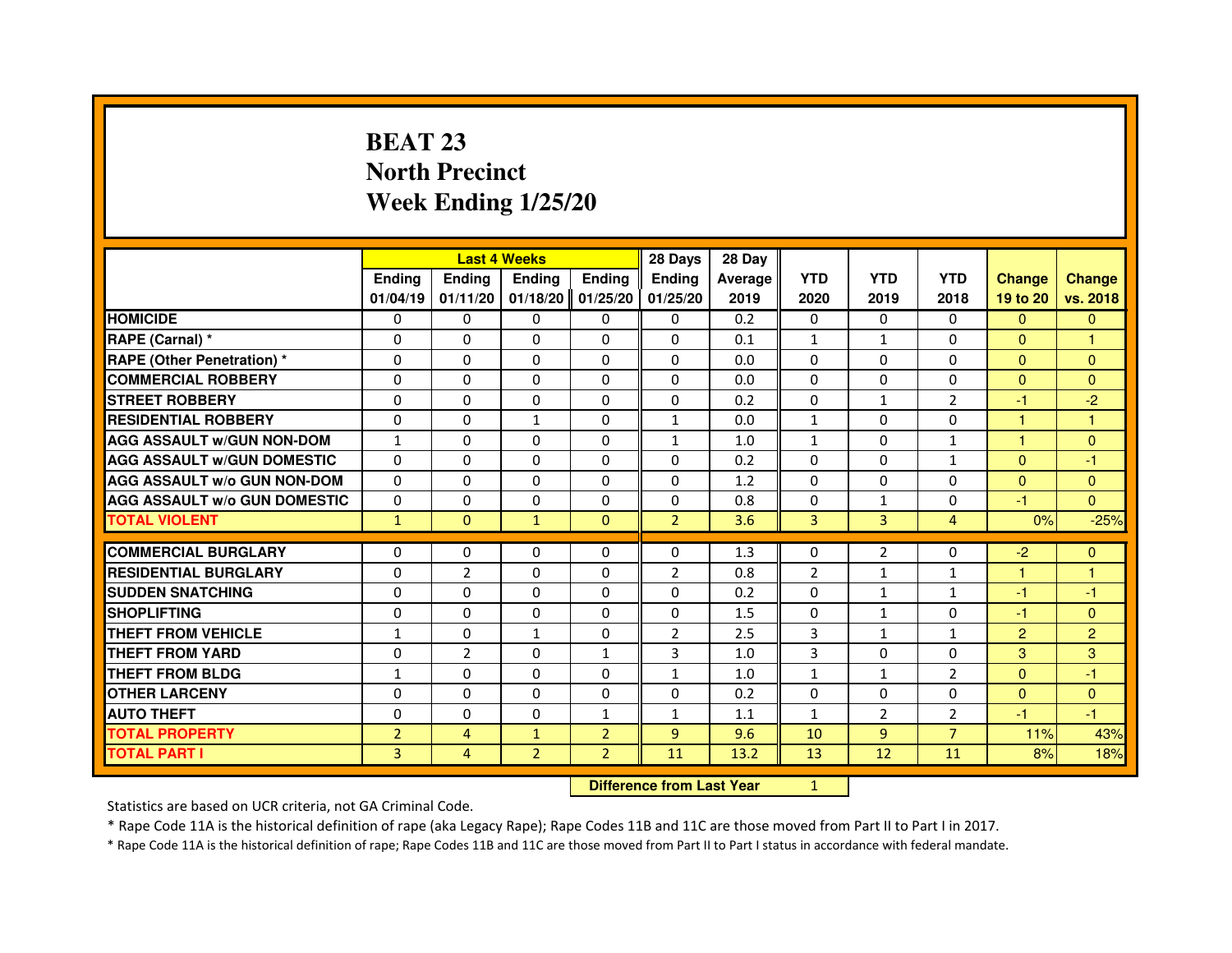# **BEAT 24 North PrecinctWeek Ending 1/25/20**

|                                                  |                          |                                  | <b>Last 4 Weeks</b> |                   | 28 Days             | 28 Day     |                |                   |                     |                |               |
|--------------------------------------------------|--------------------------|----------------------------------|---------------------|-------------------|---------------------|------------|----------------|-------------------|---------------------|----------------|---------------|
|                                                  | <b>Ending</b>            | <b>Ending</b>                    | <b>Ending</b>       | <b>Ending</b>     | <b>Ending</b>       | Average    | <b>YTD</b>     | <b>YTD</b>        | <b>YTD</b>          | <b>Change</b>  | <b>Change</b> |
|                                                  | 01/04/19                 | 01/11/20                         | 01/18/20            | 01/25/20          | 01/25/20            | 2019       | 2020           | 2019              | 2018                | 19 to 20       | vs. 2018      |
| <b>HOMICIDE</b>                                  | $\Omega$                 | $\Omega$                         | $\Omega$            | $\Omega$          | $\mathbf{0}$        | 0.0        | $\Omega$       | $\Omega$          | $\Omega$            | $\Omega$       | $\mathbf{0}$  |
| RAPE (Carnal) *                                  | 0                        | $\Omega$                         | 0                   | $\Omega$          | $\mathbf{0}$        | 0.2        | $\Omega$       | $\mathbf{0}$      | 0                   | $\mathbf{0}$   | $\mathbf{0}$  |
| <b>RAPE (Other Penetration) *</b>                | $\Omega$                 | $\Omega$                         | $\Omega$            | $\Omega$          | $\Omega$            | 0.2        | $\Omega$       | $\Omega$          | $\Omega$            | $\Omega$       | $\mathbf{0}$  |
| <b>COMMERCIAL ROBBERY</b>                        | $\Omega$                 | $\Omega$                         | $\Omega$            | $\Omega$          | $\mathbf{0}$        | 0.2        | $\mathbf{0}$   | $\mathbf{0}$      | $\mathbf{0}$        | $\Omega$       | $\mathbf{0}$  |
| <b>STREET ROBBERY</b>                            | 0                        | $\Omega$                         | 0                   | $\Omega$          | $\Omega$            | 0.8        | $\mathbf{0}$   | $\Omega$          | $\Omega$            | $\Omega$       | $\mathbf{0}$  |
| <b>RESIDENTIAL ROBBERY</b>                       | 0                        | $\Omega$                         | 0                   | $\Omega$          | $\Omega$            | 0.1        | $\mathbf{0}$   | $\Omega$          | $\Omega$            | $\mathbf{0}$   | $\Omega$      |
| <b>AGG ASSAULT W/GUN NON-DOM</b>                 | $\Omega$                 | $\mathbf{1}$                     | 0                   | $\Omega$          | $\mathbf{1}$        | 0.3        | $\mathbf{1}$   | $\mathbf{0}$      | $\Omega$            | 1              | $\mathbf{1}$  |
| <b>AGG ASSAULT W/GUN DOMESTIC</b>                | $\Omega$                 | $\Omega$                         | $\Omega$            | $\Omega$          | $\Omega$            | 0.0        | $\Omega$       | $\Omega$          | $\Omega$            | $\Omega$       | $\mathbf{0}$  |
| <b>AGG ASSAULT W/o GUN NON-DOM</b>               | $\Omega$                 | 0                                | 0                   | $\mathbf{0}$      | $\Omega$            | 0.4        | 0              | 0                 | 0                   | $\mathbf{0}$   | $\mathbf{0}$  |
| <b>AGG ASSAULT W/o GUN DOMESTIC</b>              | 0                        | 1                                | 0                   | $\Omega$          | 1                   | 0.5        | $\mathbf{1}$   | 0                 | 1                   | н              | $\Omega$      |
| <b>TOTAL VIOLENT</b>                             | $\mathbf{0}$             | $\overline{2}$                   | $\mathbf{0}$        | $\mathbf{0}$      | $\overline{2}$      | 2.7        | $\overline{2}$ | $\mathbf{0}$      | $\mathbf{1}$        | #DIV/0!        | 100%          |
| <b>COMMERCIAL BURGLARY</b>                       | 0                        | 0                                | 0                   | $\mathbf{0}$      | 0                   | 0.4        | 0              | 0                 | 0                   | $\Omega$       | $\Omega$      |
| <b>RESIDENTIAL BURGLARY</b>                      | $\Omega$                 | $\Omega$                         | $\Omega$            | $\Omega$          | 0                   | 1.2        | $\Omega$       | $\mathbf{0}$      | $\mathbf{0}$        | $\mathbf{0}$   | $\mathbf{0}$  |
| <b>SUDDEN SNATCHING</b>                          | $\mathbf{1}$             | $\Omega$                         | $\Omega$            | $\Omega$          | $\mathbf{1}$        | 0.2        | $\mathbf{1}$   | $\Omega$          | $\Omega$            | 1              | 1             |
| <b>SHOPLIFTING</b>                               |                          |                                  | 0                   |                   |                     |            |                |                   |                     | $-4$           | $-11$         |
| THEFT FROM VEHICLE                               | 2                        | 0<br>$\Omega$                    | 0                   | 0<br>$\mathbf{1}$ | 2<br>$\overline{2}$ | 2.1<br>3.6 | 2<br>3         | 6<br>5            | 13<br>4             | $-2$           | -1            |
|                                                  | 1                        |                                  |                     |                   |                     |            | 3              |                   |                     |                |               |
| <b>THEFT FROM YARD</b><br><b>THEFT FROM BLDG</b> | $\mathbf{1}$<br>$\Omega$ | 0                                | $\overline{2}$<br>0 | 0<br>$\Omega$     | 3                   | 4.1        |                | 3<br>$\mathbf{0}$ | $\overline{2}$<br>6 | $\overline{0}$ | $\mathbf{1}$  |
|                                                  |                          | $\overline{2}$                   |                     |                   | $\overline{2}$      | 1.1        | $\overline{2}$ |                   |                     | $\overline{2}$ | $-4$          |
| <b>OTHER LARCENY</b>                             | $\Omega$                 | $\Omega$                         | 0                   | $\Omega$          | $\mathbf{0}$        | 1.4        | $\mathbf{1}$   | $\mathbf{0}$      | $\mathbf{1}$        | $\mathbf{1}$   | $\Omega$      |
| <b>AUTO THEFT</b>                                | $\mathbf{1}$             | $\Omega$                         | $\Omega$            | $\Omega$          | $\mathbf{1}$        | 0.7        | $\mathbf{1}$   | $\mathbf{1}$      | 0                   | $\Omega$       | $\mathbf{1}$  |
| <b>TOTAL PROPERTY</b>                            | 6                        | $\overline{2}$                   | $\overline{2}$      | $\mathbf{1}$      | 11                  | 14.8       | 13             | 15                | 26                  | $-13%$         | $-50%$        |
| <b>TOTAL PART I</b>                              | 6                        | $\overline{4}$                   | $\overline{2}$      | $\mathbf{1}$      | 13                  | 17.5       | 15             | 15                | 27                  | 0%             | $-44%$        |
|                                                  |                          | <b>Difference from Last Year</b> |                     | $\mathbf{0}$      |                     |            |                |                   |                     |                |               |

 **Difference from Last Year**

Statistics are based on UCR criteria, not GA Criminal Code.

\* Rape Code 11A is the historical definition of rape (aka Legacy Rape); Rape Codes 11B and 11C are those moved from Part II to Part I in 2017.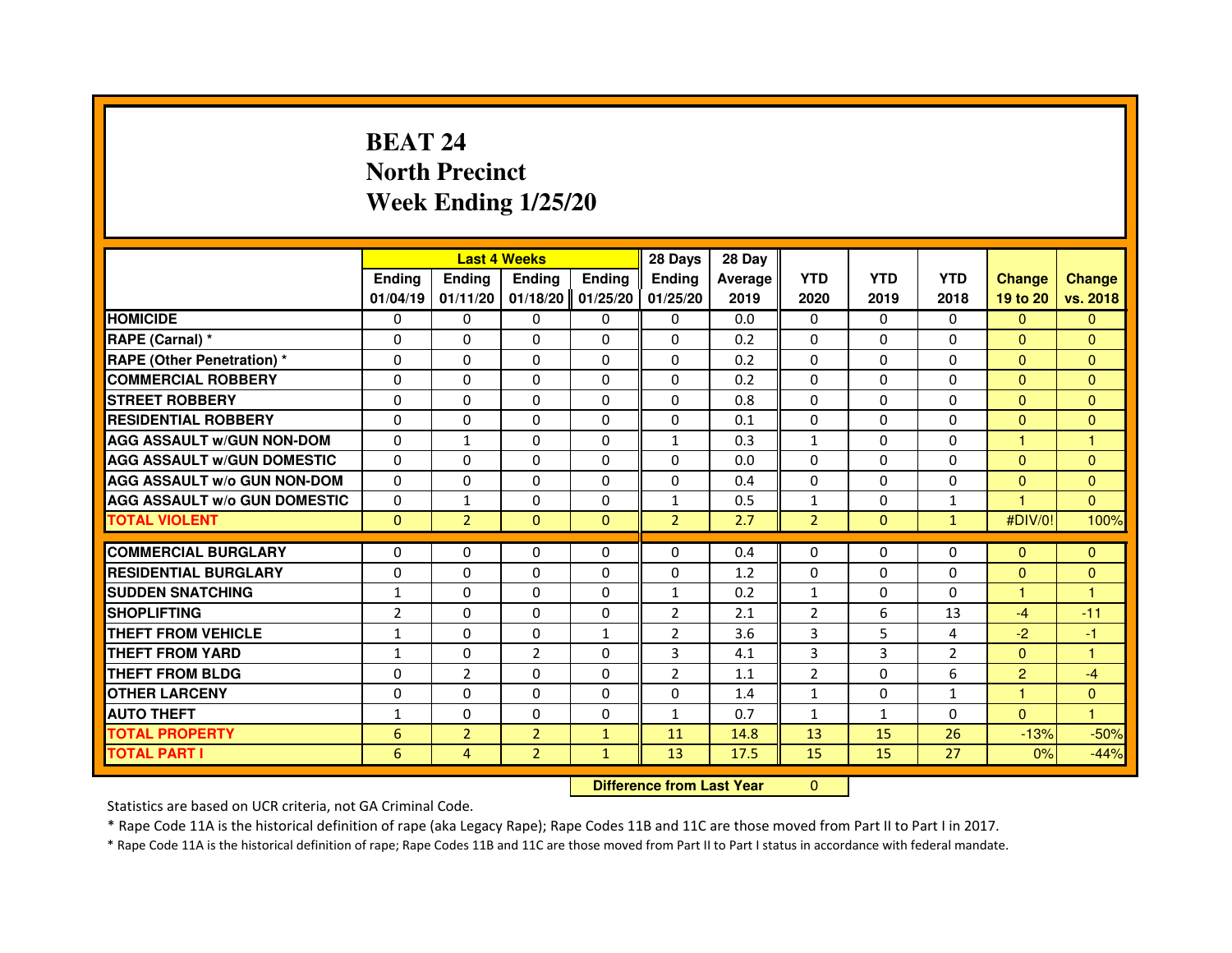## **BEAT 25 North PrecinctWeek Ending 1/25/20**

|                                     |                |                                  | <b>Last 4 Weeks</b> |                | 28 Days        | 28 Day  |                |              |                |                |                |
|-------------------------------------|----------------|----------------------------------|---------------------|----------------|----------------|---------|----------------|--------------|----------------|----------------|----------------|
|                                     | <b>Ending</b>  | <b>Ending</b>                    | <b>Ending</b>       | <b>Ending</b>  | Ending         | Average | <b>YTD</b>     | <b>YTD</b>   | <b>YTD</b>     | <b>Change</b>  | <b>Change</b>  |
|                                     | 01/04/19       | 01/11/20                         | 01/18/20            | 01/25/20       | 01/25/20       | 2019    | 2020           | 2019         | 2018           | 19 to 20       | vs. 2018       |
| <b>HOMICIDE</b>                     | $\Omega$       | $\Omega$                         | $\mathbf{0}$        | 0              | 0              | 0.0     | $\Omega$       | $\Omega$     | $\Omega$       | $\Omega$       | $\mathbf{0}$   |
| RAPE (Carnal) *                     | 0              | $\Omega$                         | 0                   | 0              | 0              | 0.1     | 0              | 0            | 0              | $\mathbf{0}$   | $\mathbf{0}$   |
| <b>RAPE (Other Penetration) *</b>   | $\Omega$       | $\Omega$                         | $\Omega$            | $\Omega$       | $\Omega$       | 0.0     | $\Omega$       | $\Omega$     | $\Omega$       | $\Omega$       | $\overline{0}$ |
| <b>COMMERCIAL ROBBERY</b>           | $\Omega$       | $\Omega$                         | $\Omega$            | $\Omega$       | $\Omega$       | 0.1     | $\Omega$       | $\mathbf{1}$ | $\Omega$       | $-1$           | $\overline{0}$ |
| <b>STREET ROBBERY</b>               | $\Omega$       | $\Omega$                         | $\Omega$            | $\Omega$       | $\Omega$       | 0.5     | $\Omega$       | $\Omega$     | 4              | $\Omega$       | $-4$           |
| <b>RESIDENTIAL ROBBERY</b>          | 0              | 0                                | 0                   | 0              | 0              | 0.0     | 0              | 0            | $\Omega$       | $\mathbf{0}$   | $\overline{0}$ |
| <b>AGG ASSAULT w/GUN NON-DOM</b>    | $\Omega$       | $\Omega$                         | $\Omega$            | $\Omega$       | $\Omega$       | 0.2     | $\Omega$       | $\Omega$     | $\Omega$       | $\Omega$       | $\Omega$       |
| <b>AGG ASSAULT W/GUN DOMESTIC</b>   | $\Omega$       | $\Omega$                         | $\Omega$            | $\Omega$       | $\Omega$       | 0.0     | $\Omega$       | $\Omega$     | 0              | $\Omega$       | $\Omega$       |
| <b>AGG ASSAULT W/o GUN NON-DOM</b>  | $\mathbf{1}$   | $\Omega$                         | $\mathbf{1}$        | $\Omega$       | $\overline{2}$ | 0.2     | $\overline{2}$ | $\Omega$     | $\Omega$       | 2              | $\overline{2}$ |
| <b>AGG ASSAULT W/o GUN DOMESTIC</b> | $\Omega$       | $\Omega$                         | $\Omega$            | $\Omega$       | $\Omega$       | 0.2     | $\Omega$       | $\Omega$     | $\Omega$       | $\Omega$       | $\Omega$       |
| <b>TOTAL VIOLENT</b>                | $\mathbf{1}$   | $\mathbf{0}$                     | $\mathbf{1}$        | $\mathbf{0}$   | $\overline{2}$ | 1.2     | $\overline{2}$ | $\mathbf{1}$ | $\overline{4}$ | 100%           | $-50%$         |
| <b>COMMERCIAL BURGLARY</b>          | 1              | 0                                | 1                   | 0              | 2              | 0.8     | 2              | 0            | 0              | $\overline{2}$ | $\overline{2}$ |
| <b>RESIDENTIAL BURGLARY</b>         | 0              | $\Omega$                         | $\Omega$            | $\Omega$       | 0              | 1.4     | 0              | $\mathbf{0}$ | $\Omega$       | $\Omega$       | $\mathbf{0}$   |
| <b>SUDDEN SNATCHING</b>             | $\Omega$       | $\Omega$                         | $\Omega$            | $\Omega$       | $\Omega$       | 0.1     | $\Omega$       | $\Omega$     | $\Omega$       | $\Omega$       | $\Omega$       |
| <b>SHOPLIFTING</b>                  | 0              | $\Omega$                         | $\Omega$            | $\Omega$       | $\Omega$       | 1.5     | $\mathbf{0}$   | 4            | 0              | $-4$           | $\Omega$       |
| <b>THEFT FROM VEHICLE</b>           | 0              | 0                                | $\Omega$            | $\Omega$       | 0              | 5.0     | 0              | 1            | 3              | $-1$           | $-3$           |
| <b>THEFT FROM YARD</b>              | $\Omega$       | $\Omega$                         | $\Omega$            | $\Omega$       | $\Omega$       | 1.8     | $\mathbf 1$    | 3            | $\overline{2}$ | $-2$           | $-1$           |
| <b>THEFT FROM BLDG</b>              | $\mathbf{1}$   | $\Omega$                         | $\mathbf{1}$        | $\overline{2}$ | 4              | 2.0     | 4              | $\mathbf{1}$ | $\overline{2}$ | 3              | $\overline{2}$ |
| <b>OTHER LARCENY</b>                | 0              | $\Omega$                         | $\Omega$            | $\Omega$       | $\Omega$       | 0.5     | $\mathbf{0}$   | $\mathbf{1}$ | $\overline{2}$ | $-1$           | $-2$           |
| <b>AUTO THEFT</b>                   | $\Omega$       | $\Omega$                         | $\mathbf{1}$        | $\Omega$       | $\mathbf{1}$   | 1.3     | $\mathbf{1}$   | $\Omega$     | $\Omega$       | $\mathbf{1}$   | $\mathbf{1}$   |
| <b>TOTAL PROPERTY</b>               | $\overline{2}$ | $\Omega$                         | $\overline{3}$      | $\overline{2}$ | $\overline{7}$ | 14.3    | 8              | 10           | $\overline{9}$ | $-20%$         | $-11%$         |
| <b>TOTAL PART I</b>                 | $\overline{3}$ | $\mathbf{0}$                     | $\overline{4}$      | $\overline{2}$ | 9              | 15.4    | 10             | 11           | 13             | $-9%$          | $-23%$         |
|                                     |                | <b>Difference from Last Year</b> |                     | $-1$           |                |         |                |              |                |                |                |

 **Difference from Last Year**

Statistics are based on UCR criteria, not GA Criminal Code.

\* Rape Code 11A is the historical definition of rape (aka Legacy Rape); Rape Codes 11B and 11C are those moved from Part II to Part I in 2017.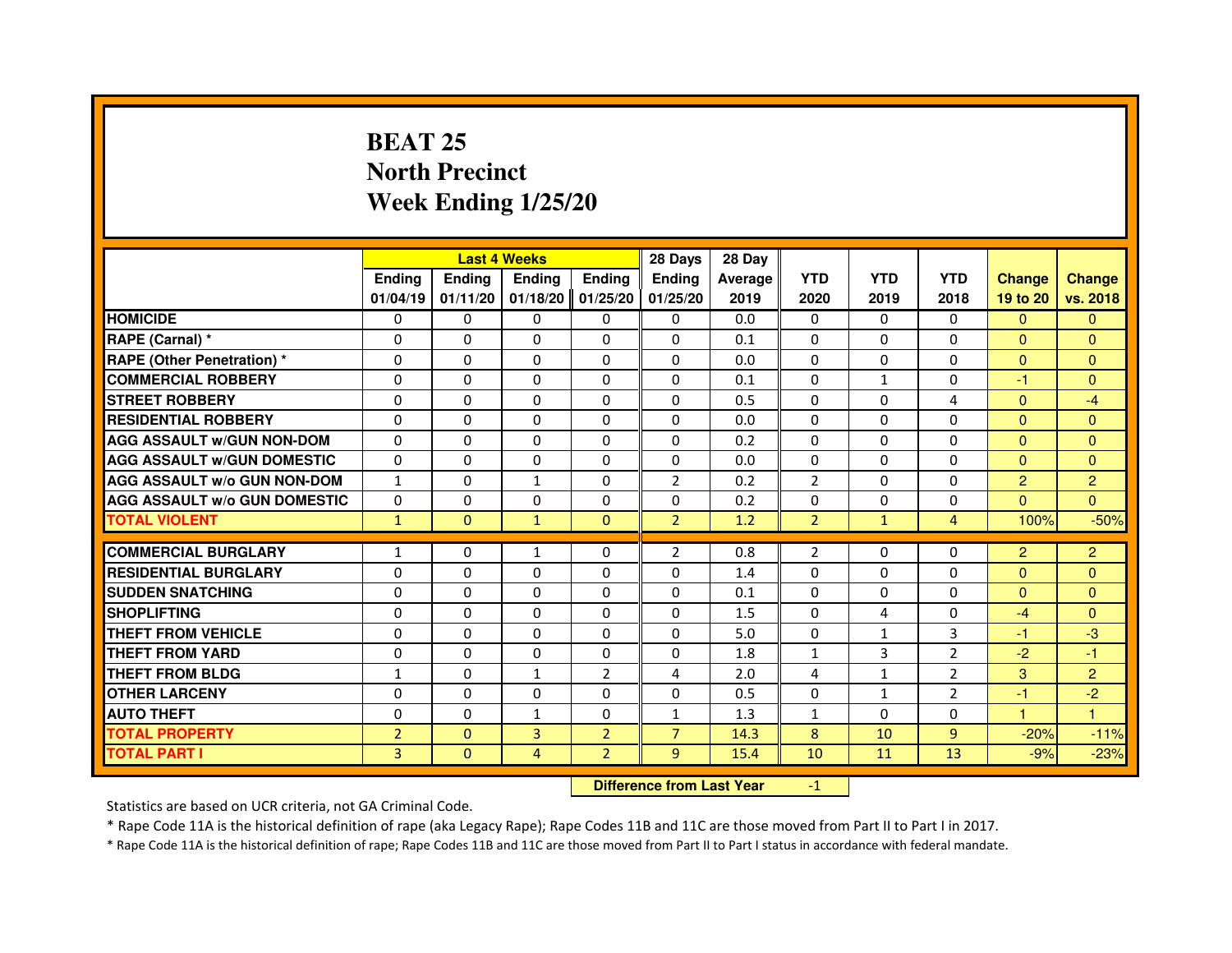# **BEAT 26 North PrecinctWeek Ending 1/25/20**

|                                     |               | <b>Last 4 Weeks</b>              |                |                | 28 Days        | 28 Day  |                |                |                |               |                |
|-------------------------------------|---------------|----------------------------------|----------------|----------------|----------------|---------|----------------|----------------|----------------|---------------|----------------|
|                                     | <b>Ending</b> | <b>Ending</b>                    | <b>Ending</b>  | <b>Ending</b>  | <b>Ending</b>  | Average | <b>YTD</b>     | <b>YTD</b>     | <b>YTD</b>     | <b>Change</b> | <b>Change</b>  |
|                                     | 01/04/19      | 01/11/20                         | 01/18/20       | 01/25/20       | 01/25/20       | 2019    | 2020           | 2019           | 2018           | 19 to 20      | vs. 2018       |
| <b>HOMICIDE</b>                     | $\Omega$      | $\Omega$                         | $\Omega$       | $\Omega$       | $\mathbf{0}$   | 0.1     | $\Omega$       | $\Omega$       | $\Omega$       | $\Omega$      | $\mathbf{0}$   |
| RAPE (Carnal) *                     | 0             | $\mathbf{0}$                     | $\mathbf{1}$   | $\Omega$       | $\mathbf{1}$   | 0.2     | $\mathbf{1}$   | $\mathbf{0}$   | $\mathbf{0}$   | $\mathbf{1}$  | 1              |
| <b>RAPE (Other Penetration) *</b>   | $\Omega$      | $\Omega$                         | $\Omega$       | $\Omega$       | $\mathbf{0}$   | 0.0     | $\mathbf{0}$   | $\mathbf{0}$   | $\mathbf{0}$   | $\mathbf{0}$  | $\mathbf{0}$   |
| <b>COMMERCIAL ROBBERY</b>           | 0             | $\Omega$                         | $\Omega$       | $\Omega$       | 0              | 0.1     | $\mathbf{0}$   | $\mathbf{0}$   | $\mathbf{0}$   | $\mathbf{0}$  | $\mathbf{0}$   |
| <b>STREET ROBBERY</b>               | $\mathbf{1}$  | $\Omega$                         | 0              | $\Omega$       | $\mathbf{1}$   | 1.2     | $\overline{2}$ | $\mathbf{1}$   | $\Omega$       | $\mathbf{1}$  | $\overline{2}$ |
| <b>RESIDENTIAL ROBBERY</b>          | 0             | $\Omega$                         | 0              | $\Omega$       | $\mathbf{0}$   | 0.0     | $\Omega$       | $\Omega$       | $\Omega$       | $\mathbf{0}$  | $\Omega$       |
| <b>AGG ASSAULT W/GUN NON-DOM</b>    | $\Omega$      | $\Omega$                         | 0              | $\Omega$       | $\Omega$       | 0.4     | $\Omega$       | $\Omega$       | $\Omega$       | $\mathbf{0}$  | $\mathbf{0}$   |
| <b>AGG ASSAULT W/GUN DOMESTIC</b>   | $\Omega$      | $\Omega$                         | $\Omega$       | $\Omega$       | $\Omega$       | 0.0     | $\Omega$       | $\Omega$       | $\Omega$       | $\Omega$      | $\mathbf{0}$   |
| <b>AGG ASSAULT W/o GUN NON-DOM</b>  | $\Omega$      | $\mathbf{0}$                     | 0              | $\mathbf{0}$   | 0              | 1.2     | 0              | $\overline{2}$ | $\overline{2}$ | $-2$          | $-2$           |
| <b>AGG ASSAULT W/o GUN DOMESTIC</b> | 0             | 0                                | 0              | $\Omega$       | $\mathbf{0}$   | 0.2     | $\Omega$       | 1              | 0              | $-1$          | $\Omega$       |
| <b>TOTAL VIOLENT</b>                | $\mathbf{1}$  | $\mathbf{0}$                     | $\mathbf{1}$   | $\mathbf{0}$   | $\overline{2}$ | 3.4     | 3              | $\overline{4}$ | $\overline{2}$ | $-25%$        | 50%            |
| <b>COMMERCIAL BURGLARY</b>          | 0             | 0                                | $\mathbf{1}$   | $\mathbf{0}$   | $\mathbf{1}$   | 0.5     | $\mathbf{1}$   | 1              | $\mathbf{1}$   | $\Omega$      | $\Omega$       |
| <b>RESIDENTIAL BURGLARY</b>         | $\Omega$      | $\Omega$                         | $\Omega$       | $\Omega$       | $\Omega$       | 0.2     | $\Omega$       | $\mathbf{0}$   | 0              | $\Omega$      | $\mathbf{0}$   |
| <b>SUDDEN SNATCHING</b>             | $\Omega$      | $\Omega$                         | $\Omega$       | $\Omega$       | $\Omega$       | 0.5     | $\Omega$       | $\Omega$       | $\Omega$       | $\Omega$      | $\Omega$       |
| <b>SHOPLIFTING</b>                  | 0             | 1                                | 1              | 1              | 3              | 2.6     | 3              | 4              | 2              | $-1$          | 1              |
| THEFT FROM VEHICLE                  | 0             | $\Omega$                         | 0              | $\Omega$       | $\mathbf{0}$   | 2.9     | $\mathbf{1}$   | 4              | $\mathbf{1}$   | $-3$          | $\mathbf{0}$   |
| <b>THEFT FROM YARD</b>              | 0             | 0                                | $\Omega$       | $\mathbf{1}$   | $\mathbf{1}$   | 1.7     | $\mathbf{1}$   | 3              | $\mathbf{1}$   | $-2$          | $\mathbf{0}$   |
| <b>THEFT FROM BLDG</b>              | $\Omega$      | $\Omega$                         | $\Omega$       | $\Omega$       | $\Omega$       | 2.5     | $\Omega$       | $\mathbf{1}$   | 5              | $-1$          | $-5$           |
| <b>OTHER LARCENY</b>                | 0             | $\Omega$                         | 0              | $\Omega$       | $\Omega$       | 0.4     | $\Omega$       | $\overline{2}$ | $\Omega$       | $-2$          | $\Omega$       |
| <b>AUTO THEFT</b>                   | $\Omega$      | $\Omega$                         | $\Omega$       | $\Omega$       | $\mathbf{0}$   | 0.7     | $\mathbf{1}$   | $\Omega$       | $\overline{2}$ | $\mathbf{1}$  | $-1$           |
| <b>TOTAL PROPERTY</b>               | $\Omega$      | $\mathbf{1}$                     | $\overline{2}$ | $\overline{2}$ | 5              | 11.9    | $\overline{7}$ | 15             | 12             | $-53%$        | $-42%$         |
| <b>TOTAL PART I</b>                 | $\mathbf{1}$  | $\mathbf{1}$                     | 3              | $\overline{2}$ | $\overline{7}$ | 15.3    | 10             | 19             | 14             | $-47%$        | $-29%$         |
|                                     |               | <b>Difference from Last Year</b> |                | $-9$           |                |         |                |                |                |               |                |

 **Difference from Last Year**

Statistics are based on UCR criteria, not GA Criminal Code.

\* Rape Code 11A is the historical definition of rape (aka Legacy Rape); Rape Codes 11B and 11C are those moved from Part II to Part I in 2017.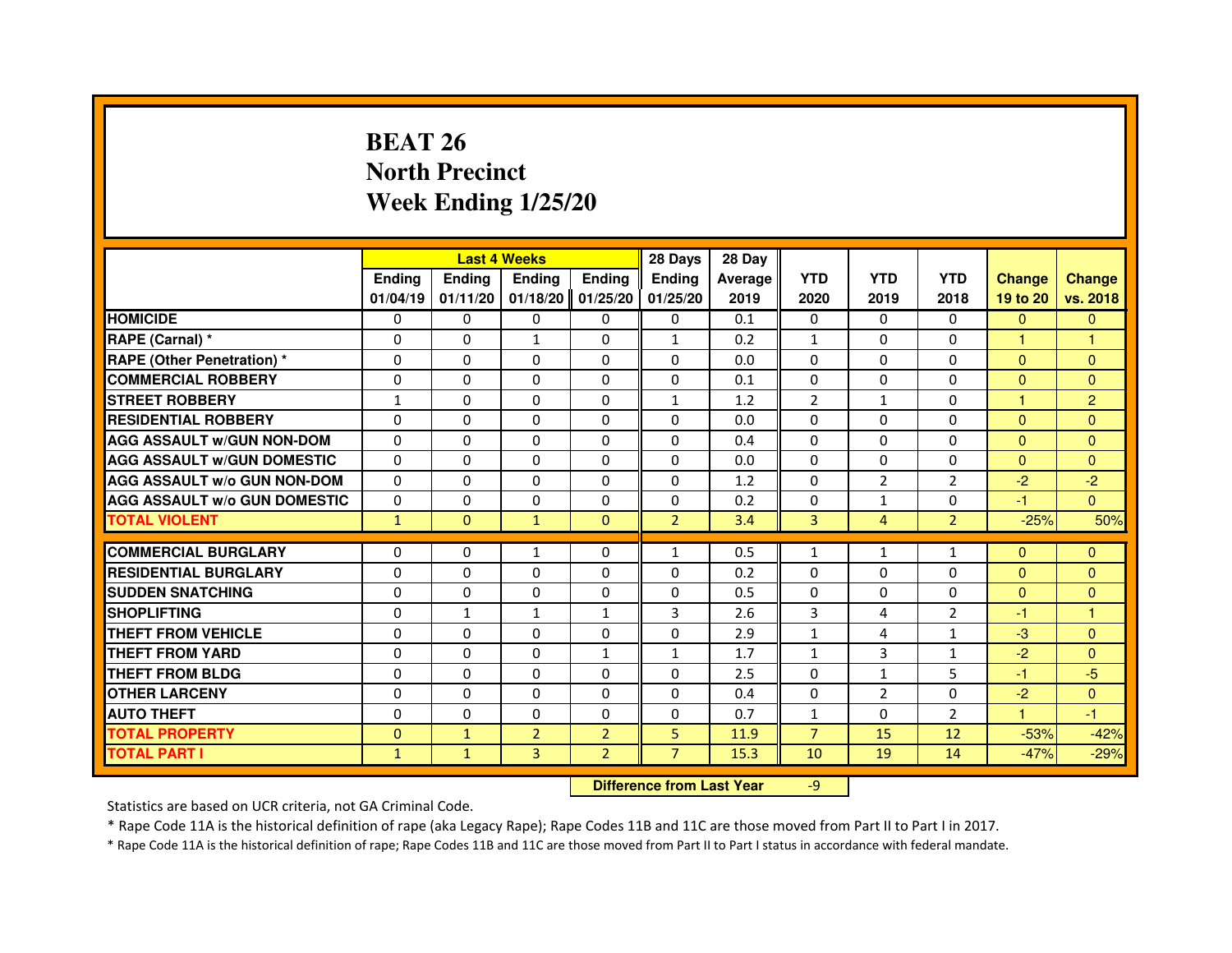# **BEAT 27 North PrecinctWeek Ending 1/25/20**

|                                     |                |                | <b>Last 4 Weeks</b> |                     | 28 Days        | 28 Day  |                |                |                |               |                |
|-------------------------------------|----------------|----------------|---------------------|---------------------|----------------|---------|----------------|----------------|----------------|---------------|----------------|
|                                     | <b>Ending</b>  | <b>Endina</b>  | <b>Ending</b>       | <b>Ending</b>       | <b>Ending</b>  | Average | <b>YTD</b>     | <b>YTD</b>     | <b>YTD</b>     | <b>Change</b> | <b>Change</b>  |
|                                     | 01/04/19       | 01/11/20       |                     | $01/18/20$ 01/25/20 | 01/25/20       | 2019    | 2020           | 2019           | 2018           | 19 to 20      | vs. 2018       |
| <b>HOMICIDE</b>                     | $\Omega$       | $\mathbf{0}$   | $\mathbf{0}$        | $\Omega$            | $\Omega$       | 0.1     | $\mathbf{0}$   | $\Omega$       | $\Omega$       | $\mathbf{0}$  | $\mathbf{0}$   |
| RAPE (Carnal) *                     | 0              | $\Omega$       | $\Omega$            | $\mathbf{0}$        | $\Omega$       | 0.3     | $\Omega$       | $\Omega$       | $\Omega$       | $\Omega$      | $\Omega$       |
| <b>RAPE (Other Penetration)*</b>    | 0              | $\mathbf{0}$   | $\Omega$            | $\mathbf{0}$        | $\mathbf{0}$   | 0.2     | $\mathbf{0}$   | 0              | $\mathbf{1}$   | $\Omega$      | $-1$           |
| <b>COMMERCIAL ROBBERY</b>           | 0              | 0              | 0                   | $\Omega$            | 0              | 0.1     | $\Omega$       | $\Omega$       | $\Omega$       | $\Omega$      | $\Omega$       |
| <b>STREET ROBBERY</b>               | 0              | 0              | 0                   | 0                   | 0              | 1.4     | 0              | 0              | $\Omega$       | $\Omega$      | $\mathbf{0}$   |
| <b>RESIDENTIAL ROBBERY</b>          | 0              | $\Omega$       | $\Omega$            | $\Omega$            | $\Omega$       | 0.1     | $\Omega$       | $\Omega$       | $\Omega$       | $\Omega$      | $\Omega$       |
| <b>AGG ASSAULT W/GUN NON-GUN</b>    | $\Omega$       | $\mathbf{1}$   | $\Omega$            | $\mathbf{0}$        | $\mathbf{1}$   | 1.0     | $\mathbf{1}$   | $\Omega$       | $\mathbf{1}$   | $\mathbf{1}$  | $\Omega$       |
| <b>AGG ASSAULT W/GUN DOMESTIC</b>   | $\Omega$       | 0              | 0                   | 0                   | 0              | 0.2     | 0              | $\mathbf{1}$   | $\Omega$       | $-1$          | $\Omega$       |
| <b>AGG ASSAULT W/o GUN NON-DOM</b>  | 0              | 0              | 0                   | $\Omega$            | 0              | 1.5     | $\mathbf{1}$   | $\overline{2}$ | $\Omega$       | $-1$          | 1              |
| <b>AGG ASSAULT W/o GUN DOMESTIC</b> | 0              | 0              | $\overline{2}$      | 0                   | $\overline{2}$ | 1.3     | $\overline{2}$ | $\mathbf{1}$   | $\Omega$       | 1             | $\overline{2}$ |
| <b>TOTAL VIOLENT</b>                | $\mathbf{0}$   | $\mathbf{1}$   | $\overline{2}$      | $\mathbf{0}$        | 3              | 6.2     | 4              | 4              | $\overline{2}$ | 0%            | 100%           |
|                                     |                |                |                     |                     |                |         |                |                |                |               |                |
| <b>COMMERCIAL BURGLARY</b>          | 0              | 0              | 0                   | 0                   | 0              | 0.7     | 0              | $\mathbf{1}$   | $\Omega$       | -1            | $\mathbf{0}$   |
| <b>RESIDENTIAL BURGLARY</b>         | 0              | $\mathbf{1}$   | 0                   | 0                   | $\mathbf{1}$   | 0.5     | $\mathbf{1}$   | 0              | $\overline{2}$ | 1             | $-1$           |
| <b>SUDDEN SNATCHING</b>             | 0              | 0              | 0                   | $\Omega$            | 0              | 0.3     | 0              | 0              | $\mathbf{1}$   | $\Omega$      | $-1$           |
| <b>SHOPLIFTING</b>                  | $\mathbf{1}$   | $\mathbf{1}$   | $\Omega$            | $\Omega$            | $\overline{2}$ | 3.1     | $\overline{2}$ | 4              | $\overline{2}$ | $-2$          | $\Omega$       |
| THEFT FROM VEHICLE                  | 1              | 0              | $\Omega$            | 0                   | $\mathbf{1}$   | 3.1     | $\mathbf{1}$   | 6              | $\mathbf{1}$   | $-5$          | $\Omega$       |
| THEFT FROM YARD                     | 0              | 0              | $\Omega$            | $\Omega$            | $\Omega$       | 0.8     | $\Omega$       | $\mathbf{1}$   | $\Omega$       | $-1$          | $\Omega$       |
| <b>THEFT FROM BLDG</b>              | 0              | $\Omega$       | 0                   | 0                   | $\Omega$       | 2.4     | 0              | 3              | 5              | $-3$          | $-5$           |
| <b>OTHER LARCENY</b>                | 0              | $\Omega$       | 0                   | $\Omega$            | 0              | 0.2     | 0              | $\Omega$       | $\Omega$       | $\Omega$      | $\Omega$       |
| <b>AUTO THEFT</b>                   | $\Omega$       | $\Omega$       | $\Omega$            | $\mathbf{1}$        | $\mathbf{1}$   | 0.9     | $\mathbf{1}$   | $\Omega$       | $\mathbf{1}$   | $\mathbf{1}$  | $\Omega$       |
| <b>TOTAL PROPERTY</b>               | $\overline{2}$ | $\overline{2}$ | $\Omega$            | $\mathbf{1}$        | 5              | 12.0    | 5              | 15             | 12             | $-67%$        | $-58%$         |
| <b>TOTAL PART I</b>                 | $\overline{2}$ | 3              | $\overline{2}$      | $\mathbf{1}$        | 8              | 18.3    | 9              | 19             | 14             | $-53%$        | $-36%$         |

 **Difference from Last Year**-10

Statistics are based on UCR criteria, not GA Criminal Code.

\* Rape Code 11A is the historical definition of rape (aka Legacy Rape); Rape Codes 11B and 11C are those moved from Part II to Part I in 2017.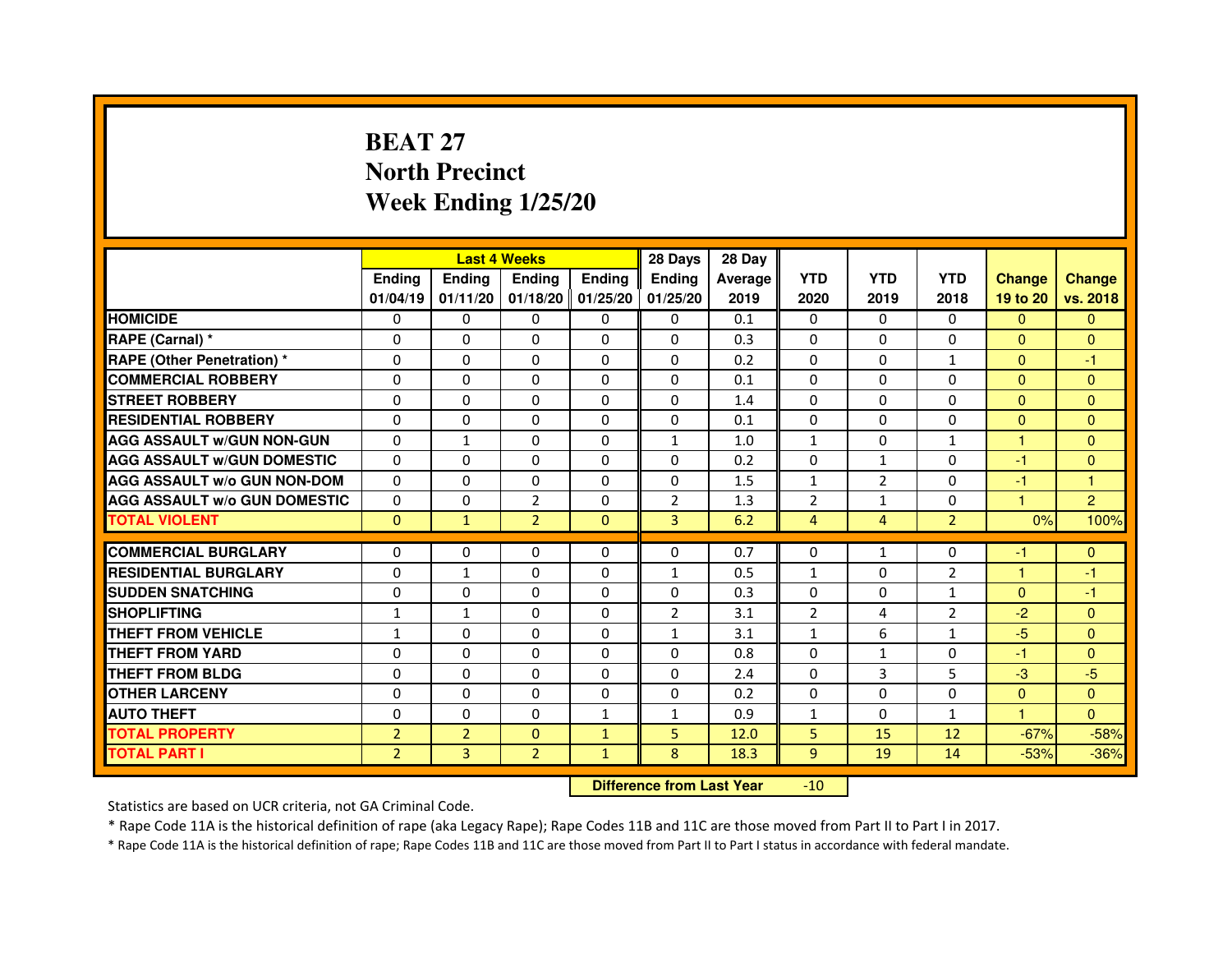# **BEAT 31 Central PrecinctWeek Ending 1/25/20**

|                                     |                | <b>Last 4 Weeks</b> |                |                   | 28 Days                          | 28 Day  |                |                |                |                |                |
|-------------------------------------|----------------|---------------------|----------------|-------------------|----------------------------------|---------|----------------|----------------|----------------|----------------|----------------|
|                                     | <b>Ending</b>  | <b>Ending</b>       | <b>Ending</b>  | <b>Ending</b>     | <b>Ending</b>                    | Average | <b>YTD</b>     | <b>YTD</b>     | <b>YTD</b>     | <b>Change</b>  | <b>Change</b>  |
|                                     | 01/04/19       | 01/11/20            |                | 01/18/20 01/25/20 | 01/25/20                         | 2019    | 2020           | 2019           | 2018           | 19 to 20       | vs. 2018       |
| <b>HOMICIDE</b>                     | 0              | 0                   | $\mathbf{1}$   | 0                 | $\mathbf{1}$                     | 0.1     | $\mathbf{1}$   | $\Omega$       | 0              | $\mathbf{1}$   | 1.             |
| RAPE (Carnal) *                     | 0              | 1                   | 0              | 0                 | $\mathbf{1}$                     | 0.3     | $\overline{2}$ | 0              | 0              | $\overline{2}$ | $\overline{c}$ |
| <b>RAPE (Other Penetration) *</b>   | 0              | 0                   | 0              | $\mathbf{0}$      | $\Omega$                         | 0.2     | $\Omega$       | $\mathbf{0}$   | $\mathbf{1}$   | $\Omega$       | $-1$           |
| <b>COMMERCIAL ROBBERY</b>           | $\mathbf 0$    | 0                   | $\Omega$       | $\mathbf{0}$      | $\mathbf{0}$                     | 0.0     | $\mathbf{0}$   | $\mathbf{0}$   | $\Omega$       | $\Omega$       | $\mathbf{0}$   |
| <b>STREET ROBBERY</b>               | 0              | $\Omega$            | $\Omega$       | $\mathbf{0}$      | $\Omega$                         | 0.7     | $\Omega$       | $\Omega$       | 3              | $\Omega$       | $-3$           |
| <b>RESIDENTIAL ROBBERY</b>          | 0              | 0                   | 0              | 0                 | $\Omega$                         | 0.0     | $\Omega$       | $\Omega$       | $\Omega$       | $\Omega$       | $\Omega$       |
| <b>AGG ASSAULT W/GUN NON-DOM</b>    | $\Omega$       | $\Omega$            | 3              | $\mathbf{0}$      | 3                                | 1.1     | 3              | $\Omega$       | $\mathbf{1}$   | 3              | $\overline{2}$ |
| <b>AGG ASSAULT W/GUN DOMESTIC</b>   | $\Omega$       | $\Omega$            | $\Omega$       | $\Omega$          | $\Omega$                         | 0.2     | $\Omega$       | $\Omega$       | $\mathbf{1}$   | $\Omega$       | $-1$           |
| <b>AGG ASSAULT W/o GUN NON-DOM</b>  | $\Omega$       | $\Omega$            | 0              | $\mathbf{1}$      | $\mathbf{1}$                     | 0.7     | $\mathbf{1}$   | $\Omega$       | $\mathbf{1}$   | 1              | $\Omega$       |
| <b>AGG ASSAULT W/o GUN DOMESTIC</b> | $\Omega$       | 0                   | $\mathbf{1}$   | $\Omega$          | $\mathbf{1}$                     | 0.9     | $\mathbf{1}$   | 0              | $\mathbf{1}$   | 1              | $\Omega$       |
| <b>TOTAL VIOLENT</b>                | $\mathbf{0}$   | $\mathbf{1}$        | 5              | $\mathbf{1}$      | $\overline{7}$                   | 4.1     | 8              | $\mathbf{0}$   | 8              | #DIV/0!        | 0%             |
| <b>COMMERCIAL BURGLARY</b>          | 0              | 1                   | 0              | 0                 | $\mathbf{1}$                     | 1.2     | 1              | 0              | $\mathbf{1}$   | 1              | $\mathbf{0}$   |
| <b>RESIDENTIAL BURGLARY</b>         | $\overline{2}$ | $\mathbf{1}$        | $\Omega$       | $\overline{2}$    | 5                                | 3.5     | 9              | $\overline{2}$ | $\overline{2}$ | $\overline{7}$ | $\overline{7}$ |
| <b>SUDDEN SNATCHING</b>             | 0              | $\Omega$            | $\Omega$       | $\Omega$          | $\Omega$                         | 0.3     | $\Omega$       | $\Omega$       | $\Omega$       | $\Omega$       | $\mathbf{0}$   |
| <b>SHOPLIFTING</b>                  | 0              | $\mathbf{1}$        | 0              | $\mathbf{0}$      | $\mathbf{1}$                     | 0.4     | $\mathbf{1}$   | 0              | 0              | $\mathbf{1}$   | 1              |
| THEFT FROM VEHICLE                  | $\mathbf{1}$   | 0                   | 0              | $\Omega$          | $\mathbf{1}$                     | 4.3     | $\mathbf{1}$   | 4              | 4              | $-3$           | $-3$           |
| <b>THEFT FROM YARD</b>              | $\mathbf{1}$   | 0                   | $\mathbf{1}$   | $\mathbf{1}$      | 3                                | 4.4     | 4              | $\overline{2}$ | 4              | $\overline{2}$ | $\Omega$       |
| <b>THEFT FROM BLDG</b>              | 0              | $\Omega$            | $\mathbf{1}$   | $\Omega$          | $\mathbf{1}$                     | 1.5     | $\mathbf{1}$   | $\mathbf{1}$   | 3              | $\Omega$       | $-2$           |
| <b>OTHER LARCENY</b>                | 0              | $\Omega$            | $\Omega$       | $\mathbf{0}$      | $\Omega$                         | 1.9     | $\Omega$       | 4              | $\Omega$       | $-4$           | $\Omega$       |
| <b>AUTO THEFT</b>                   | $\Omega$       | $\Omega$            | $\overline{2}$ | $\mathbf{1}$      | 3                                | 1.1     | 4              | 3              | $\mathbf{1}$   | $\mathbf{1}$   | 3              |
| <b>TOTAL PROPERTY</b>               | $\overline{4}$ | 3                   | $\overline{4}$ | 4                 | 15                               | 18.6    | 21             | 16             | 15             | 31%            | 40%            |
| <b>TOTAL PART I</b>                 | 4              | 4                   | 9              | 5                 | 22                               | 22.7    | 29             | 16             | 23             | 81%            | 26%            |
|                                     |                |                     |                |                   | <b>Difference from Last Year</b> |         | 13             |                |                |                |                |

 **Difference from Last Year**

Statistics are based on UCR criteria, not GA Criminal Code.

\* Rape Code 11A is the historical definition of rape (aka Legacy Rape); Rape Codes 11B and 11C are those moved from Part II to Part I in 2017.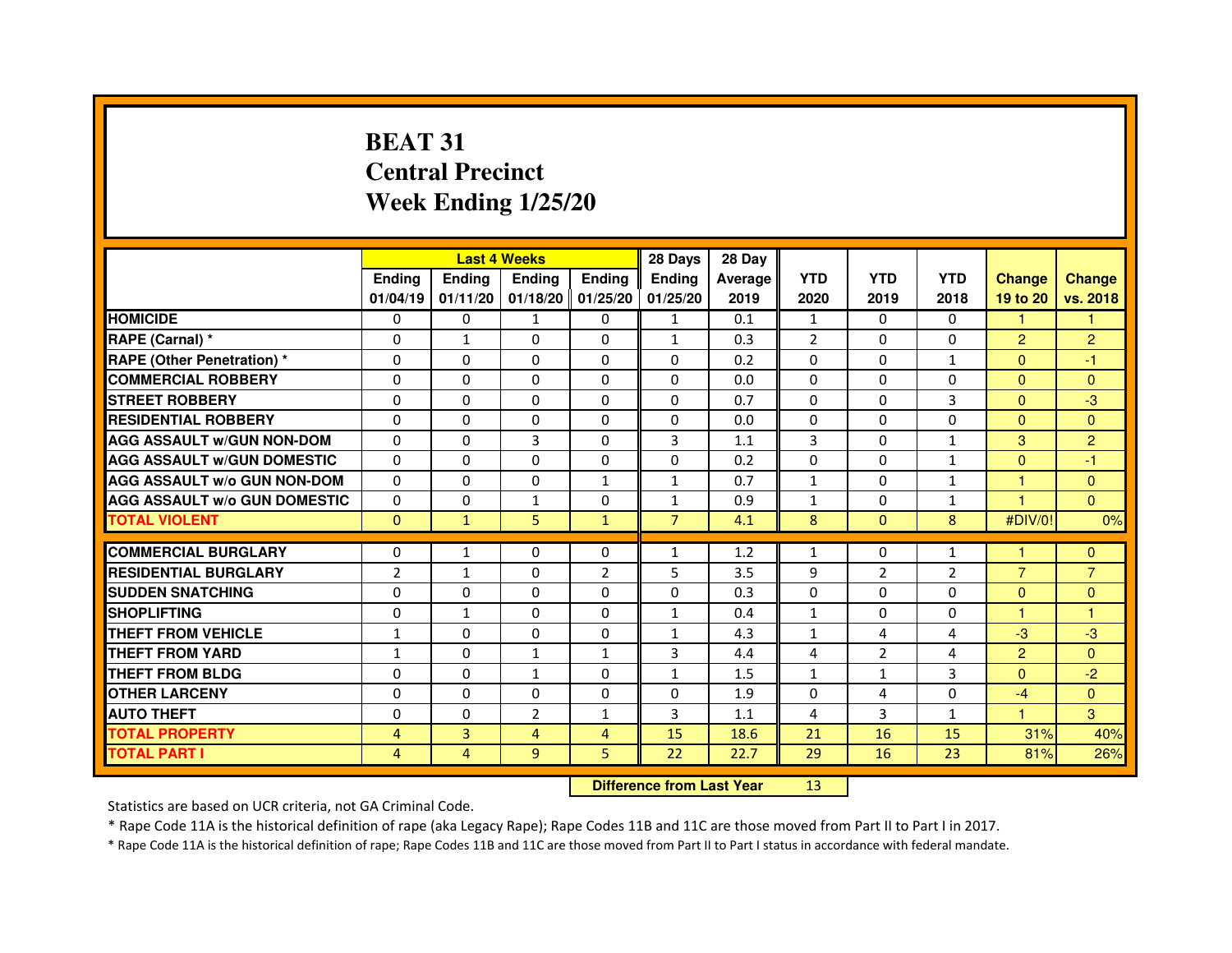# **BEAT 32 Central PrecinctWeek Ending 1/25/20**

|                                     |                | <b>Last 4 Weeks</b>              |                |               | 28 Days        | 28 Day  |                |                |                |                |                |
|-------------------------------------|----------------|----------------------------------|----------------|---------------|----------------|---------|----------------|----------------|----------------|----------------|----------------|
|                                     | <b>Ending</b>  | <b>Ending</b>                    | <b>Ending</b>  | <b>Ending</b> | <b>Ending</b>  | Average | <b>YTD</b>     | <b>YTD</b>     | <b>YTD</b>     | <b>Change</b>  | <b>Change</b>  |
|                                     | 01/04/19       | 01/11/20                         | 01/18/20       | 01/25/20      | 01/25/20       | 2019    | 2020           | 2019           | 2018           | 19 to 20       | vs. 2018       |
| <b>HOMICIDE</b>                     | $\mathbf{0}$   | $\Omega$                         | $\mathbf{0}$   | 0             | 0              | 0.1     | $\mathbf{0}$   | $\Omega$       | $\Omega$       | $\Omega$       | $\mathbf{0}$   |
| RAPE (Carnal) *                     | 0              | 0                                | 0              | 0             | 0              | 0.2     | 0              | 0              | 0              | $\Omega$       | $\mathbf{0}$   |
| <b>RAPE (Other Penetration) *</b>   | $\Omega$       | $\Omega$                         | $\Omega$       | $\Omega$      | $\mathbf{0}$   | 0.1     | $\mathbf{0}$   | $\mathbf{0}$   | $\Omega$       | $\Omega$       | $\mathbf{0}$   |
| <b>COMMERCIAL ROBBERY</b>           | 0              | 0                                | $\Omega$       | $\mathbf{1}$  | $\mathbf{1}$   | 0.9     | $\overline{2}$ | $\Omega$       | $\Omega$       | $\overline{2}$ | $\overline{2}$ |
| <b>STREET ROBBERY</b>               | $\Omega$       | $\Omega$                         | $\Omega$       | $\Omega$      | $\Omega$       | 0.2     | $\Omega$       | $\Omega$       | $\Omega$       | $\Omega$       | $\mathbf{0}$   |
| <b>RESIDENTIAL ROBBERY</b>          | 0              | 0                                | 0              | 0             | 0              | 0.0     | $\Omega$       | 0              | $\Omega$       | $\overline{0}$ | $\mathbf{0}$   |
| <b>AGG ASSAULT W/GUN NON-DOM</b>    | $\mathbf{1}$   | $\Omega$                         | 0              | $\Omega$      | $\mathbf{1}$   | 0.2     | $\overline{2}$ | $\mathbf{1}$   | 0              | 1              | $\overline{2}$ |
| <b>AGG ASSAULT W/GUN DOMESTIC</b>   | $\Omega$       | $\Omega$                         | $\Omega$       | $\Omega$      | $\Omega$       | 0.0     | $\Omega$       | $\Omega$       | 0              | $\Omega$       | $\Omega$       |
| <b>AGG ASSAULT W/o GUN NON-DOM</b>  | $\Omega$       | $\Omega$                         | $\Omega$       | $\Omega$      | $\Omega$       | 0.3     | $\Omega$       | $\Omega$       | $\Omega$       | $\Omega$       | $\mathbf{0}$   |
| <b>AGG ASSAULT W/o GUN DOMESTIC</b> | 0              | 0                                | 0              | $\Omega$      | $\Omega$       | 0.4     | 0              | $\Omega$       | 0              | $\Omega$       | $\Omega$       |
| <b>TOTAL VIOLENT</b>                | $\mathbf{1}$   | $\mathbf{0}$                     | $\mathbf{0}$   | $\mathbf{1}$  | $\overline{2}$ | 2.5     | $\overline{4}$ | $\mathbf{1}$   | $\mathbf{0}$   | 300%           | #DIV/0!        |
| <b>COMMERCIAL BURGLARY</b>          | 1              | 0                                | 0              | 0             | $\mathbf{1}$   | 0.3     | $\mathbf{1}$   | 0              | 0              | 1              | 1              |
| <b>RESIDENTIAL BURGLARY</b>         | $\mathbf{1}$   | $\overline{2}$                   | $\mathbf{1}$   | $\Omega$      | 4              | 1.8     | 3              | $\overline{2}$ | $\overline{2}$ | $\mathbf{1}$   | $\mathbf{1}$   |
| <b>SUDDEN SNATCHING</b>             | 0              | $\Omega$                         | $\Omega$       | $\Omega$      | $\Omega$       | 0.2     | $\Omega$       | $\Omega$       | $\Omega$       | $\Omega$       | $\mathbf{0}$   |
| <b>SHOPLIFTING</b>                  | $\mathbf{1}$   | $\mathbf{0}$                     | $\overline{2}$ | $\mathbf{0}$  | 3              | 3.1     | 3              | 3              | 6              | $\mathbf{0}$   | $-3$           |
| THEFT FROM VEHICLE                  | 0              | $\mathbf{1}$                     | $\mathbf{1}$   | $\Omega$      | $\overline{2}$ | 4.9     | $\overline{2}$ | 3              | 9              | -1             | $-7$           |
| <b>THEFT FROM YARD</b>              | $\Omega$       | $\overline{2}$                   | $\overline{2}$ | $\Omega$      | 4              | 2.6     | 4              | $\Omega$       | 5              | 4              | $-1$           |
| <b>THEFT FROM BLDG</b>              | $\Omega$       | $\mathbf{1}$                     | $\Omega$       | $\Omega$      | $\mathbf{1}$   | 2.5     | $\mathbf{1}$   | $\mathbf{0}$   | 6              | $\mathbf{1}$   | $-5$           |
| <b>OTHER LARCENY</b>                | $\overline{2}$ | $\Omega$                         | 0              | $\Omega$      | $\overline{2}$ | 0.8     | $\overline{2}$ | $\mathbf{0}$   | $\mathbf{1}$   | $\overline{2}$ | $\mathbf{1}$   |
| <b>AUTO THEFT</b>                   | $\Omega$       | $\Omega$                         | $\Omega$       | $\Omega$      | $\Omega$       | 1.2     | $\Omega$       | $\mathbf{1}$   | $\overline{2}$ | $-1$           | $-2$           |
| <b>TOTAL PROPERTY</b>               | 5              | $6\phantom{1}6$                  | 6              | $\mathbf{0}$  | 17             | 17.3    | 16             | $\overline{9}$ | 31             | 78%            | $-48%$         |
| <b>TOTAL PART I</b>                 | 6              | 6                                | 6              | $\mathbf{1}$  | 19             | 19.8    | 20             | 10             | 31             | 100%           | $-35%$         |
|                                     |                | <b>Difference from Last Year</b> |                | 10            |                |         |                |                |                |                |                |

#### **Difference from Last Year**

Statistics are based on UCR criteria, not GA Criminal Code.

\* Rape Code 11A is the historical definition of rape (aka Legacy Rape); Rape Codes 11B and 11C are those moved from Part II to Part I in 2017.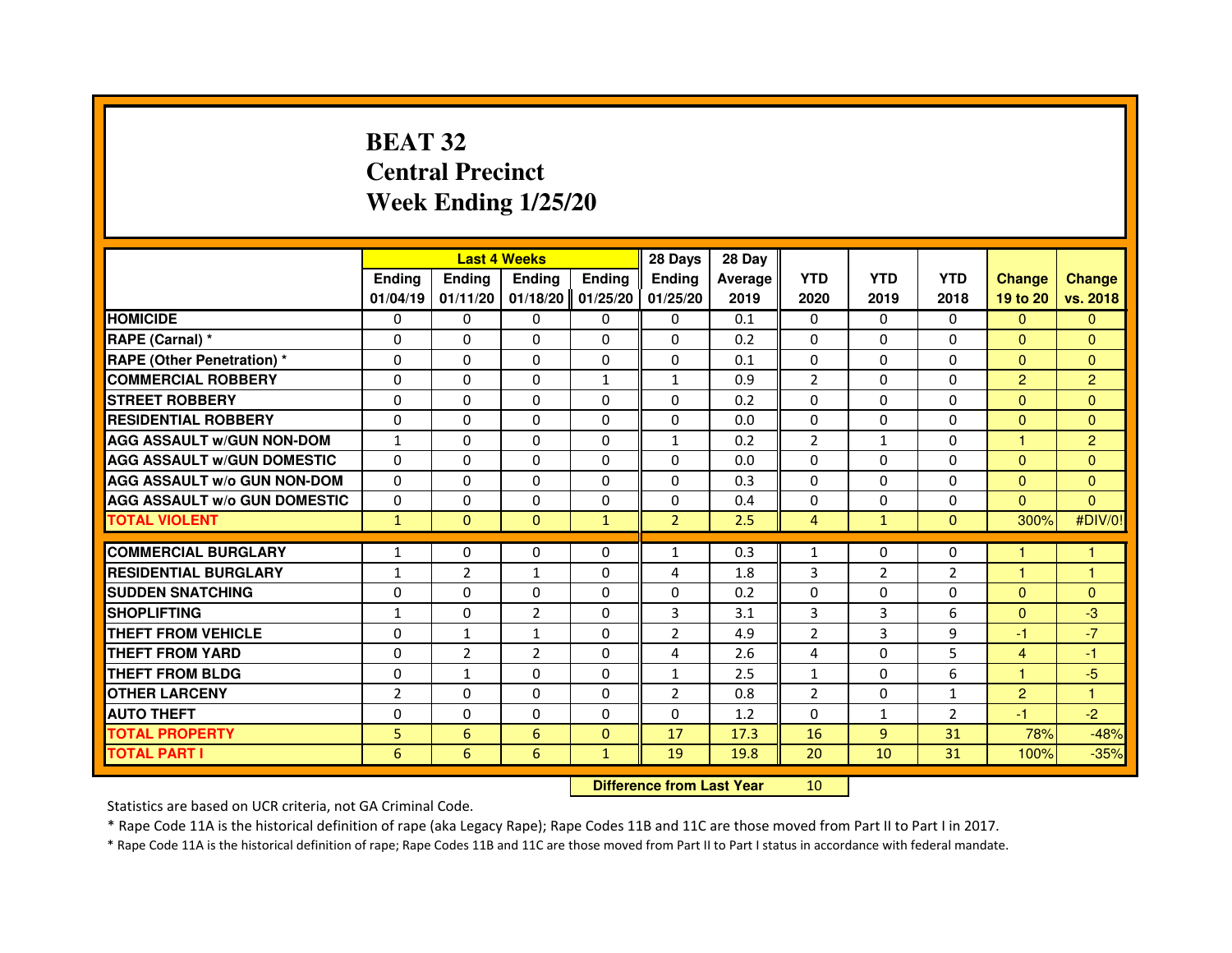# **BEAT 33 Central PrecinctWeek Ending 1/25/20**

|                                     |                | <b>Last 4 Weeks</b> |                |                     | 28 Days        | 28 Day  |                |                |                |                      |                |
|-------------------------------------|----------------|---------------------|----------------|---------------------|----------------|---------|----------------|----------------|----------------|----------------------|----------------|
|                                     | <b>Endina</b>  | <b>Ending</b>       | <b>Ending</b>  | <b>Ending</b>       | <b>Endina</b>  | Average | <b>YTD</b>     | <b>YTD</b>     | <b>YTD</b>     | <b>Change</b>        | <b>Change</b>  |
|                                     | 01/04/19       | 01/11/20            |                | $01/18/20$ 01/25/20 | 01/25/20       | 2019    | 2020           | 2019           | 2018           | 19 to 20             | vs. 2018       |
| <b>HOMICIDE</b>                     | 0              | 0                   | 0              | 0                   | 0              | 0.2     | 0              | $\mathbf{1}$   | $\mathbf{0}$   | -1.                  | $\mathbf{0}$   |
| RAPE (Carnal) *                     | $\Omega$       | $\Omega$            | $\Omega$       | $\Omega$            | $\Omega$       | 0.0     | $\Omega$       | $\Omega$       | $\Omega$       | $\Omega$             | $\Omega$       |
| <b>RAPE (Other Penetration)*</b>    | $\Omega$       | $\Omega$            | 0              | $\Omega$            | $\Omega$       | 0.1     | $\Omega$       | $\Omega$       | $\Omega$       | $\mathbf{0}$         | $\Omega$       |
| <b>COMMERCIAL ROBBERY</b>           | 0              | 0                   | 0              | $\Omega$            | $\Omega$       | 0.3     | $\Omega$       | $\Omega$       | 0              | $\mathbf{0}$         | $\Omega$       |
| <b>STREET ROBBERY</b>               | $\mathbf{1}$   | $\Omega$            | 0              | 0                   | $\mathbf{1}$   | 1.3     | $\mathbf{1}$   | $\mathbf{1}$   | $\mathbf{1}$   | $\mathbf{0}$         | $\Omega$       |
| <b>RESIDENTIAL ROBBERY</b>          | $\Omega$       | $\Omega$            | 0              | $\Omega$            | $\Omega$       | 0.0     | $\Omega$       | $\Omega$       | $\Omega$       | $\Omega$             | $\Omega$       |
| <b>AGG ASSAULT W/GUN NON-DOM</b>    | $\Omega$       | $\Omega$            | $\overline{2}$ | $\Omega$            | $\overline{2}$ | 1.0     | $\overline{2}$ | $\overline{2}$ | $\mathbf{1}$   | $\Omega$             | $\mathbf{1}$   |
| <b>AGG ASSAULT W/GUN DOMESTIC</b>   | $\Omega$       | $\Omega$            | $\Omega$       | $\Omega$            | $\Omega$       | 0.2     | $\Omega$       | $\Omega$       | $\Omega$       | $\Omega$             | $\Omega$       |
| <b>AGG ASSAULT W/o GUN NON-DOM</b>  | $\mathbf{1}$   | 0                   | $\Omega$       | 0                   | 1              | 0.9     | $\mathbf{1}$   | 3              | 2              | $-2$                 | $-1$           |
| <b>AGG ASSAULT W/o GUN DOMESTIC</b> | $\Omega$       | $\Omega$            | 0              | $\mathbf{1}$        | 1              | 0.7     | $\mathbf{1}$   | 1              | 0              | $\Omega$             | $\overline{1}$ |
| <b>TOTAL VIOLENT</b>                | $\overline{2}$ | $\Omega$            | $\overline{2}$ | $\mathbf{1}$        | 5              | 4.7     | 5              | 8              | 4              | $-38%$               | 25%            |
|                                     |                |                     |                |                     |                |         |                |                |                | $\blacktriangleleft$ |                |
| <b>COMMERCIAL BURGLARY</b>          | 0              | 0                   | $\mathbf{1}$   | 0                   | $\mathbf{1}$   | 1.3     | $\mathbf{1}$   | 0              | $\mathbf{1}$   |                      | $\mathbf{0}$   |
| <b>RESIDENTIAL BURGLARY</b>         | $\Omega$       | $\Omega$            | 0              | $\overline{2}$      | $\overline{2}$ | 1.8     | $\overline{2}$ | $\overline{2}$ | 0              | $\mathbf{0}$         | 2              |
| <b>SUDDEN SNATCHING</b>             | $\Omega$       | $\Omega$            | 0              | 0                   | $\Omega$       | 0.1     | 0              | 0              | 0              | $\Omega$             | $\Omega$       |
| <b>SHOPLIFTING</b>                  | $\Omega$       | $\overline{2}$      | 0              | 0                   | $\overline{2}$ | 7.9     | 3              | 4              | $\mathbf{1}$   | $-1$                 | 2              |
| <b>THEFT FROM VEHICLE</b>           | $\Omega$       | $\mathbf{1}$        | $\Omega$       | $\mathbf{0}$        | $\mathbf{1}$   | 3.4     | $\mathbf{1}$   | $\overline{2}$ | 4              | $-1$                 | $-3$           |
| <b>THEFT FROM YARD</b>              | $\overline{2}$ | 3                   | $\Omega$       | $\mathbf{1}$        | 6              | 3.6     | 6              | 4              | $\mathbf{1}$   | $\overline{2}$       | 5              |
| <b>THEFT FROM BLDG</b>              | 0              | 0                   | 0              | 0                   | 0              | 1.7     | $\Omega$       | $\overline{2}$ | 6              | $-2$                 | $-6$           |
| <b>OTHER LARCENY</b>                | $\Omega$       | $\Omega$            | 0              | 0                   | 0              | 2.0     | $\Omega$       | 3              | 0              | $-3$                 | $\mathbf{0}$   |
| <b>AUTO THEFT</b>                   | $\mathbf{1}$   | $\mathbf{1}$        | $\mathbf{1}$   | $\overline{2}$      | 5              | 1.4     | 5              | 4              | $\overline{2}$ | $\blacktriangleleft$ | 3              |
| <b>TOTAL PROPERTY</b>               | 3              | $\overline{7}$      | $\overline{2}$ | 5                   | 17             | 23.2    | 18             | 21             | 15             | $-14%$               | 20%            |
| <b>TOTAL PART I</b>                 | 5              | $\overline{7}$      | $\overline{4}$ | 6                   | 22             | 27.8    | 23             | 29             | 19             | $-21%$               | 21%            |

#### **Difference from Last Year**

-6

Statistics are based on UCR criteria, not GA Criminal Code.

\* Rape Code 11A is the historical definition of rape (aka Legacy Rape); Rape Codes 11B and 11C are those moved from Part II to Part I in 2017.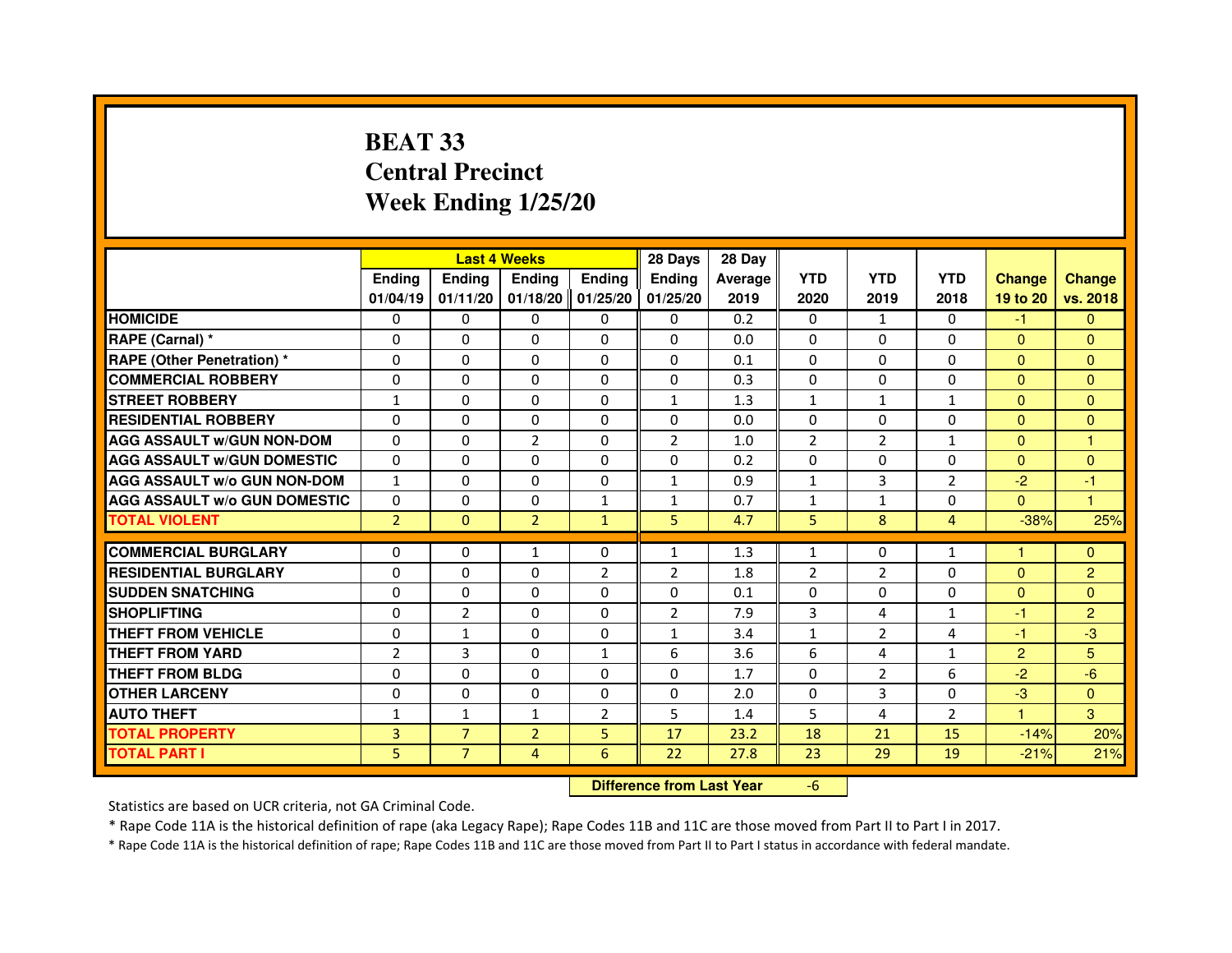# **BEAT 34 Central PrecinctWeek Ending 1/25/20**

|                                     |                | <b>Last 4 Weeks</b> |                |                   | 28 Days                          | 28 Day  |                |                |              |                |                |
|-------------------------------------|----------------|---------------------|----------------|-------------------|----------------------------------|---------|----------------|----------------|--------------|----------------|----------------|
|                                     | <b>Ending</b>  | <b>Ending</b>       | <b>Ending</b>  | <b>Ending</b>     | <b>Ending</b>                    | Average | <b>YTD</b>     | <b>YTD</b>     | <b>YTD</b>   | <b>Change</b>  | <b>Change</b>  |
|                                     | 01/04/19       | 01/11/20            |                | 01/18/20 01/25/20 | 01/25/20                         | 2019    | 2020           | 2019           | 2018         | 19 to 20       | vs. 2018       |
| <b>HOMICIDE</b>                     | 0              | $\mathbf{1}$        | $\mathbf{0}$   | 0                 | $\mathbf{1}$                     | 0.1     | $\mathbf{1}$   | $\Omega$       | 0            | $\mathbf{1}$   | 1.             |
| RAPE (Carnal) *                     | 0              | 0                   | 1              | 0                 | $\mathbf{1}$                     | 0.2     | 1              | 0              | 0            | 1              | 1              |
| <b>RAPE (Other Penetration) *</b>   | 0              | 0                   | $\mathbf{1}$   | $\mathbf{0}$      | 1                                | 0.1     | $\mathbf{1}$   | $\mathbf{1}$   | $\Omega$     | $\mathbf{0}$   | 1              |
| <b>COMMERCIAL ROBBERY</b>           | $\mathbf 0$    | 0                   | $\Omega$       | $\mathbf{0}$      | $\mathbf{0}$                     | 0.0     | $\Omega$       | $\Omega$       | $\Omega$     | $\mathbf{0}$   | $\mathbf{0}$   |
| <b>STREET ROBBERY</b>               | 0              | $\Omega$            | $\Omega$       | $\Omega$          | $\Omega$                         | 0.9     | $\Omega$       | $\mathbf{1}$   | $\Omega$     | $-1$           | $\Omega$       |
| <b>RESIDENTIAL ROBBERY</b>          | 0              | 0                   | 0              | 0                 | $\Omega$                         | 0.2     | $\Omega$       | $\Omega$       | 1            | $\Omega$       | $-1$           |
| <b>AGG ASSAULT W/GUN NON-DOM</b>    | $\mathbf{1}$   | $\Omega$            | 0              | $\Omega$          | $\mathbf{1}$                     | 1.8     | $\overline{2}$ | $\mathbf{1}$   | $\Omega$     | 1              | $\overline{2}$ |
| <b>AGG ASSAULT W/GUN DOMESTIC</b>   | $\Omega$       | $\Omega$            | $\Omega$       | $\Omega$          | $\Omega$                         | 0.5     | $\Omega$       | $\mathbf{1}$   | $\Omega$     | $-1$           | $\Omega$       |
| <b>AGG ASSAULT W/o GUN NON-DOM</b>  | $\Omega$       | $\Omega$            | $\Omega$       | $\Omega$          | $\Omega$                         | 0.9     | $\mathbf{1}$   | $\Omega$       | 2            | $\mathbf{1}$   | $-1$           |
| <b>AGG ASSAULT W/o GUN DOMESTIC</b> | $\Omega$       | 1                   | 0              | $\Omega$          | $\mathbf{1}$                     | 1.6     | $\mathbf{1}$   | $\Omega$       | $\Omega$     | 1              | 1              |
| <b>TOTAL VIOLENT</b>                | $\mathbf{1}$   | $\overline{2}$      | $\overline{2}$ | $\mathbf{0}$      | 5                                | 6.2     | $\overline{7}$ | $\overline{4}$ | 3            | 75%            | 133%           |
| <b>COMMERCIAL BURGLARY</b>          | 0              | 0                   | 0              | 0                 | 0                                | 0.5     | 0              | 0              | 0            | $\Omega$       | $\mathbf{0}$   |
| <b>RESIDENTIAL BURGLARY</b>         | $\mathbf 0$    | $\mathbf{1}$        | 1              | $\mathbf{1}$      | 3                                | 3.2     | 3              | 4              | 4            | $-1$           | $-1$           |
| <b>SUDDEN SNATCHING</b>             | 0              | $\Omega$            | $\Omega$       | $\Omega$          | $\Omega$                         | 0.2     | $\Omega$       | $\Omega$       | $\Omega$     | $\Omega$       | $\Omega$       |
| <b>SHOPLIFTING</b>                  | 0              | $\mathbf{0}$        | 0              | $\mathbf{0}$      | $\mathbf{0}$                     | 1.2     | $\mathbf{0}$   | $\mathbf{1}$   | $\mathbf{1}$ | $-1$           | $-1$           |
| THEFT FROM VEHICLE                  | 0              | 0                   | $\overline{2}$ | $\mathbf{1}$      | 3                                | 2.3     | 3              | $\mathbf{1}$   | 3            | $\overline{2}$ | $\Omega$       |
| <b>THEFT FROM YARD</b>              | $\mathbf{1}$   | 0                   | $\Omega$       | $\Omega$          | $\mathbf{1}$                     | 2.3     | $\overline{2}$ | $\overline{2}$ | $\Omega$     | $\Omega$       | $\overline{2}$ |
| <b>THEFT FROM BLDG</b>              | $\mathbf{1}$   | $\mathbf{1}$        | $\mathbf{1}$   | $\mathbf{1}$      | 4                                | 1.4     | 4              | $\mathbf{1}$   | 4            | 3              | $\Omega$       |
| <b>OTHER LARCENY</b>                | 0              | $\Omega$            | $\Omega$       | $\Omega$          | $\Omega$                         | 0.3     | $\Omega$       | $\Omega$       | $\Omega$     | $\Omega$       | $\Omega$       |
| <b>AUTO THEFT</b>                   | $\Omega$       | 0                   | $\Omega$       | $\Omega$          | $\Omega$                         | 2.0     | $\mathbf{1}$   | $\mathbf{1}$   | 4            | $\Omega$       | $-3$           |
| <b>TOTAL PROPERTY</b>               | $\overline{2}$ | $\overline{2}$      | $\overline{4}$ | 3                 | 11                               | 13.3    | 13             | 10             | 16           | 30%            | $-19%$         |
| <b>TOTAL PART I</b>                 | 3              | 4                   | 6              | 3                 | 16                               | 19.6    | 20             | 14             | 19           | 43%            | 5%             |
|                                     |                |                     |                |                   | <b>Difference from Last Year</b> |         | 6              |                |              |                |                |

 **Difference from Last Year**

Statistics are based on UCR criteria, not GA Criminal Code.

\* Rape Code 11A is the historical definition of rape (aka Legacy Rape); Rape Codes 11B and 11C are those moved from Part II to Part I in 2017.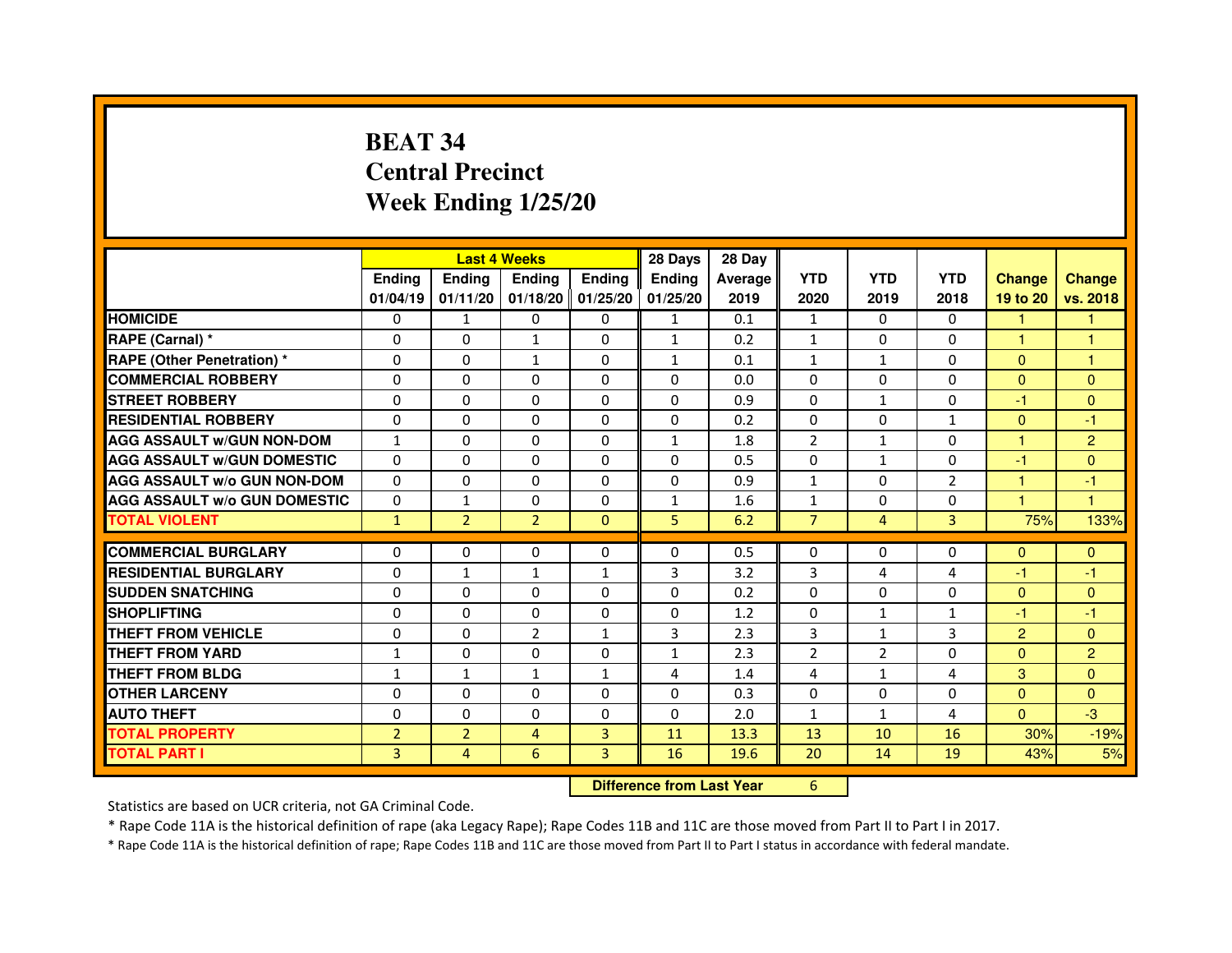# **BEAT 35 Central PrecinctWeek Ending 1/25/20**

|                                     |                | <b>Last 4 Weeks</b> |                |                   | 28 Days                          | 28 Day  |                |                |                |                |               |
|-------------------------------------|----------------|---------------------|----------------|-------------------|----------------------------------|---------|----------------|----------------|----------------|----------------|---------------|
|                                     | <b>Ending</b>  | <b>Ending</b>       | <b>Ending</b>  | <b>Ending</b>     | <b>Ending</b>                    | Average | <b>YTD</b>     | <b>YTD</b>     | <b>YTD</b>     | <b>Change</b>  | <b>Change</b> |
|                                     | 01/04/19       | 01/11/20            |                | 01/18/20 01/25/20 | 01/25/20                         | 2019    | 2020           | 2019           | 2018           | 19 to 20       | vs. 2018      |
| <b>HOMICIDE</b>                     | 0              | 0                   | $\mathbf{0}$   | $\Omega$          | 0                                | 0.0     | $\Omega$       | $\Omega$       | 0              | $\mathbf{0}$   | $\mathbf{0}$  |
| RAPE (Carnal) *                     | 0              | $\mathbf{0}$        | 0              | 0                 | $\Omega$                         | 0.0     | 0              | $\Omega$       | $\Omega$       | $\Omega$       | $\Omega$      |
| <b>RAPE (Other Penetration) *</b>   | 0              | 0                   | 0              | $\mathbf{0}$      | $\Omega$                         | 0.0     | $\Omega$       | $\mathbf{0}$   | $\Omega$       | $\Omega$       | $\Omega$      |
| <b>COMMERCIAL ROBBERY</b>           | $\mathbf 0$    | 0                   | $\Omega$       | $\mathbf{0}$      | $\mathbf{0}$                     | 0.2     | $\mathbf{0}$   | $\mathbf{0}$   | $\Omega$       | $\Omega$       | $\mathbf{0}$  |
| <b>STREET ROBBERY</b>               | 0              | $\Omega$            | $\Omega$       | $\Omega$          | $\Omega$                         | 1.1     | $\Omega$       | $\mathbf{1}$   | $\Omega$       | $-1$           | $\Omega$      |
| <b>RESIDENTIAL ROBBERY</b>          | 0              | 0                   | $\Omega$       | 0                 | $\Omega$                         | 0.0     | $\Omega$       | 0              | $\Omega$       | $\Omega$       | $\mathbf{0}$  |
| <b>AGG ASSAULT W/GUN NON-DOM</b>    | $\mathbf{1}$   | $\Omega$            | 0              | $\Omega$          | $\mathbf{1}$                     | 2.2     | $\mathbf{1}$   | $\overline{2}$ | $\overline{2}$ | $-1$           | $-1$          |
| <b>AGG ASSAULT W/GUN DOMESTIC</b>   | $\Omega$       | $\Omega$            | $\mathbf{1}$   | $\mathbf{0}$      | $\mathbf{1}$                     | 0.2     | $\mathbf{1}$   | $\mathbf{1}$   | $\Omega$       | $\Omega$       | $\mathbf{1}$  |
| <b>AGG ASSAULT W/o GUN NON-DOM</b>  | $\Omega$       | $\Omega$            | $\Omega$       | $\mathbf{1}$      | $\mathbf{1}$                     | 0.6     | $\mathbf{1}$   | $\Omega$       | $\Omega$       | $\mathbf{1}$   | $\mathbf{1}$  |
| <b>AGG ASSAULT W/o GUN DOMESTIC</b> | $\Omega$       | 0                   | 0              | $\Omega$          | $\Omega$                         | 0.9     | $\mathbf{1}$   | 0              | $\Omega$       | 1              | 1             |
| <b>TOTAL VIOLENT</b>                | $\mathbf{1}$   | $\mathbf{0}$        | $\mathbf{1}$   | $\mathbf{1}$      | 3                                | 5.2     | 4              | $\overline{4}$ | $\overline{2}$ | 0%             | 100%          |
| <b>COMMERCIAL BURGLARY</b>          | $\mathbf{1}$   | 0                   | 0              | 0                 | $\mathbf{1}$                     | 1.2     | 1              | 0              | 1              | 1              | $\mathbf{0}$  |
| <b>RESIDENTIAL BURGLARY</b>         | 4              | $\mathbf{1}$        | $\Omega$       | $\Omega$          | 5                                | 2.9     | 5              | $\overline{2}$ | $\overline{2}$ | 3              | 3             |
| <b>SUDDEN SNATCHING</b>             | 0              | $\Omega$            | $\Omega$       | $\Omega$          | $\Omega$                         | 0.2     | $\Omega$       | $\Omega$       | $\mathbf{1}$   | $\Omega$       | $-1$          |
| <b>SHOPLIFTING</b>                  | 0              | $\mathbf{1}$        | 0              | $\mathbf{0}$      | $\mathbf{1}$                     | 2.4     | 2              | 5              | $\mathbf{1}$   | $-3$           | $\mathbf{1}$  |
| THEFT FROM VEHICLE                  | $\mathbf{1}$   | 0                   | 0              | $\Omega$          | $\mathbf{1}$                     | 6.5     | $\overline{2}$ | 3              | 3              | $-1$           | $-1$          |
| <b>THEFT FROM YARD</b>              | $\Omega$       | 0                   | $\Omega$       | $\Omega$          | $\Omega$                         | 1.4     | $\Omega$       | $\mathbf{1}$   | $\overline{2}$ | $-1$           | $-2$          |
| <b>THEFT FROM BLDG</b>              | 0              | $\Omega$            | 0              | $\Omega$          | 0                                | 1.8     | $\Omega$       | $\mathbf{1}$   | 3              | $-1$           | $-3$          |
| <b>OTHER LARCENY</b>                | 0              | $\Omega$            | $\Omega$       | $\Omega$          | $\Omega$                         | 1.2     | $\Omega$       | $\mathbf{0}$   | $\overline{2}$ | $\mathbf{0}$   | $-2$          |
| <b>AUTO THEFT</b>                   | 1              | 1                   | $\mathbf{1}$   | $\mathbf{1}$      | 4                                | 2.1     | 5              | $\overline{3}$ | 4              | $\overline{2}$ | $\mathbf{1}$  |
| <b>TOTAL PROPERTY</b>               | $\overline{7}$ | 3                   | $\mathbf{1}$   | $\mathbf{1}$      | 12                               | 19.7    | 15             | 15             | 19             | 0%             | $-21%$        |
| <b>TOTAL PART I</b>                 | 8              | 3                   | $\overline{2}$ | $\overline{2}$    | 15                               | 24.9    | 19             | 19             | 21             | 0%             | $-10%$        |
|                                     |                |                     |                |                   | <b>Difference from Last Year</b> |         | $\Omega$       |                |                |                |               |

 **Difference from Last Year**

Statistics are based on UCR criteria, not GA Criminal Code.

\* Rape Code 11A is the historical definition of rape (aka Legacy Rape); Rape Codes 11B and 11C are those moved from Part II to Part I in 2017.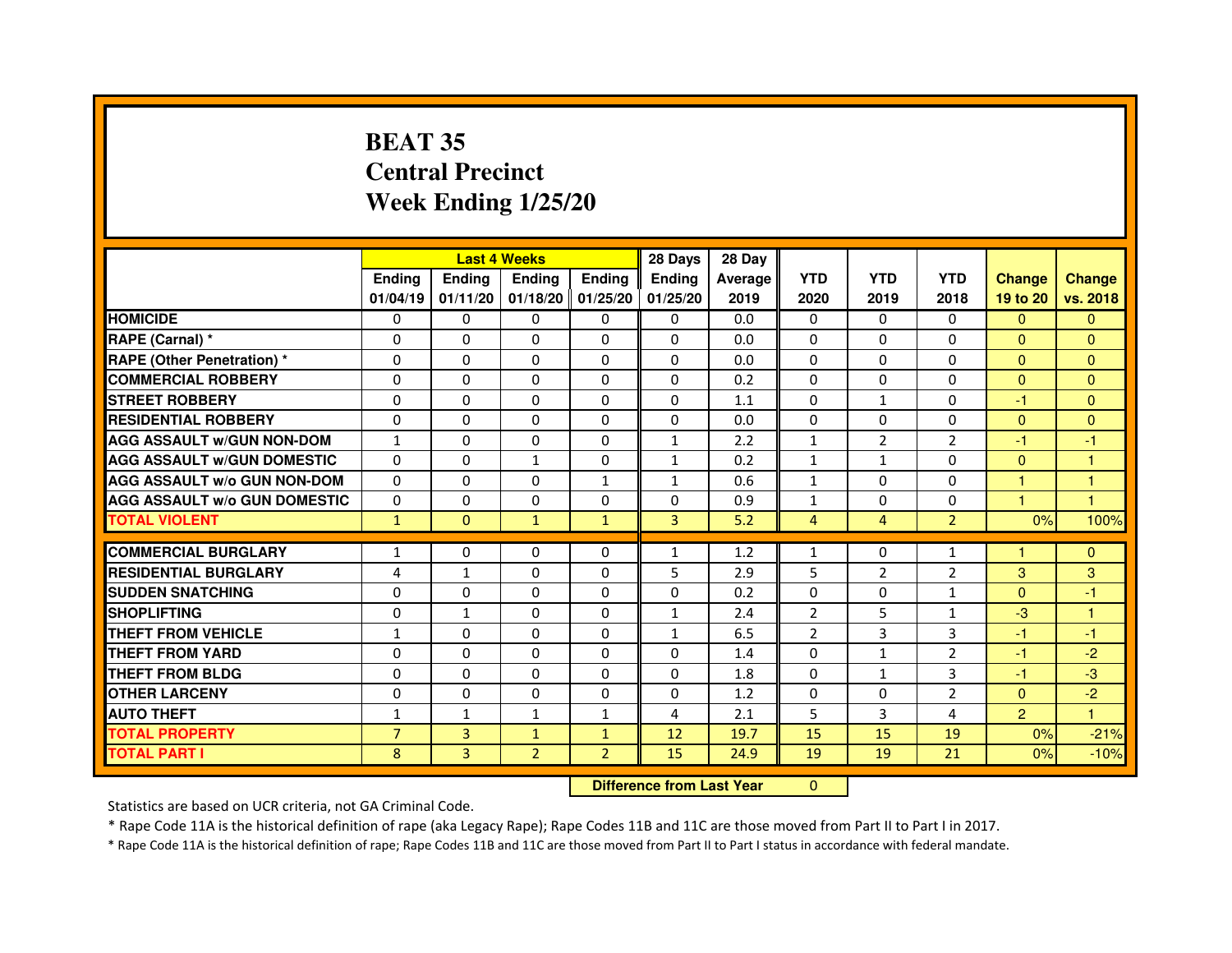#### **BEAT 36 Central PrecinctWeek Ending 1/25/20**

|                                     |                | <b>Last 4 Weeks</b> |                     |                | 28 Days                          | 28 Day  |                |                |              |                |                |
|-------------------------------------|----------------|---------------------|---------------------|----------------|----------------------------------|---------|----------------|----------------|--------------|----------------|----------------|
|                                     | Ending         | Ending              | Ending              | Ending         | Ending                           | Average | <b>YTD</b>     | <b>YTD</b>     | <b>YTD</b>   | <b>Change</b>  | <b>Change</b>  |
|                                     | 01/04/19       | 01/11/20            | $01/18/20$ 01/25/20 |                | 01/25/20                         | 2019    | 2020           | 2019           | 2018         | 19 to 20       | vs. 2018       |
| <b>HOMICIDE</b>                     | 0              | $\Omega$            | 0                   | $\mathbf{0}$   | 0                                | 0.0     | 0              | $\Omega$       | $\mathbf{0}$ | $\mathbf{0}$   | $\mathbf{0}$   |
| RAPE (Carnal) *                     | 0              | $\Omega$            | $\Omega$            | $\Omega$       | $\Omega$                         | 0.2     | $\Omega$       | $\Omega$       | $\mathbf{1}$ | $\Omega$       | -1             |
| <b>RAPE (Other Penetration) *</b>   | $\Omega$       | 0                   | $\Omega$            | $\Omega$       | $\Omega$                         | 0.0     | $\Omega$       | $\Omega$       | $\Omega$     | $\Omega$       | $\Omega$       |
| <b>COMMERCIAL ROBBERY</b>           | $\Omega$       | $\Omega$            | $\Omega$            | $\Omega$       | $\Omega$                         | 0.2     | $\Omega$       | $\Omega$       | $\Omega$     | $\Omega$       | $\Omega$       |
| <b>STREET ROBBERY</b>               | $\Omega$       | $\Omega$            | $\Omega$            | $\Omega$       | $\Omega$                         | 0.6     | $\Omega$       | $\Omega$       | $\Omega$     | $\Omega$       | $\Omega$       |
| <b>RESIDENTIAL ROBBERY</b>          | $\Omega$       | $\mathbf 0$         | 0                   | $\mathbf{1}$   | $\mathbf{1}$                     | 0.1     | 1              | 0              | $\Omega$     | 1              | $\overline{1}$ |
| <b>AGG ASSAULT w/GUN NON-DOM</b>    | $\Omega$       | 0                   | $\Omega$            | $\Omega$       | 0                                | 0.8     | 0              | $\mathbf{1}$   | 0            | -1             | $\Omega$       |
| <b>AGG ASSAULT W/GUN DOMESTIC</b>   | $\Omega$       | $\Omega$            | $\Omega$            | $\mathbf{1}$   | $\mathbf{1}$                     | 0.2     | $\mathbf{1}$   | $\Omega$       | $\Omega$     | $\overline{1}$ | $\mathbf{1}$   |
| <b>AGG ASSAULT w/o GUN NON-DOM</b>  | $\Omega$       | 0                   | 0                   | 0              | 0                                | 0.5     | $\Omega$       | 0              | 0            | $\Omega$       | $\mathbf{0}$   |
| <b>AGG ASSAULT W/o GUN DOMESTIC</b> | $\Omega$       | $\mathbf 0$         | 1                   | $\mathbf{1}$   | $\overline{2}$                   | 0.3     | $\overline{2}$ | $\Omega$       | $\Omega$     | $\mathcal{P}$  | $\overline{2}$ |
| <b>TOTAL VIOLENT</b>                | $\mathbf{0}$   | $\mathbf{0}$        | $\mathbf{1}$        | 3              | $\overline{4}$                   | 2.9     | $\overline{4}$ | $\mathbf{1}$   | $\mathbf{1}$ | 300%           | 300%           |
| <b>COMMERCIAL BURGLARY</b>          | $\Omega$       | 0                   | 0                   | 0              | 0                                | 1.1     | 0              | 0              | 0            | $\Omega$       | $\Omega$       |
| <b>RESIDENTIAL BURGLARY</b>         | $\mathbf{1}$   | $\mathbf 0$         | 0                   | $\mathbf{1}$   | $\overline{2}$                   | 2.3     | $\overline{2}$ | $\mathbf{0}$   | 3            | 2              | -1             |
| <b>SUDDEN SNATCHING</b>             | $\Omega$       | $\Omega$            | $\Omega$            | $\Omega$       | $\Omega$                         | 0.1     | $\Omega$       | $\Omega$       | $\Omega$     | $\Omega$       | $\Omega$       |
| <b>SHOPLIFTING</b>                  | 0              | 0                   | 2                   | 0              | 2                                | 3.7     | 3              | 3              | 5            | $\mathbf{0}$   | $-2$           |
| THEFT FROM VEHICLE                  | 0              | $\overline{2}$      | $\Omega$            | 0              | $\overline{2}$                   | 3.3     | 6              | 4              | 3            | 2              | 3              |
| <b>THEFT FROM YARD</b>              | $\Omega$       | $\mathbf{1}$        | $\Omega$            | $\Omega$       | $\mathbf{1}$                     | 0.7     | $\mathbf{1}$   | $\overline{2}$ | $\mathbf{1}$ | -1             | $\Omega$       |
| <b>THEFT FROM BLDG</b>              | $\Omega$       | $\mathbf{1}$        | $\mathbf{1}$        | $\mathbf{1}$   | 3                                | 1.5     | 3              | 6              | $\mathbf{1}$ | $-3$           | 2              |
| <b>OTHER LARCENY</b>                | $\Omega$       | $\Omega$            | $\mathbf{1}$        | 0              | $\mathbf{1}$                     | 0.3     | $\mathbf{1}$   | $\Omega$       | 0            |                | н              |
| <b>AUTO THEFT</b>                   | $\mathbf{1}$   | $\mathbf{3}$        | 0                   | 0              | 4                                | 1.8     | 4              | 3              | $\mathbf{1}$ |                | $\overline{3}$ |
| <b>TOTAL PROPERTY</b>               | $\overline{2}$ | $\overline{7}$      | 4                   | $\overline{2}$ | 15                               | 14.8    | 20             | 18             | 14           | 11%            | 43%            |
| <b>TOTAL PART I</b>                 | $\overline{2}$ | $\overline{7}$      | 5                   | 5              | 19                               | 17.7    | 24             | 19             | 15           | 26%            | 60%            |
|                                     |                |                     |                     |                | <b>Difference from Last Year</b> |         | 5              |                |              |                |                |

 **Difference from Last Year**

Statistics are based on UCR criteria, not GA Criminal Code.

\* Rape Code 11A is the historical definition of rape (aka Legacy Rape); Rape Codes 11B and 11C are those moved from Part II to Part I in 2017.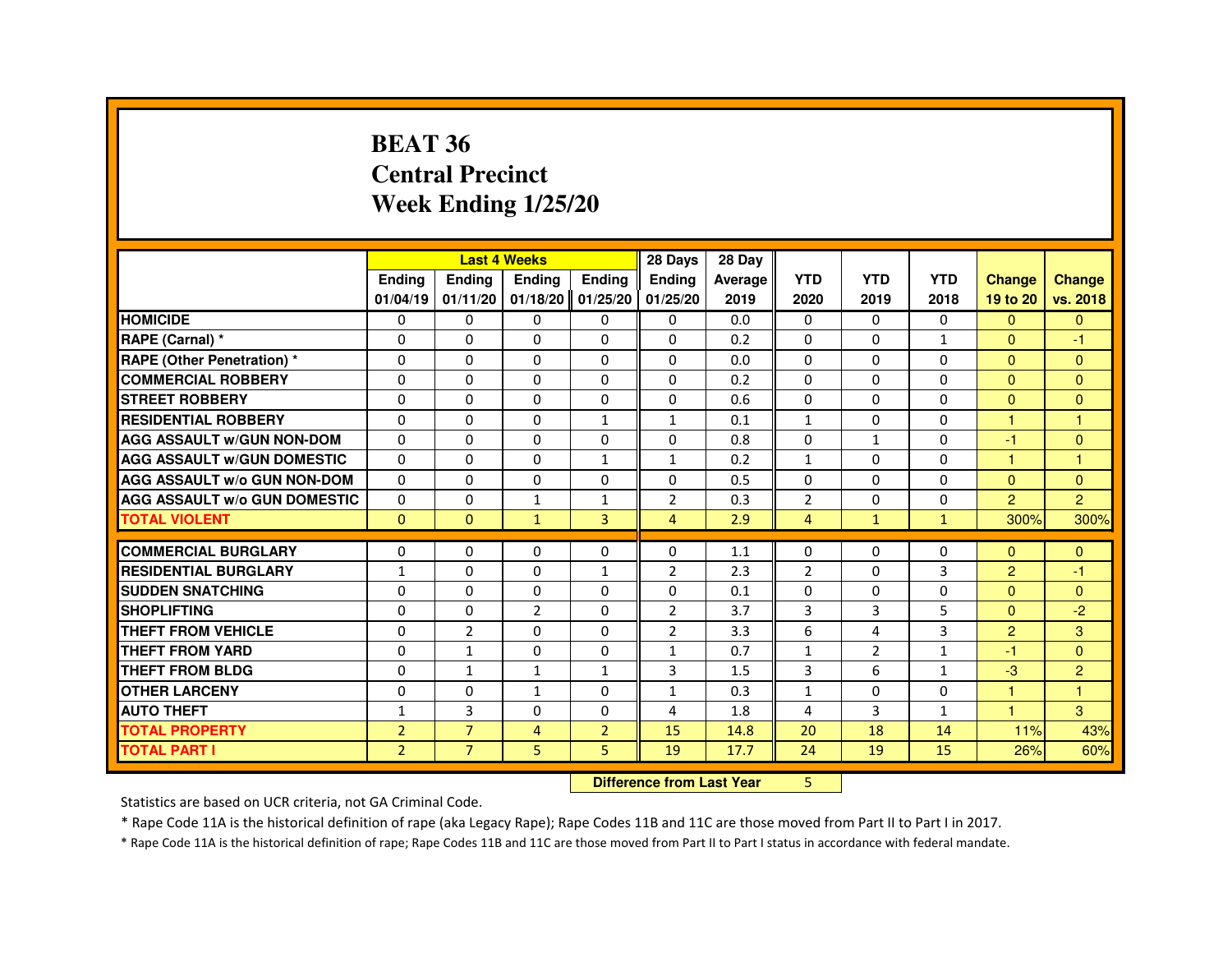# **BEAT 41 South PrecinctWeek Ending 1/25/20**

|                                     |               |                | <b>Last 4 Weeks</b> |                | 28 Days        | 28 Day  |                |                |                |               |               |
|-------------------------------------|---------------|----------------|---------------------|----------------|----------------|---------|----------------|----------------|----------------|---------------|---------------|
|                                     | <b>Ending</b> | Ending         | <b>Ending</b>       | Ending         | <b>Endina</b>  | Average | <b>YTD</b>     | <b>YTD</b>     | <b>YTD</b>     | <b>Change</b> | <b>Change</b> |
|                                     | 01/04/19      | 01/11/20       | 01/18/20            | 01/25/20       | 01/25/20       | 2019    | 2020           | 2019           | 2018           | 19 to 20      | vs. 2018      |
| <b>HOMICIDE</b>                     | 0             | $\mathbf{0}$   | 0                   | $\mathbf{0}$   | $\mathbf{0}$   | 0.1     | 0              | 0              | $\Omega$       | $\Omega$      | $\mathbf{0}$  |
| RAPE (Carnal) *                     | $\Omega$      | $\Omega$       | $\Omega$            | $\mathbf{1}$   | $\mathbf{1}$   | 0.2     | $\Omega$       | $\Omega$       | $\Omega$       | $\Omega$      | $\Omega$      |
| <b>RAPE (Other Penetration) *</b>   | 0             | $\mathbf{0}$   | 0                   | $\mathbf{0}$   | $\mathbf{0}$   | 0.0     | 0              | 0              | $\Omega$       | $\mathbf{0}$  | $\Omega$      |
| <b>COMMERCIAL ROBBERY</b>           | $\Omega$      | $\Omega$       | $\Omega$            | $\Omega$       | $\Omega$       | 0.6     | $\Omega$       | $\Omega$       | $\Omega$       | $\Omega$      | $\mathbf{0}$  |
| <b>STREET ROBBERY</b>               | $\Omega$      | $\Omega$       | 1                   | $\Omega$       | 1              | 0.9     | $\mathbf{1}$   | $\mathbf{1}$   | $\mathbf{1}$   | $\Omega$      | $\Omega$      |
| <b>RESIDENTIAL ROBBERY</b>          | $\Omega$      | $\Omega$       | $\Omega$            | $\Omega$       | $\Omega$       | 0.1     | $\Omega$       | $\Omega$       | $\Omega$       | $\Omega$      | $\Omega$      |
| <b>AGG ASSAULT W/GUN NON-DOM</b>    | $\Omega$      | $\Omega$       | $\Omega$            | $\Omega$       | $\Omega$       | 0.2     | $\Omega$       | $\Omega$       | $\Omega$       | $\Omega$      | $\Omega$      |
| <b>AGG ASSAULT W/GUN DOMESTIC</b>   | $\Omega$      | $\Omega$       | $\Omega$            | $\Omega$       | $\Omega$       | 0.1     | $\Omega$       | 0              | $\Omega$       | $\Omega$      | $\mathbf{0}$  |
| <b>AGG ASSAULT W/o GUN NON-DOM</b>  | $\Omega$      | $\Omega$       | $\Omega$            | $\Omega$       | 0              | 0.3     | $\Omega$       | $\mathbf{1}$   | $\mathbf{1}$   | $-1$          | -1            |
| <b>AGG ASSAULT W/o GUN DOMESTIC</b> | $\Omega$      | $\Omega$       | $\Omega$            | $\Omega$       | $\Omega$       | 0.5     | $\Omega$       | 0              | $\mathbf 0$    | $\Omega$      | $\Omega$      |
| <b>TOTAL VIOLENT</b>                | $\Omega$      | $\Omega$       | $\mathbf{1}$        | $\mathbf{1}$   | $\overline{2}$ | 3.0     | $\mathbf{1}$   | $\overline{2}$ | $\overline{2}$ | $-50%$        | $-50%$        |
|                                     |               |                |                     |                |                |         |                |                |                |               |               |
| <b>COMMERCIAL BURGLARY</b>          | 0             | 0              | 0                   | $\mathbf{0}$   | $\Omega$       | 1.1     | $\Omega$       | 1              | 1              | -1            | -1            |
| <b>RESIDENTIAL BURGLARY</b>         | $\mathbf{1}$  | $\Omega$       | $\Omega$            | $\Omega$       | $\mathbf{1}$   | 0.8     | $\mathbf{1}$   | 0              | 3              | 1             | $-2$          |
| <b>SUDDEN SNATCHING</b>             | 0             | 0              | 0                   | $\Omega$       | $\Omega$       | 0.2     | 0              | 0              | $\mathbf{1}$   | $\mathbf{0}$  | $-1$          |
| <b>SHOPLIFTING</b>                  | $\Omega$      | $\Omega$       | $\Omega$            | $\Omega$       | $\Omega$       | 1.8     | $\Omega$       | 6              | 3              | $-6$          | $-3$          |
| THEFT FROM VEHICLE                  | $\Omega$      | $\mathbf{1}$   | $\mathbf{1}$        | $\mathbf{1}$   | 3              | 5.4     | 4              | 12             | 3              | $-8$          | 1             |
| THEFT FROM YARD                     | $\Omega$      | $\Omega$       | $\Omega$            | 0              | $\Omega$       | 0.9     | $\Omega$       | $\overline{2}$ | $\Omega$       | $-2$          | $\mathbf{0}$  |
| THEFT FROM BLDG                     | $\Omega$      | $\mathbf{1}$   | $\Omega$            | $\Omega$       | 1              | 3.3     | $\mathbf{1}$   | 7              | 5              | $-6$          | $-4$          |
| <b>OTHER LARCENY</b>                | $\Omega$      | $\Omega$       | $\mathbf{1}$        | $\Omega$       | $\mathbf{1}$   | 0.3     | $\mathbf{1}$   | $\Omega$       | $\Omega$       | $\mathbf{1}$  | 1             |
| <b>AUTO THEFT</b>                   | $\Omega$      | $\Omega$       | $\Omega$            | $\Omega$       | $\Omega$       | 1.5     | $\Omega$       | $\mathbf{1}$   | $\overline{4}$ | $-1$          | $-4$          |
| <b>TOTAL PROPERTY</b>               | $\mathbf{1}$  | $\overline{2}$ | $\overline{2}$      | $\mathbf{1}$   | 6              | 15.3    | $\overline{7}$ | 29             | 20             | $-76%$        | $-65%$        |
| <b>TOTAL PART I</b>                 | $\mathbf{1}$  | $\overline{2}$ | 3                   | $\overline{2}$ | 8              | 18.3    | 8              | 31             | 22             | $-74%$        | $-64%$        |

 **Difference from Last Year**-23

Statistics are based on UCR criteria, not GA Criminal Code.

\* Rape Code 11A is the historical definition of rape (aka Legacy Rape); Rape Codes 11B and 11C are those moved from Part II to Part I in 2017.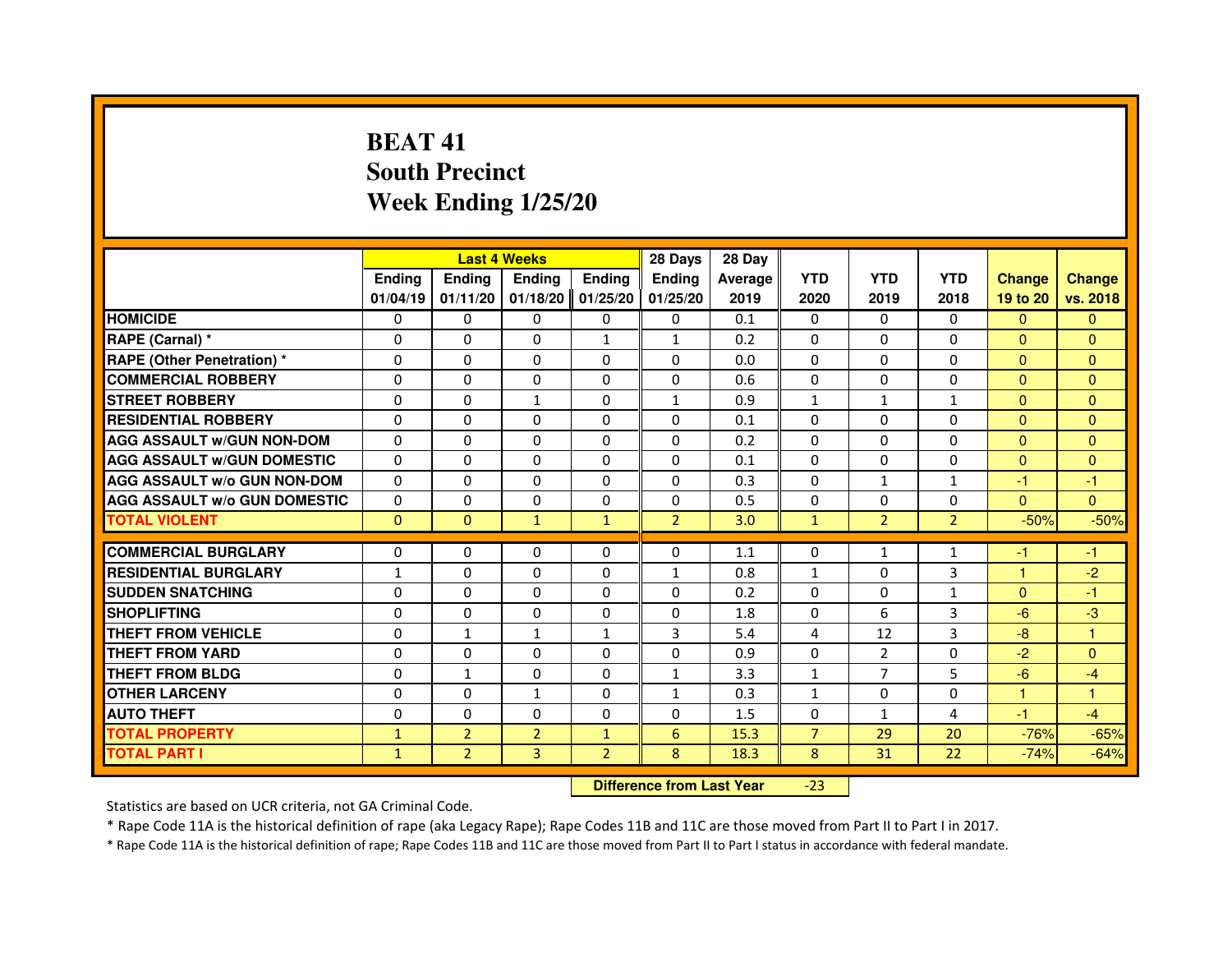# **BEAT 42 South PrecinctWeek Ending 1/25/20**

|                                     |                |                                  | <b>Last 4 Weeks</b> |               | 28 Days        | 28 Day  |                |                |                |                |                |
|-------------------------------------|----------------|----------------------------------|---------------------|---------------|----------------|---------|----------------|----------------|----------------|----------------|----------------|
|                                     | <b>Ending</b>  | <b>Ending</b>                    | <b>Ending</b>       | <b>Ending</b> | <b>Ending</b>  | Average | <b>YTD</b>     | <b>YTD</b>     | <b>YTD</b>     | <b>Change</b>  | <b>Change</b>  |
|                                     | 01/04/19       | 01/11/20                         | 01/18/20            | 01/11/19      | 01/11/19       | 2019    | 2020           | 2019           | 2018           | 19 to 20       | vs. 2018       |
| <b>HOMICIDE</b>                     | 0              | $\Omega$                         | $\Omega$            | $\Omega$      | 0              | 0.1     | $\Omega$       | 0              | $\Omega$       | $\mathbf{0}$   | $\mathbf{0}$   |
| RAPE (Carnal) *                     | 0              | 0                                | 0                   | 0             | 0              | 0.2     | 0              | 0              | 0              | $\Omega$       | $\mathbf{0}$   |
| RAPE (Other Penetration) *          | 1              | 0                                | $\Omega$            | $\Omega$      | $\mathbf{1}$   | 0.1     | $\mathbf{1}$   | $\Omega$       | 1              | 1              | $\mathbf{0}$   |
| <b>COMMERCIAL ROBBERY</b>           | $\Omega$       | $\Omega$                         | $\mathbf{1}$        | $\mathbf{1}$  | $\overline{2}$ | 0.2     | $\overline{2}$ | $\Omega$       | $\mathbf{1}$   | $\overline{2}$ | $\mathbf{1}$   |
| <b>STREET ROBBERY</b>               | $\Omega$       | $\Omega$                         | $\Omega$            | $\Omega$      | $\Omega$       | 0.4     | $\Omega$       | $\mathbf{1}$   | $\mathbf{1}$   | $-1$           | $-1$           |
| <b>RESIDENTIAL ROBBERY</b>          | 0              | 0                                | 0                   | 1             | $\mathbf{1}$   | 0.1     | $\mathbf{1}$   | 0              | $\Omega$       | 1              | 1              |
| <b>AGG ASSAULT W/GUN NON-DOM</b>    | $\Omega$       | $\Omega$                         | $\Omega$            | $\mathbf{1}$  | $\mathbf{1}$   | 0.4     | $\mathbf{1}$   | $\Omega$       | $\Omega$       | $\mathbf{1}$   | $\mathbf{1}$   |
| <b>AGG ASSAULT W/GUN DOMESTIC</b>   | $\Omega$       | $\Omega$                         | $\Omega$            | $\Omega$      | $\Omega$       | 0.1     | $\Omega$       | $\Omega$       | $\Omega$       | $\Omega$       | $\Omega$       |
| <b>AGG ASSAULT W/o GUN NON-DOM</b>  | $\Omega$       | $\Omega$                         | $\Omega$            | $\Omega$      | $\Omega$       | 0.2     | $\Omega$       | $\mathbf{1}$   | $\Omega$       | $-1$           | $\Omega$       |
| <b>AGG ASSAULT W/o GUN DOMESTIC</b> | $\Omega$       | $\Omega$                         | 0                   | $\Omega$      | $\Omega$       | 0.3     | $\Omega$       | $\Omega$       | 0              | $\Omega$       | $\Omega$       |
| <b>TOTAL VIOLENT</b>                | $\mathbf{1}$   | $\mathbf{0}$                     | $\mathbf{1}$        | 3             | 5              | 2.1     | 5              | $\overline{2}$ | 3              | 150%           | 67%            |
| <b>COMMERCIAL BURGLARY</b>          | 0              | 0                                | 0                   | 0             | 0              | 0.9     | 0              | 0              | 0              | $\Omega$       | $\mathbf{0}$   |
| <b>RESIDENTIAL BURGLARY</b>         | 0              | $\Omega$                         | $\Omega$            | $\Omega$      | $\Omega$       | 0.8     | $\Omega$       | $\mathbf{1}$   | $\Omega$       | $-1$           | $\mathbf{0}$   |
| <b>SUDDEN SNATCHING</b>             | $\Omega$       | $\Omega$                         | $\Omega$            | $\Omega$      | $\Omega$       | 0.2     | $\Omega$       | $\Omega$       | $\Omega$       | $\Omega$       | $\Omega$       |
| <b>SHOPLIFTING</b>                  | 5              | 3                                | $\overline{2}$      | 12            | 22             | 18.6    | 24             | 33             | 21             | $-9$           | 3              |
| THEFT FROM VEHICLE                  | 1              | 1                                | $\Omega$            | $\mathbf{1}$  | 3              | 3.2     | 3              | 4              | $\overline{2}$ | $-1$           | 1              |
| <b>THEFT FROM YARD</b>              | $\Omega$       | $\mathbf{1}$                     | $\Omega$            | $\Omega$      | $\mathbf{1}$   | 0.7     | $\mathbf{1}$   | $\Omega$       | 3              | $\mathbf{1}$   | $-2$           |
| <b>THEFT FROM BLDG</b>              | $\mathbf{1}$   | $\overline{2}$                   | $\Omega$            | $\mathbf{1}$  | 4              | 2.3     | 4              | 4              | $\Omega$       | $\Omega$       | $\overline{4}$ |
| <b>OTHER LARCENY</b>                | 0              | $\Omega$                         | 0                   | 0             | 0              | 0.8     | $\Omega$       | $\mathbf{1}$   | 0              | $-1$           | $\Omega$       |
| <b>AUTO THEFT</b>                   | $\Omega$       | $\Omega$                         | $\Omega$            | $\Omega$      | $\Omega$       | 2.0     | $\Omega$       | $\mathbf{1}$   | $\overline{2}$ | $-1$           | $-2$           |
| <b>TOTAL PROPERTY</b>               | $\overline{7}$ | $\overline{7}$                   | $\overline{2}$      | 14            | 30             | 29.5    | 32             | 44             | 28             | $-27%$         | 14%            |
| <b>TOTAL PART I</b>                 | 8              | $\overline{7}$                   | 3                   | 17            | 35             | 31.5    | 37             | 46             | 31             | $-20%$         | 19%            |
|                                     |                | <b>Difference from Last Year</b> |                     | $-9$          |                |         |                |                |                |                |                |

 **Difference from Last Year**

Statistics are based on UCR criteria, not GA Criminal Code.

\* Rape Code 11A is the historical definition of rape (aka Legacy Rape); Rape Codes 11B and 11C are those moved from Part II to Part I in 2017.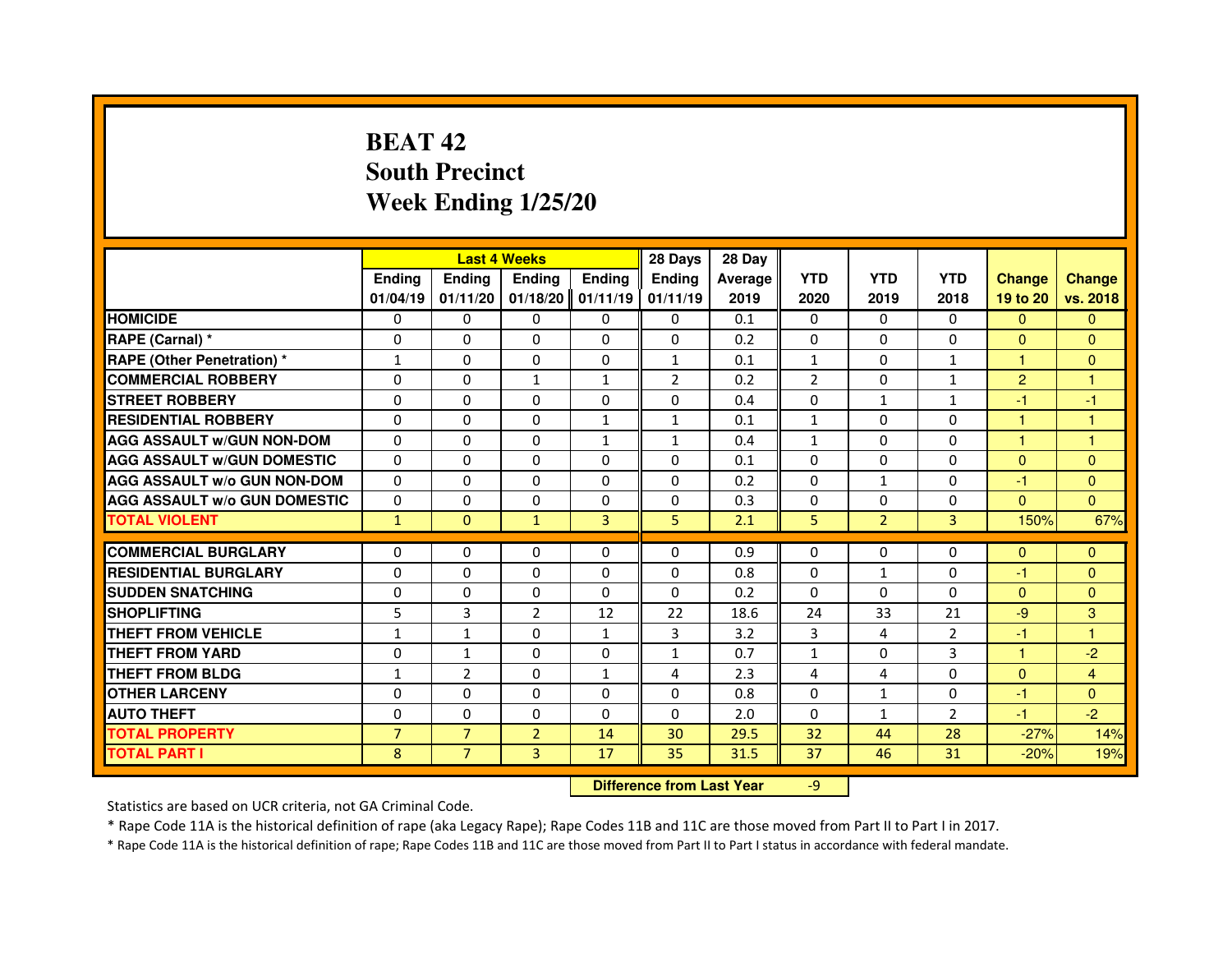# **BEAT 43 South PrecinctWeek Ending 1/25/20**

|                                     |                | <b>Last 4 Weeks</b> |                |                     | 28 Days        | 28 Day  |                |                |                |                |               |
|-------------------------------------|----------------|---------------------|----------------|---------------------|----------------|---------|----------------|----------------|----------------|----------------|---------------|
|                                     | <b>Ending</b>  | <b>Endina</b>       | <b>Ending</b>  | <b>Ending</b>       | <b>Ending</b>  | Average | <b>YTD</b>     | <b>YTD</b>     | <b>YTD</b>     | <b>Change</b>  | <b>Change</b> |
|                                     | 01/04/19       | 01/11/20            |                | $01/18/20$ 01/25/20 | 01/25/20       | 2019    | 2020           | 2019           | 2018           | 19 to 20       | vs. 2018      |
| <b>HOMICIDE</b>                     | 0              | 0                   | $\mathbf{0}$   | $\Omega$            | 0              | 0.2     | $\Omega$       | $\mathbf{1}$   | $\Omega$       | $-1$           | $\mathbf{0}$  |
| RAPE (Carnal) *                     | $\Omega$       | $\Omega$            | $\Omega$       | $\Omega$            | $\Omega$       | 0.2     | $\Omega$       | $\Omega$       | $\mathbf{1}$   | $\Omega$       | $-1$          |
| <b>RAPE (Other Penetration)*</b>    | 0              | 0                   | 0              | $\mathbf{0}$        | 0              | 0.1     | $\Omega$       | 0              | $\Omega$       | $\Omega$       | $\Omega$      |
| <b>COMMERCIAL ROBBERY</b>           | 1              | $\Omega$            | 0              | $\Omega$            | $\mathbf{1}$   | 0.3     | 1              | $\Omega$       | $\Omega$       | -1             | -1            |
| <b>STREET ROBBERY</b>               | $\Omega$       | $\Omega$            | 0              | $\Omega$            | 0              | 0.7     | $\Omega$       | $\Omega$       | $\Omega$       | $\Omega$       | $\mathbf{0}$  |
| <b>RESIDENTIAL ROBBERY</b>          | 0              | 0                   | $\Omega$       | $\Omega$            | $\Omega$       | 0.1     | $\Omega$       | 0              | $\Omega$       | $\Omega$       | $\mathbf{0}$  |
| <b>AGG ASSAULT w/GUN ON-DOM</b>     | $\Omega$       | $\mathbf{1}$        | $\Omega$       | $\mathbf{1}$        | $\overline{2}$ | 0.6     | $\overline{3}$ | $\Omega$       | $\Omega$       | 3              | 3             |
| <b>AGG ASSAULT W/GUN DOMESTIC</b>   | $\Omega$       | $\Omega$            | $\Omega$       | $\Omega$            | $\Omega$       | 0.2     | $\Omega$       | $\Omega$       | $\Omega$       | $\Omega$       | $\Omega$      |
| <b>AGG ASSAULT W/o GUN NON-DOM</b>  | $\Omega$       | 0                   | $\Omega$       | $\Omega$            | $\Omega$       | 0.6     | $\Omega$       | $\mathbf{1}$   | $\mathbf{1}$   | $-1$           | $-1$          |
| <b>AGG ASSAULT W/o GUN DOMESTIC</b> | $\Omega$       | 0                   | $\mathbf{1}$   | 0                   | 1              | 0.6     | 1              | $\mathbf{1}$   | 1              | $\Omega$       | $\Omega$      |
| <b>TOTAL VIOLENT</b>                | $\mathbf{1}$   | $\mathbf{1}$        | $\mathbf{1}$   | $\mathbf{1}$        | 4              | 3.5     | 5              | $\overline{3}$ | 3              | 67%            | 67%           |
|                                     |                |                     |                |                     |                |         |                |                |                |                |               |
| <b>COMMERCIAL BURGLARY</b>          | 0              | 0                   | 0              | 0                   | $\Omega$       | 1.2     | $\Omega$       | 2              | $\overline{2}$ | $-2$           | $-2$          |
| <b>RESIDENTIAL BURGLARY</b>         | $\overline{2}$ | 3                   | 0              | $\Omega$            | 5              | 2.1     | 6              | $\overline{2}$ | 3              | $\overline{4}$ | 3             |
| <b>SUDDEN SNATCHING</b>             | 0              | $\Omega$            | $\Omega$       | $\Omega$            | $\Omega$       | 0.2     | $\Omega$       | $\Omega$       | $\Omega$       | $\Omega$       | $\Omega$      |
| <b>SHOPLIFTING</b>                  | 1              | $\overline{2}$      | 0              | $\Omega$            | 3              | 6.8     | 4              | 12             | 6              | -8             | $-2$          |
| <b>THEFT FROM VEHICLE</b>           | $\mathbf{1}$   | $\Omega$            | $\Omega$       | $\mathbf{1}$        | $\overline{2}$ | 2.7     | $\overline{2}$ | 4              | $\mathbf{1}$   | $-2$           | $\mathbf{1}$  |
| <b>THEFT FROM YARD</b>              | 0              | $\Omega$            | $\Omega$       | $\Omega$            | $\Omega$       | 1.2     | $\mathbf{1}$   | $\mathbf{1}$   | $\mathbf{1}$   | $\Omega$       | $\mathbf{0}$  |
| <b>THEFT FROM BLDG</b>              | 0              | 0                   | $\mathbf{1}$   | 0                   | $\mathbf{1}$   | 2.1     | $\mathbf{1}$   | 5              | 6              | $-4$           | $-5$          |
| <b>OTHER LARCENY</b>                | 0              | 0                   | 0              | 0                   | $\Omega$       | 0.5     | $\Omega$       | 0              | $\Omega$       | $\Omega$       | $\mathbf{0}$  |
| <b>AUTO THEFT</b>                   | $\Omega$       | 0                   | $\Omega$       | $\Omega$            | $\Omega$       | 1.8     | $\Omega$       | $\mathbf{1}$   | $\mathbf{1}$   | $-1$           | $-1$          |
| <b>TOTAL PROPERTY</b>               | 4              | 5                   | $\mathbf{1}$   | $\mathbf{1}$        | 11             | 18.6    | 14             | 27             | 20             | $-48%$         | $-30%$        |
| <b>TOTAL PART I</b>                 | 5              | 6                   | $\overline{2}$ | $\overline{2}$      | 15             | 22.1    | 19             | 30             | 23             | $-37%$         | $-17%$        |

#### **Difference from Last Year**-11

Statistics are based on UCR criteria, not GA Criminal Code.

\* Rape Code 11A is the historical definition of rape (aka Legacy Rape); Rape Codes 11B and 11C are those moved from Part II to Part I in 2017.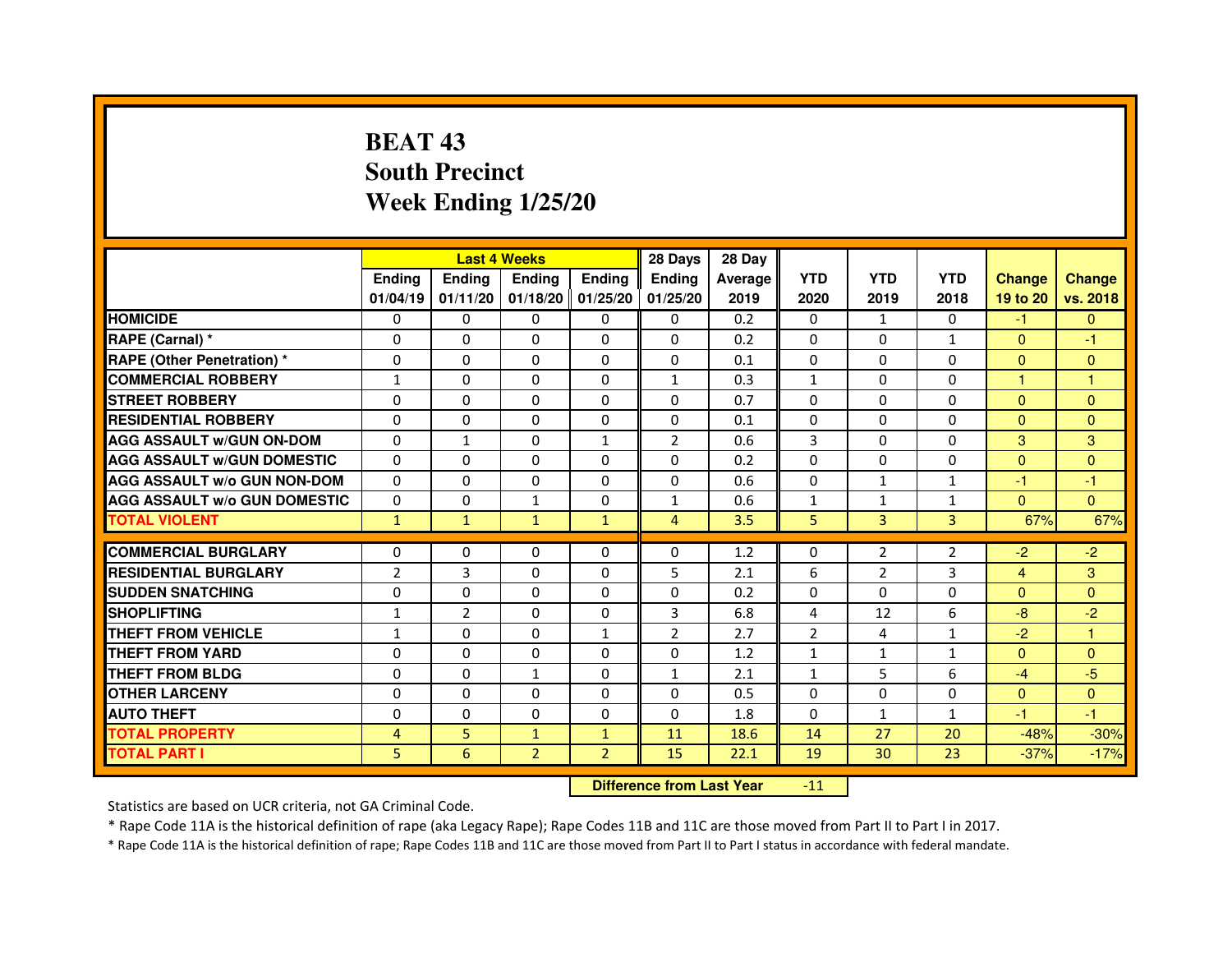# **BEAT 44 South PrecinctWeek Ending 1/25/20**

|                                     |                | <b>Last 4 Weeks</b> |               |                   | 28 Days                          | 28 Day  |                |                |                |                |                |
|-------------------------------------|----------------|---------------------|---------------|-------------------|----------------------------------|---------|----------------|----------------|----------------|----------------|----------------|
|                                     | <b>Ending</b>  | <b>Ending</b>       | <b>Ending</b> | <b>Ending</b>     | <b>Ending</b>                    | Average | <b>YTD</b>     | <b>YTD</b>     | <b>YTD</b>     | <b>Change</b>  | <b>Change</b>  |
|                                     | 01/04/19       | 01/11/20            |               | 01/18/20 01/25/20 | 01/25/20                         | 2019    | 2020           | 2019           | 2018           | 19 to 20       | vs. 2018       |
| <b>HOMICIDE</b>                     | 0              | 0                   | $\mathbf{0}$  | $\Omega$          | 0                                | 0.1     | $\Omega$       | $\Omega$       | 0              | $\mathbf{0}$   | $\mathbf{0}$   |
| RAPE (Carnal) *                     | 0              | $\mathbf{0}$        | 0             | 0                 | $\Omega$                         | 0.2     | 0              | $\mathbf{1}$   | $\Omega$       | $-1$           | $\mathbf{0}$   |
| <b>RAPE (Other Penetration) *</b>   | 0              | 0                   | 0             | $\mathbf{0}$      | $\Omega$                         | 0.0     | $\Omega$       | $\mathbf{0}$   | $\mathbf{1}$   | $\mathbf{0}$   | $-1$           |
| <b>COMMERCIAL ROBBERY</b>           | $\mathbf 0$    | 0                   | $\Omega$      | $\mathbf{0}$      | $\mathbf{0}$                     | 0.0     | $\mathbf{0}$   | $\mathbf{0}$   | $\Omega$       | $\Omega$       | $\mathbf{0}$   |
| <b>STREET ROBBERY</b>               | 0              | $\mathbf{1}$        | $\Omega$      | $\Omega$          | $\mathbf{1}$                     | 0.5     | $\overline{2}$ | $\Omega$       | $\Omega$       | $\overline{2}$ | $\overline{2}$ |
| <b>RESIDENTIAL ROBBERY</b>          | $\mathbf{1}$   | 0                   | 0             | 0                 | $\mathbf{1}$                     | 0.0     | $\mathbf{1}$   | 0              | $\mathbf{1}$   | 1              | $\mathbf{0}$   |
| <b>AGG ASSAULT W/GUN NON-DOM</b>    | $\mathbf{1}$   | $\mathbf{1}$        | 0             | $\Omega$          | $\overline{2}$                   | 0.8     | $\overline{2}$ | $\mathbf{1}$   | $\mathbf{1}$   | 1              | $\mathbf{1}$   |
| <b>AGG ASSAULT W/GUN DOMESTIC</b>   | $\Omega$       | $\Omega$            | $\Omega$      | $\Omega$          | $\Omega$                         | 0.2     | $\Omega$       | $\mathbf{1}$   | $\mathbf{1}$   | $-1$           | $-1$           |
| <b>AGG ASSAULT W/o GUN NON-DOM</b>  | $\Omega$       | $\Omega$            | $\Omega$      | $\Omega$          | $\Omega$                         | 0.4     | $\Omega$       | $\Omega$       | $\Omega$       | $\Omega$       | $\mathbf{0}$   |
| <b>AGG ASSAULT W/o GUN DOMESTIC</b> | $\Omega$       | 0                   | 0             | 1                 | $\mathbf{1}$                     | 1.2     | $\mathbf{1}$   | $\mathbf{1}$   | $\Omega$       | $\Omega$       | 1.             |
| <b>TOTAL VIOLENT</b>                | $\overline{2}$ | $\overline{2}$      | $\mathbf{0}$  | $\mathbf{1}$      | 5                                | 3.3     | 6              | $\overline{4}$ | $\overline{4}$ | 50%            | 50%            |
| <b>COMMERCIAL BURGLARY</b>          | $\mathbf{1}$   | 0                   | 0             | 0                 | $\mathbf{1}$                     | 0.8     | 1              | $\mathbf{1}$   | 0              | $\Omega$       | 1              |
| <b>RESIDENTIAL BURGLARY</b>         | $\mathbf{1}$   | $\overline{2}$      | $\Omega$      | $\mathbf{0}$      | 3                                | 1.5     | 3              | $\Omega$       | $\mathbf{1}$   | 3              | $\overline{c}$ |
| <b>SUDDEN SNATCHING</b>             | 0              | $\Omega$            | $\Omega$      | $\Omega$          | $\Omega$                         | 0.2     | $\Omega$       | $\mathbf{1}$   | $\Omega$       | $-1$           | $\Omega$       |
| <b>SHOPLIFTING</b>                  | 0              | $\mathbf{0}$        | $\mathbf{1}$  | $\mathbf{0}$      | $\mathbf{1}$                     | 2.7     | 2              | $\mathbf{1}$   | 7              | $\mathbf{1}$   | $-5$           |
| THEFT FROM VEHICLE                  | $\overline{2}$ | 0                   | 0             | $\Omega$          | $\overline{2}$                   | 6.5     | 3              | 6              | 6              | $-3$           | $-3$           |
| <b>THEFT FROM YARD</b>              | $\mathbf 0$    | 0                   | $\Omega$      | $\Omega$          | $\Omega$                         | 0.7     | $\Omega$       | $\Omega$       | $\Omega$       | $\Omega$       | $\overline{0}$ |
| <b>THEFT FROM BLDG</b>              | 0              | $\Omega$            | 0             | $\Omega$          | 0                                | 1.4     | $\Omega$       | $\overline{2}$ | $\mathbf{1}$   | $-2$           | $-1$           |
| <b>OTHER LARCENY</b>                | 0              | $\Omega$            | $\Omega$      | $\Omega$          | $\mathbf{0}$                     | 0.8     | $\Omega$       | $\mathbf{1}$   | $\overline{2}$ | $-1$           | $-2$           |
| <b>AUTO THEFT</b>                   | $\Omega$       | 0                   | $\Omega$      | $\Omega$          | $\Omega$                         | 2.7     | $\Omega$       | $\overline{2}$ | $\Omega$       | $-2$           | $\Omega$       |
| <b>TOTAL PROPERTY</b>               | 4              | $\overline{2}$      | $\mathbf{1}$  | $\mathbf{0}$      | $\overline{7}$                   | 17.3    | 9              | 14             | 17             | $-36%$         | $-47%$         |
| <b>TOTAL PART I</b>                 | 6              | 4                   | $\mathbf{1}$  | $\mathbf{1}$      | 12                               | 20.6    | 15             | 18             | 21             | $-17%$         | $-29%$         |
|                                     |                |                     |               |                   | <b>Difference from Last Year</b> |         | $-3$           |                |                |                |                |

 **Difference from Last Year**

Statistics are based on UCR criteria, not GA Criminal Code.

\* Rape Code 11A is the historical definition of rape (aka Legacy Rape); Rape Codes 11B and 11C are those moved from Part II to Part I in 2017.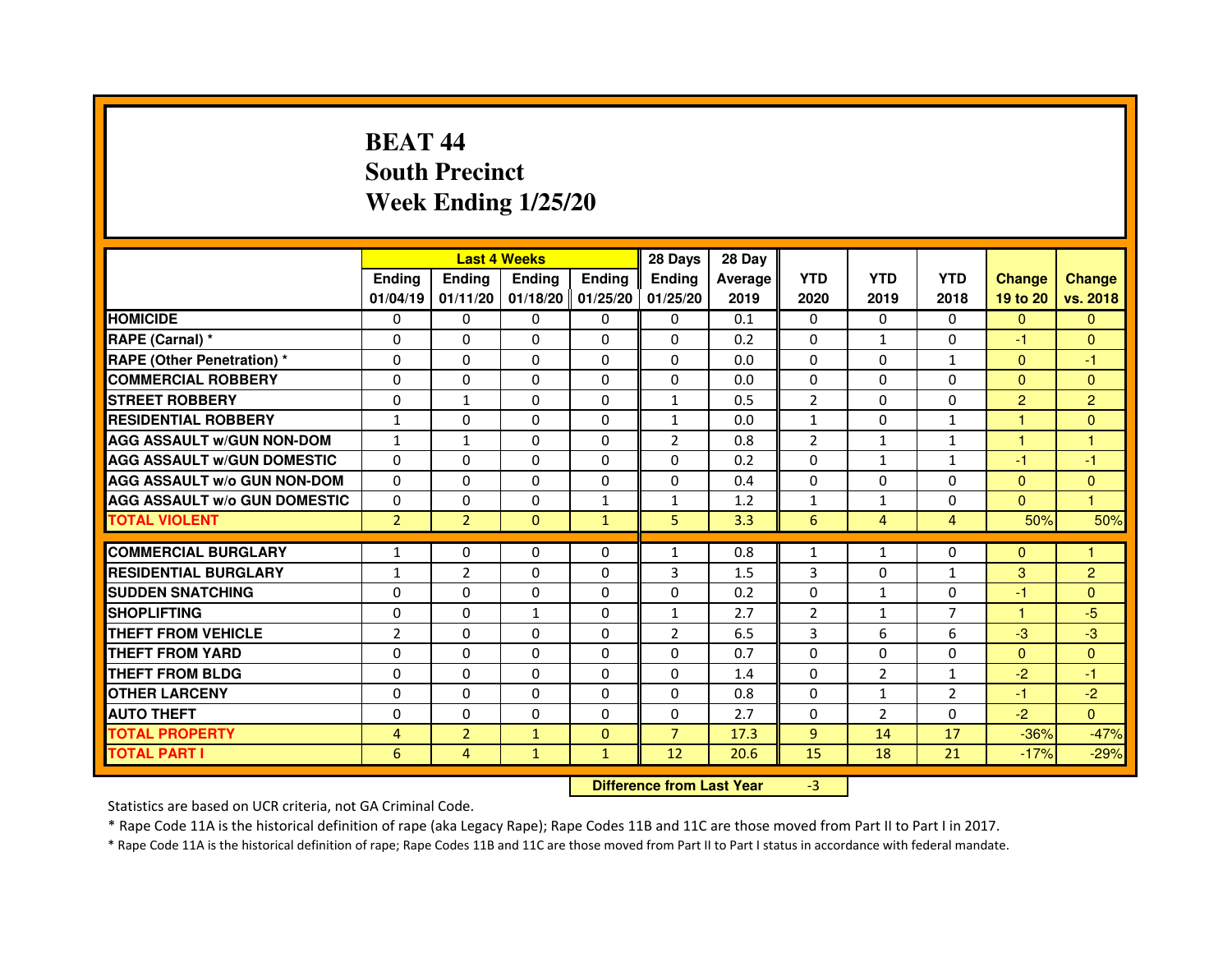# **BEAT 45 South PrecinctWeek Ending 1/25/20**

|                                     |               | <b>Last 4 Weeks</b> |               |                     | 28 Days        | 28 Day  |                |              |                |                |                |
|-------------------------------------|---------------|---------------------|---------------|---------------------|----------------|---------|----------------|--------------|----------------|----------------|----------------|
|                                     | <b>Endina</b> | <b>Endina</b>       | <b>Endina</b> | <b>Endina</b>       | <b>Endina</b>  | Average | <b>YTD</b>     | <b>YTD</b>   | <b>YTD</b>     | <b>Change</b>  | <b>Change</b>  |
|                                     | 01/04/19      | 01/11/20            |               | $01/18/20$ 01/25/20 | 01/25/20       | 2019    | 2020           | 2019         | 2018           | 19 to 20       | vs. 2018       |
| <b>HOMICIDE</b>                     | 0             | 0                   | 0             | 0                   | 0              | 0.0     | $\mathbf{0}$   | 0            | $\Omega$       | $\mathbf{0}$   | $\Omega$       |
| RAPE (Carnal) *                     | $\Omega$      | $\Omega$            | $\Omega$      | $\Omega$            | $\Omega$       | 0.1     | $\Omega$       | $\Omega$     | $\mathbf{1}$   | $\Omega$       | $-1$           |
| <b>RAPE (Other Penetration)*</b>    | 0             | $\Omega$            | $\Omega$      | $\Omega$            | $\Omega$       | 0.0     | $\Omega$       | $\Omega$     | $\Omega$       | $\mathbf{0}$   | $\Omega$       |
| <b>COMMERCIAL ROBBERY</b>           | 0             | 0                   | $\Omega$      | $\mathbf{1}$        | $\mathbf{1}$   | 0.2     | $\mathbf{1}$   | $\Omega$     | 1              | 1              | $\Omega$       |
| <b>STREET ROBBERY</b>               | 0             | $\Omega$            | 0             | $\Omega$            | 0              | 0.3     | $\Omega$       | $\Omega$     | $\Omega$       | $\Omega$       | $\Omega$       |
| <b>RESIDENTIAL ROBBERY</b>          | 0             | $\Omega$            | 0             | $\Omega$            | 0              | 0.1     | 0              | 0            | $\Omega$       | $\Omega$       | $\Omega$       |
| <b>AGG ASSAULT W/GUN NON-DOM</b>    | $\Omega$      | $\mathbf 0$         | $\Omega$      | $\Omega$            | $\Omega$       | 0.5     | $\Omega$       | $\Omega$     | $\Omega$       | $\Omega$       | $\mathbf{0}$   |
| <b>AGG ASSAULT W/GUN DOMESTIC</b>   | $\Omega$      | $\Omega$            | 0             | 0                   | $\Omega$       | 0.2     | $\Omega$       | $\Omega$     | $\Omega$       | $\Omega$       | $\Omega$       |
| <b>AGG ASSAULT W/o GUN NON-DOM</b>  | $\Omega$      | 0                   | $\Omega$      | 0                   | $\Omega$       | 0.2     | $\Omega$       | $\Omega$     | $\Omega$       | $\Omega$       | $\Omega$       |
| <b>AGG ASSAULT W/o GUN DOMESTIC</b> | $\mathbf{1}$  | 0                   | $\mathbf{1}$  | $\Omega$            | $\overline{2}$ | 0.5     | $\overline{2}$ | $\mathbf{1}$ | $\Omega$       | 1.             | $\overline{2}$ |
| <b>TOTAL VIOLENT</b>                | $\mathbf{1}$  | $\mathbf{0}$        | $\mathbf{1}$  | $\mathbf{1}$        | 3              | 1.9     | 3              | $\mathbf{1}$ | $\overline{2}$ | 200%           | 50%            |
|                                     |               |                     |               |                     |                |         |                |              |                |                |                |
| <b>COMMERCIAL BURGLARY</b>          | 0             | 0                   | $\Omega$      | 0                   | $\Omega$       | 0.2     | $\Omega$       | $\mathbf{1}$ | $\Omega$       | $-1$           | $\mathbf{0}$   |
| <b>RESIDENTIAL BURGLARY</b>         | 0             | 0                   | $\mathbf{1}$  | $\Omega$            | $\mathbf{1}$   | 1.2     | $\mathbf{1}$   | $\mathbf{1}$ | $\overline{2}$ | $\mathbf{0}$   | $-1$           |
| <b>SUDDEN SNATCHING</b>             | 0             | 0                   | $\Omega$      | $\Omega$            | $\Omega$       | 0.1     | $\Omega$       | $\Omega$     | $\Omega$       | $\Omega$       | $\Omega$       |
| <b>SHOPLIFTING</b>                  | $\mathbf 0$   | 0                   | $\mathbf 0$   | $\Omega$            | 0              | 8.0     | $\Omega$       | 14           | $\mathbf{1}$   | $-14$          | $-1$           |
| <b>THEFT FROM VEHICLE</b>           | 0             | $\overline{2}$      | $\mathbf{1}$  | $\Omega$            | 3              | 3.1     | 3              | 4            | 6              | $-1$           | $-3$           |
| <b>THEFT FROM YARD</b>              | 0             | 0                   | $\Omega$      | $\Omega$            | $\Omega$       | 1.2     | $\mathbf{1}$   | 4            | $\mathbf{1}$   | $-3$           | $\Omega$       |
| <b>THEFT FROM BLDG</b>              | 0             | 0                   | 0             | 0                   | 0              | 1.2     | 0              | 0            | 0              | $\mathbf{0}$   | $\Omega$       |
| <b>OTHER LARCENY</b>                | 0             | 0                   | 1             | 0                   | $\mathbf{1}$   | 0.5     | $\mathbf{1}$   | $\Omega$     | $\Omega$       | 1              | 1              |
| <b>AUTO THEFT</b>                   | $\mathbf 0$   | $\overline{2}$      | $\mathbf 0$   | $\Omega$            | $\overline{2}$ | 1.0     | $\overline{2}$ | $\Omega$     | $\mathbf{1}$   | $\overline{2}$ | $\mathbf{1}$   |
| <b>TOTAL PROPERTY</b>               | 0             | 4                   | 3             | $\mathbf{0}$        | $\overline{7}$ | 16.3    | 8              | 24           | 11             | $-67%$         | $-27%$         |
| <b>TOTAL PART I</b>                 | $\mathbf{1}$  | 4                   | 4             | $\mathbf{1}$        | 10             | 18.2    | 11             | 25           | 13             | $-56%$         | $-15%$         |

 **Difference from Last Year**-14

Statistics are based on UCR criteria, not GA Criminal Code.

\* Rape Code 11A is the historical definition of rape (aka Legacy Rape); Rape Codes 11B and 11C are those moved from Part II to Part I in 2017.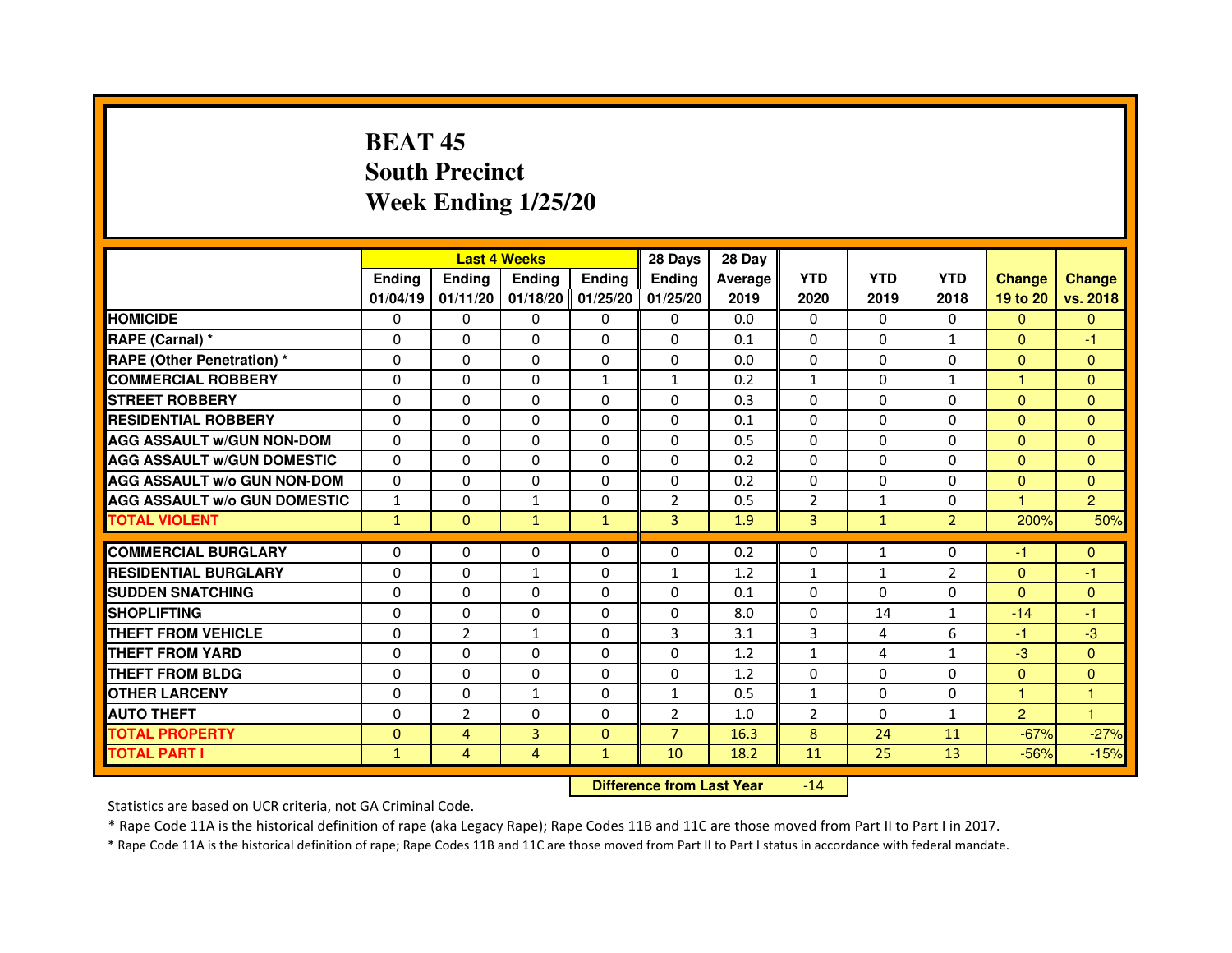# **BEAT 46 South PrecinctWeek Ending 1/25/20**

|                                     |               | <b>Last 4 Weeks</b> |               |                | 28 Days        | 28 Day  |              |                |                |                      |                |
|-------------------------------------|---------------|---------------------|---------------|----------------|----------------|---------|--------------|----------------|----------------|----------------------|----------------|
|                                     | <b>Ending</b> | <b>Endina</b>       | <b>Ending</b> | Ending         | <b>Endina</b>  | Average | <b>YTD</b>   | <b>YTD</b>     | <b>YTD</b>     | <b>Change</b>        | <b>Change</b>  |
|                                     | 01/04/19      | 01/11/20            | 01/18/20      | 01/25/20       | 01/25/20       | 2019    | 2020         | 2019           | 2018           | 19 to 20             | vs. 2019       |
| <b>HOMICIDE</b>                     | $\mathbf{0}$  | $\Omega$            | $\mathbf{0}$  | $\mathbf{0}$   | 0              | 0.2     | 0            | $\overline{2}$ | $\mathbf{0}$   | $-2$                 | $\mathbf{0}$   |
| RAPE (Carnal) *                     | $\Omega$      | $\Omega$            | $\mathbf{1}$  | $\Omega$       | $\mathbf{1}$   | 0.2     | $\mathbf{1}$ | $\Omega$       | $\mathbf{1}$   | 1.                   | $\mathbf{0}$   |
| <b>RAPE (Other Penetration) *</b>   | 0             | $\mathbf{0}$        | $\mathbf{0}$  | $\mathbf{0}$   | $\mathbf{0}$   | 0.0     | $\Omega$     | $\mathbf{0}$   | 0              | $\mathbf{0}$         | $\mathbf{0}$   |
| <b>COMMERCIAL ROBBERY</b>           | 0             | $\Omega$            | 0             | $\Omega$       | $\Omega$       | 0.2     | $\Omega$     | $\Omega$       | $\mathbf{1}$   | $\Omega$             | $-1$           |
| <b>STREET ROBBERY</b>               | $\Omega$      | 1                   | 0             | $\Omega$       | $\mathbf{1}$   | 0.2     | $\mathbf{1}$ | $\Omega$       | 0              | $\mathbf{1}$         | 1              |
| <b>RESIDENTIAL ROBBERY</b>          | $\Omega$      | $\Omega$            | $\Omega$      | $\Omega$       | $\Omega$       | 0.0     | $\Omega$     | $\Omega$       | 0              | $\mathbf{0}$         | $\Omega$       |
| <b>AGG ASSAULT W/GUN NON-DOM</b>    | $\mathbf{1}$  | $\Omega$            | $\Omega$      | $\Omega$       | $\mathbf{1}$   | 0.3     | $\mathbf{1}$ | $\mathbf{1}$   | $\Omega$       | $\mathbf{0}$         | $\mathbf{1}$   |
| <b>AGG ASSAULT W/GUN DOMESTIC</b>   | $\Omega$      | $\mathbf{0}$        | 0             | $\mathbf{0}$   | $\Omega$       | 0.2     | $\Omega$     | 0              | $\Omega$       | $\mathbf{0}$         | $\mathbf{0}$   |
| <b>AGG ASSAULT W/o GUN NON-DOM</b>  | 0             | $\Omega$            | 0             | 0              | $\Omega$       | 0.4     | 0            | $\Omega$       | $\Omega$       | $\overline{0}$       | $\overline{0}$ |
| <b>AGG ASSAULT W/o GUN DOMESTIC</b> | 0             | $\Omega$            | 0             | $\Omega$       | $\Omega$       | 0.9     | $\Omega$     | $\Omega$       | $\mathbf{1}$   | $\mathbf{0}$         | $-1$           |
| <b>TOTAL VIOLENT</b>                | $\mathbf{1}$  | $\mathbf{1}$        | $\mathbf{1}$  | $\mathbf{0}$   | $\overline{3}$ | 2.5     | 3            | 3              | 3              | 0%                   | 0%             |
|                                     |               |                     |               |                |                |         |              |                |                |                      |                |
| <b>COMMERCIAL BURGLARY</b>          | 0             | $\mathbf{0}$        | 0             | 0              | 0              | 0.8     | 0            | 2              | $\overline{2}$ | $-2$                 | $-2$           |
| <b>RESIDENTIAL BURGLARY</b>         | 0             | 0                   | 0             | $\Omega$       | 0              | 2.2     | $\mathbf{1}$ | 0              | 5              | 1                    | $-4$           |
| <b>SUDDEN SNATCHING</b>             | 0             | $\Omega$            | 0             | $\mathbf{1}$   | $\mathbf{1}$   | 0.3     | $\mathbf{1}$ | 0              | $\mathbf{1}$   | 1                    | $\mathbf{0}$   |
| <b>SHOPLIFTING</b>                  | $\mathbf{1}$  | $\mathbf{1}$        | 3             | $\overline{2}$ | $\overline{7}$ | 9.6     | 9            | 14             | 12             | $-5$                 | $-3$           |
| THEFT FROM VEHICLE                  | 0             | $\mathbf{1}$        | $\Omega$      | $\Omega$       | $\mathbf{1}$   | 4.1     | $\mathbf{1}$ | 6              | 3              | $-5$                 | $-2$           |
| THEFT FROM YARD                     | 0             | 0                   | $\Omega$      | $\Omega$       | $\Omega$       | 0.6     | $\Omega$     | $\mathbf{1}$   | $\Omega$       | -1                   | $\Omega$       |
| THEFT FROM BLDG                     | $\mathbf{1}$  | $\Omega$            | 0             | $\Omega$       | $\mathbf{1}$   | 2.1     | 3            | $\Omega$       | $\overline{2}$ | 3                    | 1              |
| <b>OTHER LARCENY</b>                | $\mathbf{1}$  | $\Omega$            | 0             | $\Omega$       | $\mathbf{1}$   | 0.8     | $\mathbf{1}$ | $\mathbf{0}$   | $\Omega$       | $\blacktriangleleft$ | $\mathbf{1}$   |
| <b>AUTO THEFT</b>                   | $\Omega$      | $\Omega$            | $\Omega$      | $\Omega$       | $\Omega$       | 1.9     | $\Omega$     | 5              | 5              | $-5$                 | $-5$           |
| <b>TOTAL PROPERTY</b>               | 3             | $\overline{2}$      | 3             | 3              | 11             | 22.3    | 16           | 28             | 30             | $-43%$               | $-47%$         |
| <b>TOTAL PART I</b>                 | 4             | 3                   | 4             | 3              | 14             | 24.8    | 19           | 31             | 33             | $-39%$               | $-42%$         |

 **Difference from Last Year**-12

Statistics are based on UCR criteria, not GA Criminal Code.

\* Rape Code 11A is the historical definition of rape (aka Legacy Rape); Rape Codes 11B and 11C are those moved from Part II to Part I in 2017.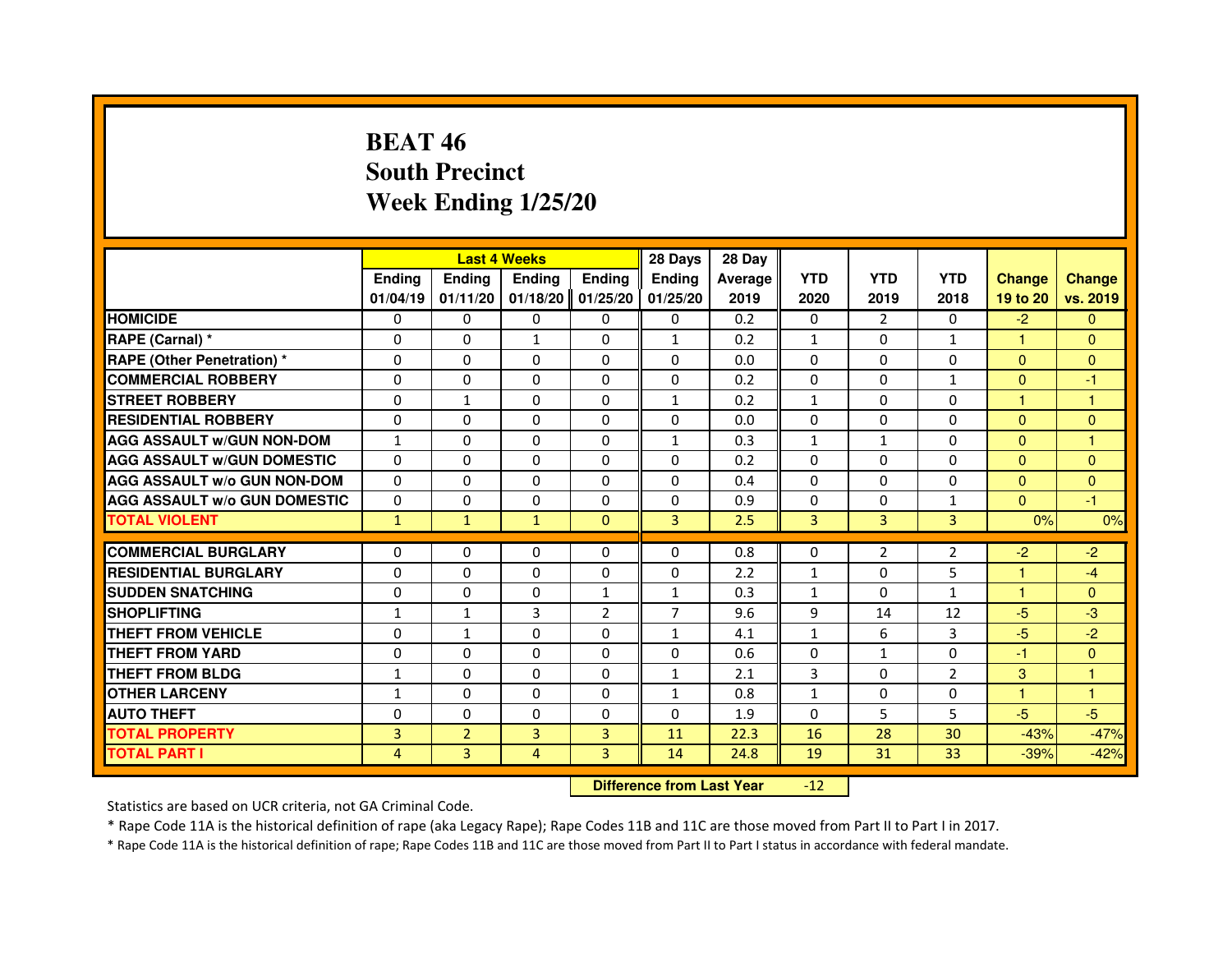# **BEAT 47 South PrecinctWeek Ending 1/25/20**

|                                     |               | <b>Last 4 Weeks</b>              |               |                | 28 Days        | 28 Day  |                |                |                |                |               |
|-------------------------------------|---------------|----------------------------------|---------------|----------------|----------------|---------|----------------|----------------|----------------|----------------|---------------|
|                                     | <b>Ending</b> | <b>Ending</b>                    | <b>Ending</b> | <b>Ending</b>  | <b>Ending</b>  | Average | <b>YTD</b>     | <b>YTD</b>     | <b>YTD</b>     | <b>Change</b>  | <b>Change</b> |
|                                     | 01/04/19      | 01/11/20                         | 01/18/20      | 01/25/20       | 01/25/20       | 2019    | 2020           | 2019           | 2018           | 19 to 20       | vs. 2018      |
| <b>HOMICIDE</b>                     | $\mathbf{0}$  | $\Omega$                         | $\mathbf{0}$  | 0              | 0              | 0.0     | $\mathbf{0}$   | $\Omega$       | $\Omega$       | $\Omega$       | $\mathbf{0}$  |
| RAPE (Carnal) *                     | 0             | 0                                | 0             | 0              | 0              | 0.0     | 0              | 0              | 0              | $\Omega$       | $\mathbf{0}$  |
| <b>RAPE (Other Penetration) *</b>   | $\Omega$      | $\Omega$                         | $\Omega$      | $\Omega$       | $\Omega$       | 0.0     | $\Omega$       | $\Omega$       | $\Omega$       | $\Omega$       | $\mathbf{0}$  |
| <b>COMMERCIAL ROBBERY</b>           | 0             | 0                                | $\Omega$      | $\Omega$       | 0              | 0.0     | 0              | $\Omega$       | $\Omega$       | $\overline{0}$ | $\mathbf{0}$  |
| <b>STREET ROBBERY</b>               | $\Omega$      | $\Omega$                         | $\Omega$      | $\Omega$       | $\Omega$       | 0.1     | $\Omega$       | $\Omega$       | $\Omega$       | $\mathbf{0}$   | $\mathbf{0}$  |
| <b>RESIDENTIAL ROBBERY</b>          | 0             | 0                                | $\Omega$      | 0              | $\Omega$       | 0.0     | $\Omega$       | 0              | $\Omega$       | $\Omega$       | $\mathbf{0}$  |
| <b>AGG ASSAULT W/GUN NON-GUN</b>    | $\Omega$      | $\Omega$                         | 0             | $\Omega$       | $\Omega$       | 0.2     | $\Omega$       | $\Omega$       | 0              | $\mathbf{0}$   | $\Omega$      |
| <b>AGG ASSAULT W/GUN DOMESTIC</b>   | $\Omega$      | $\Omega$                         | $\Omega$      | $\Omega$       | $\Omega$       | 0.1     | $\Omega$       | $\Omega$       | 0              | $\Omega$       | $\Omega$      |
| <b>AGG ASSAULT W/o GUN NON-DOM</b>  | $\Omega$      | $\Omega$                         | $\Omega$      | $\Omega$       | $\Omega$       | 0.3     | $\Omega$       | $\Omega$       | $\Omega$       | $\Omega$       | $\mathbf{0}$  |
| <b>AGG ASSAULT W/o GUN DOMESTIC</b> | 0             | 0                                | 0             | $\Omega$       | $\Omega$       | 0.4     | $\Omega$       | 1              | 0              | -1             | $\Omega$      |
| <b>TOTAL VIOLENT</b>                | $\mathbf{0}$  | $\mathbf{0}$                     | $\mathbf{0}$  | $\mathbf{0}$   | $\mathbf{0}$   | 1.1     | $\mathbf{0}$   | $\mathbf{1}$   | $\mathbf{0}$   | $-100%$        | #DIV/0!       |
| <b>COMMERCIAL BURGLARY</b>          | 0             | 0                                | 0             | 0              | 0              | 0.1     | 0              | 0              | 0              | $\mathbf{0}$   | $\mathbf{0}$  |
| <b>RESIDENTIAL BURGLARY</b>         | $\Omega$      | $\Omega$                         | $\mathbf{1}$  | $\Omega$       | $\mathbf{1}$   | 0.3     | $\mathbf{1}$   | $\mathbf{1}$   | $\mathbf{1}$   | $\mathbf{0}$   | $\mathbf{0}$  |
| <b>SUDDEN SNATCHING</b>             | $\Omega$      | $\Omega$                         | $\Omega$      | $\Omega$       | $\Omega$       | 0.0     | $\Omega$       | $\Omega$       | $\Omega$       | $\Omega$       | $\Omega$      |
| <b>SHOPLIFTING</b>                  | 0             | $\mathbf{0}$                     | 0             | $\Omega$       | 0              | 0.1     | $\mathbf{0}$   | $\mathbf{0}$   | $\mathbf{1}$   | $\mathbf{0}$   | -1            |
| THEFT FROM VEHICLE                  | 0             | $\Omega$                         | 0             | $\Omega$       | 0              | 1.3     | $\Omega$       | $\mathbf{0}$   | 0              | $\overline{0}$ | $\mathbf{0}$  |
| <b>THEFT FROM YARD</b>              | $\mathbf{1}$  | $\Omega$                         | $\Omega$      | $\mathbf{1}$   | $\overline{2}$ | 0.7     | $\overline{2}$ | $\Omega$       | $\mathbf{1}$   | $\overline{2}$ | $\mathbf{1}$  |
| <b>THEFT FROM BLDG</b>              | $\Omega$      | $\Omega$                         | $\Omega$      | $\overline{2}$ | $\overline{2}$ | 0.5     | $\overline{2}$ | $\mathbf{0}$   | $\mathbf{1}$   | $\overline{2}$ | $\mathbf{1}$  |
| <b>OTHER LARCENY</b>                | $\Omega$      | $\Omega$                         | 0             | $\Omega$       | $\Omega$       | 0.8     | $\Omega$       | $\mathbf{1}$   | $\Omega$       | $-1$           | $\mathbf{0}$  |
| <b>AUTO THEFT</b>                   | $\Omega$      | $\Omega$                         | $\Omega$      | $\Omega$       | $\Omega$       | 0.5     | $\Omega$       | $\Omega$       | $\Omega$       | $\Omega$       | $\Omega$      |
| <b>TOTAL PROPERTY</b>               | $\mathbf{1}$  | $\mathbf{0}$                     | $\mathbf{1}$  | 3              | 5              | 4.2     | 5              | $\overline{2}$ | $\overline{4}$ | 150%           | 25%           |
| <b>TOTAL PART I</b>                 | $\mathbf{1}$  | $\mathbf{0}$                     | $\mathbf{1}$  | 3              | 5              | 5.3     | 5              | 3              | $\overline{4}$ | 67%            | 25%           |
|                                     |               | <b>Difference from Last Year</b> |               | $\overline{2}$ |                |         |                |                |                |                |               |

 **Difference from Last Year**

Statistics are based on UCR criteria, not GA Criminal Code.

\* Rape Code 11A is the historical definition of rape (aka Legacy Rape); Rape Codes 11B and 11C are those moved from Part II to Part I in 2017.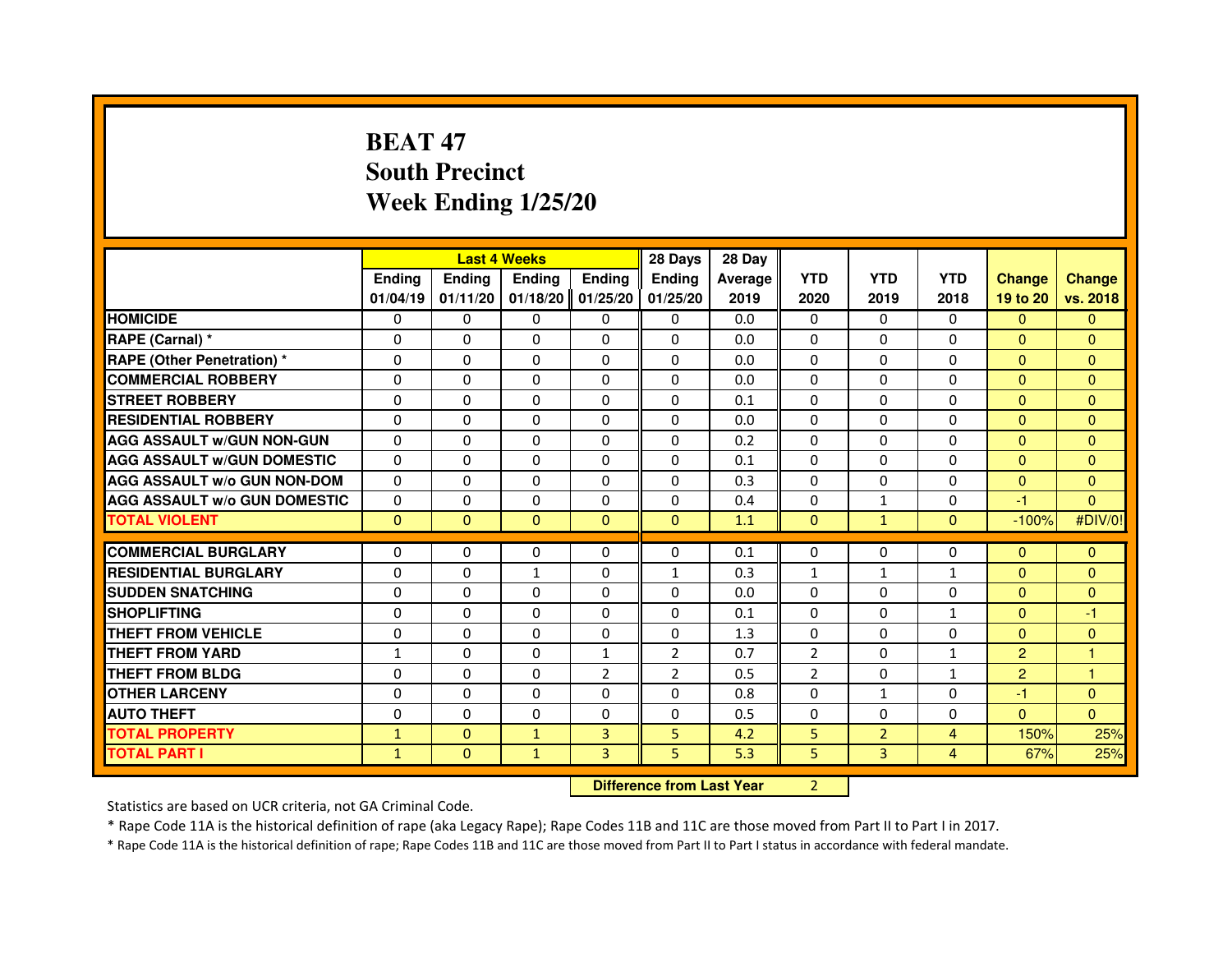#### **BEAT 51 East PrecinctWeek Ending 1/25/20**

|                                     |                |                                  | <b>Last 4 Weeks</b> |               | 28 Days        | 28 Day  |                |                |                |                      |                      |
|-------------------------------------|----------------|----------------------------------|---------------------|---------------|----------------|---------|----------------|----------------|----------------|----------------------|----------------------|
|                                     | <b>Ending</b>  | Ending                           | Ending              | <b>Ending</b> | <b>Ending</b>  | Average | <b>YTD</b>     | <b>YTD</b>     | <b>YTD</b>     | <b>Change</b>        | <b>Change</b>        |
|                                     | 01/04/19       | 01/11/20                         | 01/18/20            | 01/25/20      | 01/25/20       | 2019    | 2020           | 2019           | 2018           | 19 to 20             | vs. 2018             |
| <b>HOMICIDE</b>                     | $\Omega$       | $\Omega$                         | $\Omega$            | $\Omega$      | 0              | 0.2     | $\Omega$       | $\mathbf{1}$   | $\Omega$       | $-1$                 | $\overline{0}$       |
| <b>RAPE (Carnal)</b> *              | 0              | 0                                | 0                   | $\Omega$      | $\Omega$       | 0.2     | 0              | 0              | $\mathbf{1}$   | $\Omega$             | $-1$                 |
| <b>RAPE (Other Penetration) *</b>   | $\Omega$       | $\Omega$                         | $\Omega$            | $\Omega$      | $\Omega$       | 0.1     | $\Omega$       | $\Omega$       | $\mathbf{1}$   | $\Omega$             | $-1$                 |
| <b>COMMERCIAL ROBBERY</b>           | $\Omega$       | $\Omega$                         | $\Omega$            | $\Omega$      | $\Omega$       | 0.1     | $\Omega$       | $\Omega$       | $\Omega$       | $\Omega$             | $\Omega$             |
| <b>STREET ROBBERY</b>               | $\mathbf{1}$   | $\Omega$                         | $\Omega$            | $\Omega$      | $\mathbf{1}$   | 1.2     | $\mathbf{1}$   | $\Omega$       | $\Omega$       | $\mathbf{1}$         | $\overline{1}$       |
| <b>RESIDENTIAL ROBBERY</b>          | 0              | 0                                | 0                   | $\Omega$      | $\Omega$       | 0.2     | 0              | 0              | 0              | $\mathbf{0}$         | $\overline{0}$       |
| <b>AGG ASSAULT W/GUN NON-DOM</b>    | $\Omega$       | $\Omega$                         | $\Omega$            | $\mathbf{1}$  | $\mathbf{1}$   | 1.7     | $\overline{2}$ | $\mathbf{1}$   | $\Omega$       | $\blacktriangleleft$ | $\overline{2}$       |
| <b>AGG ASSAULT W/GUN DOMESTIC</b>   | $\Omega$       | $\Omega$                         | $\Omega$            | $\Omega$      | $\Omega$       | 0.5     | $\Omega$       | $\Omega$       | $\Omega$       | $\Omega$             | $\Omega$             |
| <b>AGG ASSAULT W/o GUN NON-DOM</b>  | $\Omega$       | 0                                | 0                   | $\Omega$      | $\Omega$       | 1.5     | 1              | $\Omega$       | $\mathbf{1}$   | $\mathbf{1}$         | $\overline{0}$       |
| <b>AGG ASSAULT W/o GUN DOMESTIC</b> | $\Omega$       | $\Omega$                         | $\Omega$            | $\Omega$      | $\Omega$       | 0.8     | $\mathbf{1}$   | $\Omega$       | $\Omega$       | $\overline{1}$       | $\overline{1}$       |
| <b>TOTAL VIOLENT</b>                | $\mathbf{1}$   | $\mathbf{0}$                     | $\mathbf{0}$        | $\mathbf{1}$  | $\overline{2}$ | 6.4     | 5              | $\overline{2}$ | 3              | 150%                 | 67%                  |
| <b>COMMERCIAL BURGLARY</b>          | $\mathbf{1}$   | 0                                | 0                   | $\Omega$      | 1              | 0.2     | $\overline{2}$ | $\mathbf{1}$   | $\mathbf{1}$   | -1                   |                      |
| <b>RESIDENTIAL BURGLARY</b>         | $\mathbf{1}$   | $\Omega$                         | $\overline{3}$      | $\mathbf{1}$  | 5              | 2.8     | 6              | 6              | $\overline{2}$ | $\Omega$             | $\overline{4}$       |
| <b>SUDDEN SNATCHING</b>             | $\Omega$       | $\Omega$                         | $\Omega$            | $\Omega$      | $\Omega$       | 0.0     | 0              | $\Omega$       | 0              | $\Omega$             | $\Omega$             |
| <b>SHOPLIFTING</b>                  | 1              | 0                                | $\mathbf{1}$        | 1             | 3              | 2.0     | 4              | $\mathbf{1}$   | $\overline{2}$ | 3                    | $\overline{2}$       |
| <b>THEFT FROM VEHICLE</b>           | $\overline{2}$ | $\Omega$                         | 2                   | $\mathbf{1}$  | 5              | 2.2     | 5              | 2              | 4              | 3                    | $\overline{1}$       |
| <b>THEFT FROM YARD</b>              | $\mathbf{1}$   | $\mathbf{1}$                     | $\Omega$            | $\Omega$      | $\overline{2}$ | 1.2     | $\overline{2}$ | $\mathbf{1}$   | $\Omega$       | $\mathbf{1}$         | $\overline{2}$       |
| <b>THEFT FROM BLDG</b>              | $\mathbf{1}$   | $\mathbf{1}$                     | $\overline{2}$      | $\Omega$      | $\overline{4}$ | 1.3     | 4              | $\mathbf{1}$   | $\mathbf{1}$   | 3                    | 3                    |
| <b>OTHER LARCENY</b>                | $\mathbf{1}$   | $\Omega$                         | $\mathbf{1}$        | $\Omega$      | $\overline{2}$ | 1.4     | $\overline{2}$ | 3              | $\mathbf{1}$   | $-1$                 | $\blacktriangleleft$ |
| <b>AUTO THEFT</b>                   | 0              | $\mathbf{1}$                     | $\Omega$            | $\Omega$      | $\mathbf{1}$   | 2.3     | $\mathbf{1}$   | 4              | 3              | $-3$                 | $-2$                 |
| <b>TOTAL PROPERTY</b>               | 8              | $\overline{3}$                   | $\overline{9}$      | 3             | 23             | 13.3    | 26             | 19             | 14             | 37%                  | 86%                  |
| <b>TOTAL PART I</b>                 | 9              | 3                                | 9                   | 4             | 25             | 19.8    | 31             | 21             | 17             | 48%                  | 82%                  |
|                                     |                | <b>Difference from Last Year</b> |                     | 10            |                |         |                |                |                |                      |                      |

 **Difference from Last Year**

Statistics are based on UCR criteria, not GA Criminal Code.

\* Rape Code 11A is the historical definition of rape (aka Legacy Rape); Rape Codes 11B and 11C are those moved from Part II to Part I in 2017.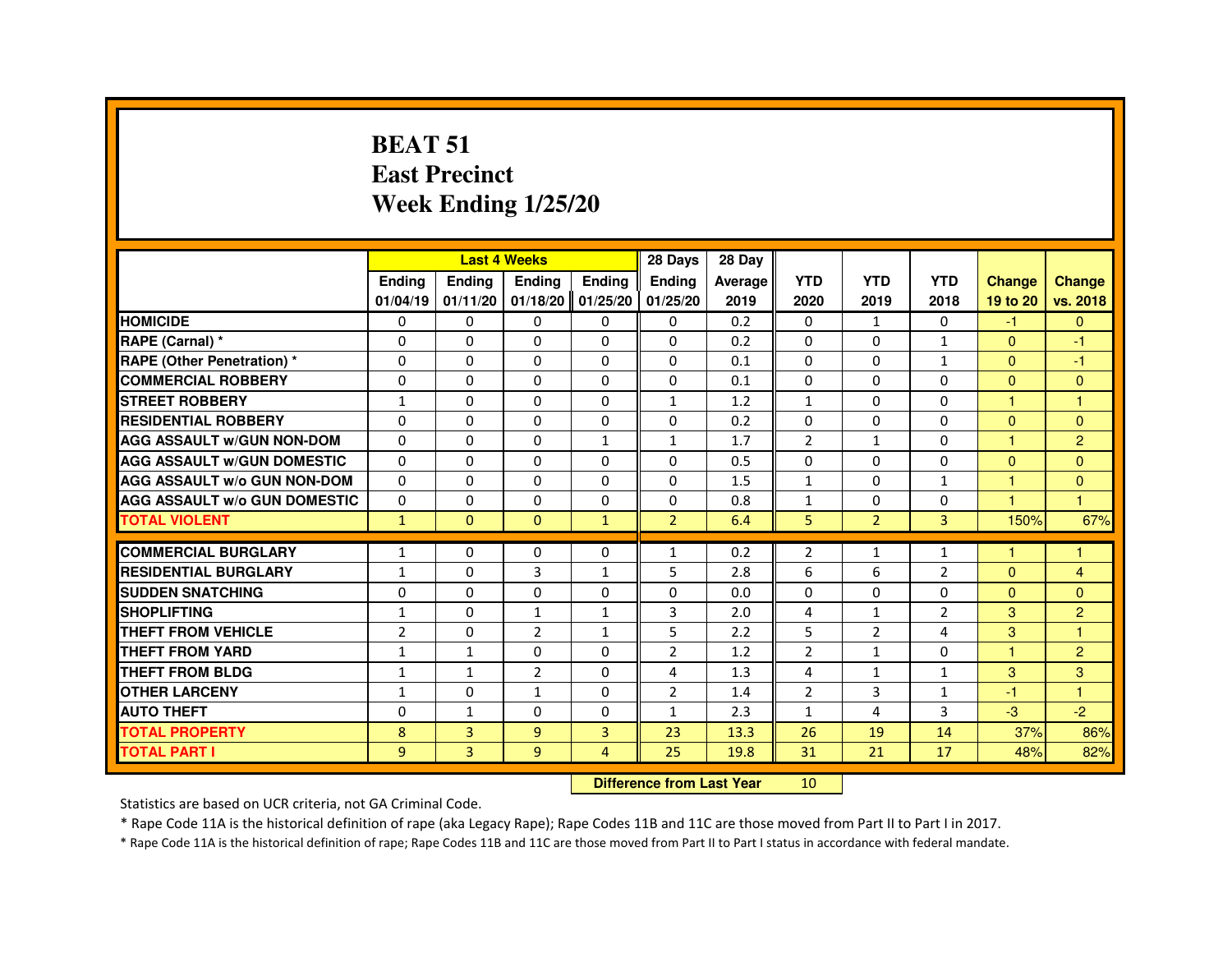# **BEAT 52 East PrecinctWeek Ending 1/25/20**

|                                     |                |               | <b>Last 4 Weeks</b> |                     | 28 Days        | 28 Day  |                |                |                |                |                |
|-------------------------------------|----------------|---------------|---------------------|---------------------|----------------|---------|----------------|----------------|----------------|----------------|----------------|
|                                     | <b>Ending</b>  | <b>Endina</b> | <b>Endina</b>       | <b>Ending</b>       | <b>Endina</b>  | Average | <b>YTD</b>     | <b>YTD</b>     | <b>YTD</b>     | <b>Change</b>  | <b>Change</b>  |
|                                     | 01/04/19       | 01/11/20      |                     | $01/18/20$ 01/25/20 | 01/25/20       | 2019    | 2020           | 2019           | 2018           | 19 to 20       | vs. 2018       |
| <b>HOMICIDE</b>                     | 0              | 0             | $\mathbf{0}$        | 0                   | 0              | 0.1     | $\mathbf{0}$   | 0              | $\mathbf{0}$   | $\mathbf{0}$   | $\mathbf{0}$   |
| RAPE (Carnal) *                     | $\Omega$       | $\Omega$      | $\Omega$            | $\Omega$            | $\Omega$       | 0.3     | $\Omega$       | $\Omega$       | $\Omega$       | $\Omega$       | $\Omega$       |
| <b>RAPE (Other Penetration) *</b>   | 0              | $\Omega$      | 0                   | $\Omega$            | $\Omega$       | 0.0     | $\Omega$       | $\Omega$       | $\Omega$       | $\Omega$       | $\Omega$       |
| <b>COMMERCIAL ROBBERY</b>           | 0              | 0             | 0                   | 0                   | $\Omega$       | 0.2     | $\Omega$       | $\Omega$       | $\mathbf{1}$   | $\mathbf{0}$   | $-1$           |
| <b>STREET ROBBERY</b>               | 0              | 0             | 0                   | 0                   | 0              | 0.9     | 0              | 0              | 0              | $\mathbf{0}$   | $\Omega$       |
| <b>RESIDENTIAL ROBBERY</b>          | 0              | $\Omega$      | $\Omega$            | $\Omega$            | $\Omega$       | 0.2     | $\Omega$       | $\mathbf{1}$   | $\Omega$       | $-1$           | $\Omega$       |
| <b>AGG ASSAULT W/GUN NON-DOM</b>    | $\Omega$       | $\mathbf 0$   | $\Omega$            | $\Omega$            | $\Omega$       | 1.1     | $\mathbf{1}$   | $\overline{2}$ | $\overline{3}$ | $-1$           | $-2$           |
| <b>AGG ASSAULT W/GUN DOMESTIC</b>   | 0              | 0             | 0                   | 0                   | 0              | 0.2     | 0              | 0              | $\Omega$       | $\mathbf{0}$   | $\Omega$       |
| <b>AGG ASSAULT W/o GUN NON-DOM</b>  | $\mathbf{1}$   | 0             | 0                   | 0                   | $\mathbf{1}$   | 0.8     | $\mathbf{1}$   | $\mathbf{1}$   | 1              | $\Omega$       | $\Omega$       |
| <b>AGG ASSAULT W/o GUN DOMESTIC</b> | $\mathbf{1}$   | $\Omega$      | 0                   | $\Omega$            | $\mathbf{1}$   | 0.8     | $\mathbf{1}$   | 0              | 0              | 1.             | 1              |
| <b>TOTAL VIOLENT</b>                | $\overline{2}$ | $\Omega$      | $\Omega$            | $\Omega$            | $\overline{2}$ | 4.6     | 3              | $\overline{4}$ | 5              | $-25%$         | $-40%$         |
|                                     |                |               |                     |                     |                |         |                |                |                |                |                |
| <b>COMMERCIAL BURGLARY</b>          | 0              | 0             | 0                   | 0                   | $\Omega$       | 0.1     | $\Omega$       | 0              | $\Omega$       | $\mathbf{0}$   | $\Omega$       |
| <b>RESIDENTIAL BURGLARY</b>         | $\overline{2}$ | $\mathbf{1}$  | 0                   | $\Omega$            | 3              | 4.4     | 3              | 5              | 5              | $-2$           | $-2$           |
| <b>SUDDEN SNATCHING</b>             | 0              | 0             | 0                   | 0                   | $\Omega$       | 0.2     | 0              | $\Omega$       | $\Omega$       | $\Omega$       | $\Omega$       |
| <b>SHOPLIFTING</b>                  | 0              | $\mathbf{1}$  | $\mathbf{1}$        | $\Omega$            | $\overline{2}$ | 0.5     | $\overline{2}$ | $\Omega$       | $\Omega$       | $\overline{2}$ | $\overline{c}$ |
| <b>THEFT FROM VEHICLE</b>           | $\overline{2}$ | $\mathbf{1}$  | $\mathbf{1}$        | 3                   | $\overline{7}$ | 4.9     | $\overline{7}$ | 4              | $\mathbf{1}$   | 3              | 6              |
| <b>THEFT FROM YARD</b>              | $\Omega$       | 0             | $\mathbf{1}$        | $\mathbf{1}$        | $\overline{2}$ | 2.5     | $\overline{2}$ | $\Omega$       | 2              | $\overline{2}$ | $\Omega$       |
| <b>THEFT FROM BLDG</b>              | 0              | 1             | 0                   | $\overline{2}$      | 3              | 2.8     | 3              | 3              | $\overline{2}$ | $\Omega$       | 1              |
| <b>OTHER LARCENY</b>                | 0              | 0             | $\Omega$            | $\mathbf{1}$        | $\mathbf{1}$   | 0.8     | $\mathbf{1}$   | $\Omega$       | $\Omega$       | 1              | 1              |
| <b>AUTO THEFT</b>                   | $\mathbf 0$    | 0             | $\Omega$            | $\Omega$            | $\Omega$       | 2.0     | $\mathbf{1}$   | $\overline{2}$ | 5              | $-1$           | $-4$           |
| <b>TOTAL PROPERTY</b>               | 4              | 4             | 3                   | $\overline{7}$      | 18             | 18.3    | 19             | 14             | 15             | 36%            | 27%            |
| <b>TOTAL PART I</b>                 | 6              | 4             | $\overline{3}$      | $\overline{7}$      | 20             | 22.9    | 22             | 18             | 20             | 22%            | 10%            |

 **Difference from Last Year**

<sup>4</sup>

Statistics are based on UCR criteria, not GA Criminal Code.

\* Rape Code 11A is the historical definition of rape (aka Legacy Rape); Rape Codes 11B and 11C are those moved from Part II to Part I in 2017.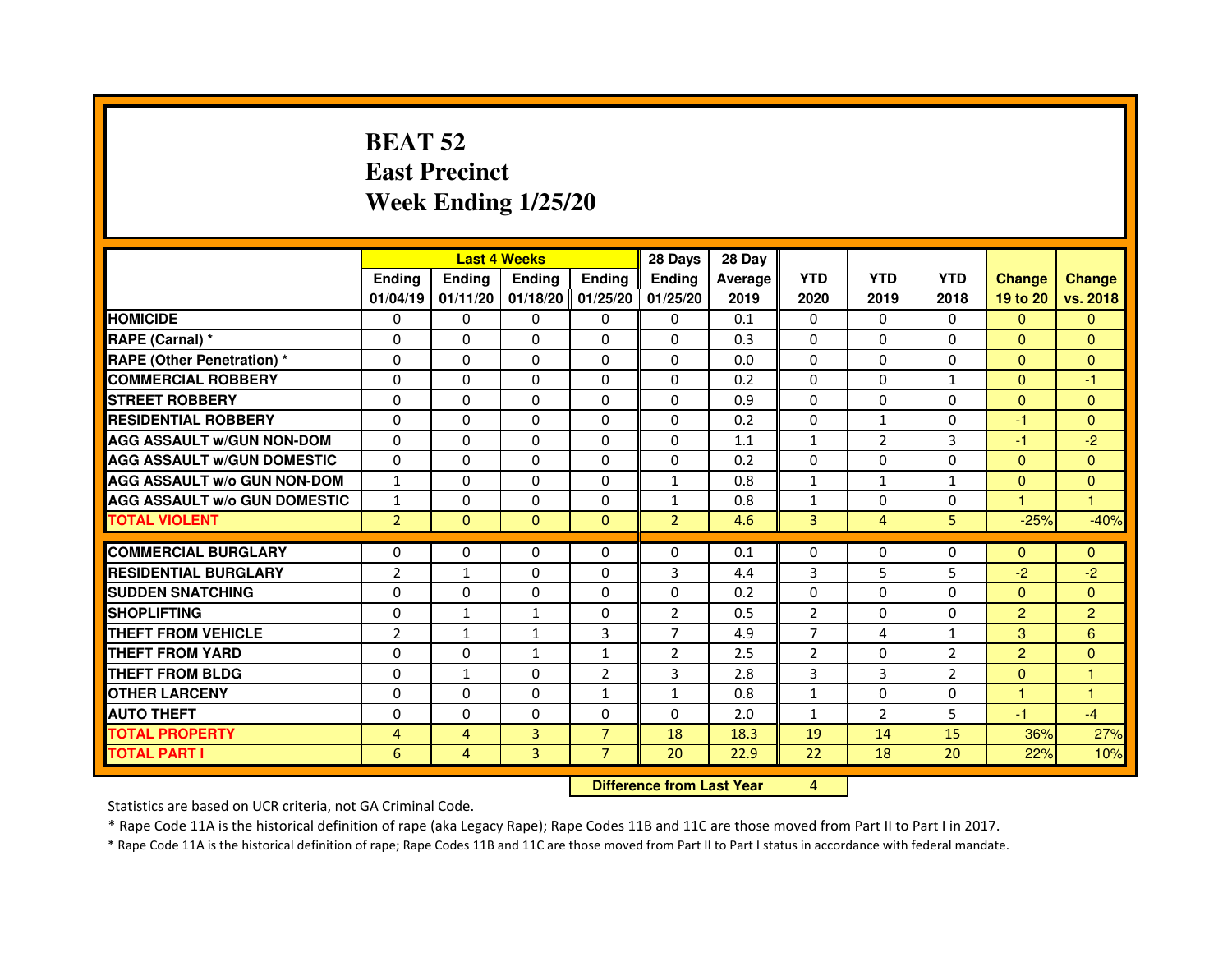# **BEAT 53 East PrecinctWeek Ending 1/25/20**

|                                     |               |                | <b>Last 4 Weeks</b> |                | 28 Days        | 28 Day  |                |                |                |                      |                |
|-------------------------------------|---------------|----------------|---------------------|----------------|----------------|---------|----------------|----------------|----------------|----------------------|----------------|
|                                     | <b>Endina</b> | <b>Endina</b>  | <b>Endina</b>       | <b>Endina</b>  | <b>Endina</b>  | Average | <b>YTD</b>     | <b>YTD</b>     | <b>YTD</b>     | <b>Change</b>        | <b>Change</b>  |
|                                     | 01/04/19      | 01/11/20       | $01/18/20$ 01/11/19 |                | 01/11/19       | 2019    | 2020           | 2019           | 2018           | 19 to 20             | vs. 2018       |
| <b>HOMICIDE</b>                     | $\Omega$      | $\Omega$       | $\Omega$            | 0              | $\mathbf{0}$   | 0.0     | $\mathbf{0}$   | $\mathbf{0}$   | $\mathbf{0}$   | $\Omega$             | $\mathbf{0}$   |
| RAPE (Carnal) *                     | $\Omega$      | $\Omega$       | $\Omega$            | $\Omega$       | $\Omega$       | 0.0     | $\Omega$       | $\Omega$       | $\Omega$       | $\Omega$             | $\Omega$       |
| <b>RAPE (Other Penetration) *</b>   | $\Omega$      | $\Omega$       | $\Omega$            | $\Omega$       | $\Omega$       | 0.1     | $\Omega$       | $\Omega$       | $\Omega$       | $\Omega$             | $\Omega$       |
| <b>COMMERCIAL ROBBERY</b>           | $\Omega$      | 0              | $\Omega$            | 0              | $\Omega$       | 0.0     | $\Omega$       | 0              | 0              | $\Omega$             | $\Omega$       |
| <b>STREET ROBBERY</b>               | 0             | 0              | $\Omega$            | $\mathbf{1}$   | $\mathbf{1}$   | 0.8     | $\mathbf{1}$   | $\mathbf{1}$   | $\mathbf{1}$   | $\Omega$             | $\Omega$       |
| <b>RESIDENTIAL ROBBERY</b>          | $\Omega$      | $\Omega$       | $\Omega$            | $\mathbf{1}$   | $\mathbf{1}$   | 0.0     | $\mathbf{1}$   | $\Omega$       | $\Omega$       | $\mathbf{1}$         | $\mathbf{1}$   |
| <b>AGG ASSAULT w/GUN NON-DOM</b>    | $\Omega$      | $\Omega$       | $\overline{2}$      | $\Omega$       | $\overline{2}$ | 1.3     | $\overline{2}$ | $\overline{2}$ | $\Omega$       | $\Omega$             | $\overline{c}$ |
| <b>AGG ASSAULT W/GUN DOMESTIC</b>   | $\Omega$      | $\Omega$       | $\Omega$            | $\mathbf{1}$   | $\mathbf{1}$   | 0.2     | $\mathbf{1}$   | $\Omega$       | $\Omega$       | $\mathbf{1}$         | $\mathbf{1}$   |
| AGG ASSAULT w/o GUN NON-DOM         | $\Omega$      | $\mathbf{1}$   | $\Omega$            | $\Omega$       | $\mathbf{1}$   | 0.6     | $\overline{2}$ | 0              | $\mathbf{1}$   | $\overline{2}$       | 1              |
| <b>AGG ASSAULT W/o GUN DOMESTIC</b> | 0             | 0              | $\mathbf{1}$        | 0              | 1              | 1.7     | $\mathbf{1}$   | 0              | $\mathbf{1}$   | $\blacktriangleleft$ | $\Omega$       |
| <b>TOTAL VIOLENT</b>                | $\mathbf{0}$  | $\mathbf{1}$   | $\overline{3}$      | $\overline{3}$ | $\overline{7}$ | 4.7     | 8              | 3              | 3              | 167%                 | 167%           |
|                                     |               |                |                     |                |                |         |                |                |                |                      |                |
| <b>COMMERCIAL BURGLARY</b>          | $\Omega$      | 0              | $\Omega$            | 0              | 0              | 0.2     | 0              | 0              | 0              | $\Omega$             | $\mathbf{0}$   |
| <b>RESIDENTIAL BURGLARY</b>         | $\Omega$      | $\mathbf{1}$   | $\Omega$            | $\mathbf{1}$   | $\overline{2}$ | 3.8     | 3              | 4              | 3              | $-1$                 | $\Omega$       |
| <b>SUDDEN SNATCHING</b>             | $\Omega$      | $\Omega$       | $\Omega$            | $\Omega$       | $\Omega$       | 0.2     | $\Omega$       | $\Omega$       | $\mathbf{1}$   | $\Omega$             | $-1$           |
| <b>SHOPLIFTING</b>                  | $\Omega$      | $\Omega$       | $\Omega$            | $\Omega$       | $\mathbf 0$    | 0.3     | $\Omega$       | $\Omega$       | $\overline{2}$ | $\Omega$             | $-2$           |
| <b>THEFT FROM VEHICLE</b>           | $\mathbf{1}$  | $\mathbf{1}$   | $\Omega$            | $\Omega$       | $\overline{2}$ | 3.7     | 3              | $\overline{7}$ | 6              | $-4$                 | $-3$           |
| <b>THEFT FROM YARD</b>              | $\Omega$      | $\Omega$       | $\mathbf{1}$        | $\mathbf{1}$   | $\overline{2}$ | 1.4     | 2              | $\mathbf{1}$   | 4              | $\blacktriangleleft$ | $-2$           |
| <b>THEFT FROM BLDG</b>              | $\Omega$      | 0              | $\Omega$            | $\Omega$       | 0              | 2.7     | 0              | $\overline{7}$ | $\overline{2}$ | $-7$                 | $-2$           |
| <b>OTHER LARCENY</b>                | $\mathbf{1}$  | $\Omega$       | $\Omega$            | $\Omega$       | $\mathbf{1}$   | 1.1     | $\mathbf{1}$   | $\overline{2}$ | 0              | $-1$                 | 1              |
| <b>AUTO THEFT</b>                   | $\mathbf{1}$  | $\mathbf{1}$   | $\Omega$            | 0              | $\overline{2}$ | 1.3     | $\overline{2}$ | 5              | 3              | $-3$                 | $-1$           |
| <b>TOTAL PROPERTY</b>               | 3             | $\overline{3}$ | $\mathbf{1}$        | $\overline{2}$ | $\overline{9}$ | 14.6    | 11             | 26             | 21             | $-58%$               | $-48%$         |
| <b>TOTAL PART I</b>                 | $\mathbf{3}$  | 4              | 4                   | 5              | 16             | 19.3    | 19             | 29             | 24             | $-34%$               | $-21%$         |

 **Difference from Last Year**-10

Statistics are based on UCR criteria, not GA Criminal Code.

\* Rape Code 11A is the historical definition of rape (aka Legacy Rape); Rape Codes 11B and 11C are those moved from Part II to Part I in 2017.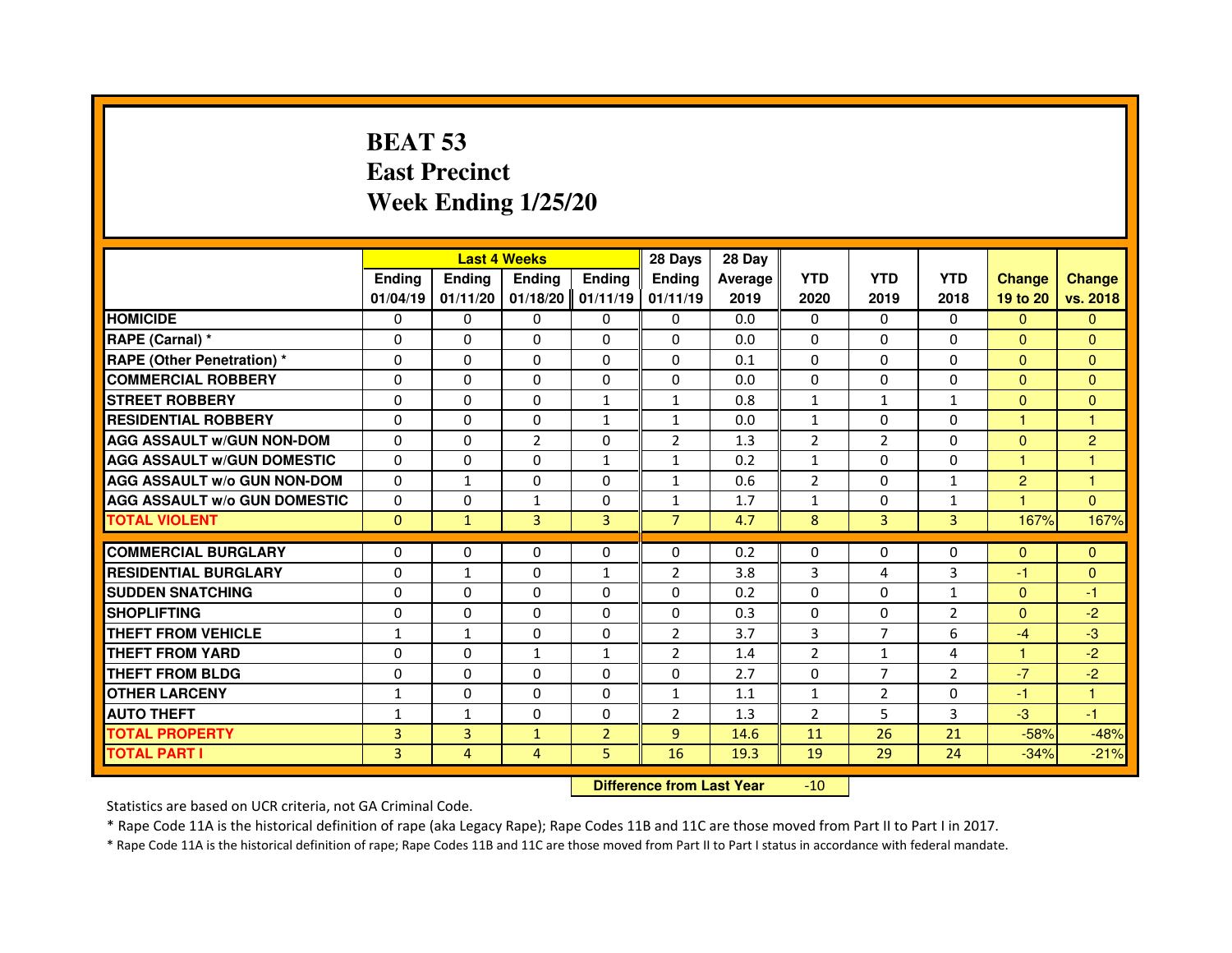# **BEAT 54 East PrecinctWeek Ending 1/25/20**

|                                     |                | <b>Last 4 Weeks</b> |                |                     | 28 Days        | 28 Day  |                |                |                |                |                |
|-------------------------------------|----------------|---------------------|----------------|---------------------|----------------|---------|----------------|----------------|----------------|----------------|----------------|
|                                     | <b>Endina</b>  | <b>Endina</b>       | <b>Endina</b>  | <b>Endina</b>       | <b>Endina</b>  | Average | <b>YTD</b>     | <b>YTD</b>     | <b>YTD</b>     | <b>Change</b>  | <b>Change</b>  |
|                                     | 01/04/19       | 01/11/20            |                | $01/18/20$ 01/25/20 | 01/25/20       | 2019    | 2020           | 2019           | 2018           | 19 to 20       | vs. 2018       |
| <b>HOMICIDE</b>                     | 0              | 0                   | 0              | 0                   | 0              | 0.0     | $\mathbf{0}$   | 0              | $\mathbf{1}$   | $\mathbf{0}$   | -1             |
| RAPE (Carnal) *                     | $\Omega$       | $\Omega$            | $\Omega$       | $\Omega$            | $\Omega$       | 0.2     | $\Omega$       | $\Omega$       | $\Omega$       | $\Omega$       | $\Omega$       |
| <b>RAPE (Other Penetration) *</b>   | 0              | 0                   | $\Omega$       | $\Omega$            | $\Omega$       | 0.0     | $\Omega$       | $\Omega$       | $\Omega$       | $\Omega$       | $\Omega$       |
| <b>COMMERCIAL ROBBERY</b>           | 0              | 0                   | 1              | $\Omega$            | $\mathbf{1}$   | 0.3     | 3              | $\mathbf{1}$   | $\Omega$       | $\overline{2}$ | 3              |
| <b>STREET ROBBERY</b>               | 0              | $\Omega$            | $\mathbf{1}$   | $\Omega$            | $\mathbf{1}$   | 0.7     | $\mathbf{1}$   | $\overline{2}$ | $\Omega$       | $-1$           | 1              |
| <b>RESIDENTIAL ROBBERY</b>          | 0              | $\Omega$            | 0              | $\Omega$            | 0              | 0.2     | 0              | 0              | $\Omega$       | $\mathbf{0}$   | $\Omega$       |
| <b>AGG ASSAULT W/GUN NON-DOM</b>    | $\Omega$       | $\mathbf 0$         | $\Omega$       | $\Omega$            | $\Omega$       | 1.7     | $\Omega$       | 4              | 3              | $-4$           | -3             |
| <b>AGG ASSAULT W/GUN DOMESTIC</b>   | $\Omega$       | $\Omega$            | 0              | 0                   | $\Omega$       | 0.2     | $\Omega$       | $\Omega$       | $\mathbf{1}$   | $\mathbf{0}$   | $-1$           |
| <b>AGG ASSAULT W/o GUN NON-DOM</b>  | $\Omega$       | 0                   | $\Omega$       | 0                   | $\Omega$       | 0.8     | $\Omega$       | $\Omega$       | $\Omega$       | $\Omega$       | $\Omega$       |
| <b>AGG ASSAULT W/o GUN DOMESTIC</b> | $\Omega$       | 0                   | 0              | $\Omega$            | $\Omega$       | 0.2     | 0              | $\mathbf{1}$   | $\Omega$       | $-1$           | $\Omega$       |
| <b>TOTAL VIOLENT</b>                | $\Omega$       | $\Omega$            | $\overline{2}$ | $\mathbf{0}$        | $\overline{2}$ | 4.2     | $\overline{4}$ | 8              | 5              | $-50%$         | $-20%$         |
|                                     |                |                     |                |                     |                |         |                |                |                |                |                |
| <b>COMMERCIAL BURGLARY</b>          | 0              | 0                   | $\Omega$       | 0                   | $\Omega$       | 0.5     | $\Omega$       | $\Omega$       | $\Omega$       | $\Omega$       | $\Omega$       |
| <b>RESIDENTIAL BURGLARY</b>         | 0              | $\mathbf{1}$        | 0              | $\mathbf{1}$        | $\overline{2}$ | 2.9     | $\overline{2}$ | 3              | 11             | $-1$           | -9             |
| <b>SUDDEN SNATCHING</b>             | 0              | 0                   | $\Omega$       | $\Omega$            | $\Omega$       | 0.3     | $\Omega$       | $\mathbf{1}$   | $\Omega$       | $-1$           | $\Omega$       |
| <b>SHOPLIFTING</b>                  | $\mathbf 0$    | $\overline{2}$      | $\overline{2}$ | $\Omega$            | 4              | 3.1     | 4              | 3              | 10             | $\mathbf{1}$   | $-6$           |
| <b>THEFT FROM VEHICLE</b>           | $\overline{2}$ | $\Omega$            | $\mathbf{1}$   | $\overline{2}$      | 5              | 6.4     | 5              | 18             | $\overline{4}$ | $-13$          | $\mathbf{1}$   |
| <b>THEFT FROM YARD</b>              | 0              | 0                   | $\mathbf{1}$   | $\mathbf{1}$        | $\overline{2}$ | 2.1     | $\overline{2}$ | $\mathbf{1}$   | $\Omega$       | 1              | $\overline{2}$ |
| <b>THEFT FROM BLDG</b>              | 1              | 0                   | 1              | 3                   | 5              | 2.2     | 5              | 1              | 3              | $\overline{4}$ | $\overline{2}$ |
| <b>OTHER LARCENY</b>                | 0              | 0                   | 0              | 0                   | $\Omega$       | 0.5     | $\Omega$       | $\mathbf{1}$   | 1              | $-1$           | $-1$           |
| <b>AUTO THEFT</b>                   | $\mathbf{1}$   | 0                   | $\mathbf 0$    | $\Omega$            | $\mathbf{1}$   | 2.4     | $\mathbf{1}$   | 3              | 3              | $-2$           | $-2$           |
| <b>TOTAL PROPERTY</b>               | 4              | 3                   | 5              | $\overline{7}$      | 19             | 20.6    | 19             | 31             | 32             | $-39%$         | $-41%$         |
| <b>TOTAL PART I</b>                 | 4              | 3                   | $\overline{7}$ | $\overline{7}$      | 21             | 24.8    | 23             | 39             | 37             | $-41%$         | $-38%$         |

#### **Difference from Last Year**-16

Statistics are based on UCR criteria, not GA Criminal Code.

\* Rape Code 11A is the historical definition of rape (aka Legacy Rape); Rape Codes 11B and 11C are those moved from Part II to Part I in 2017.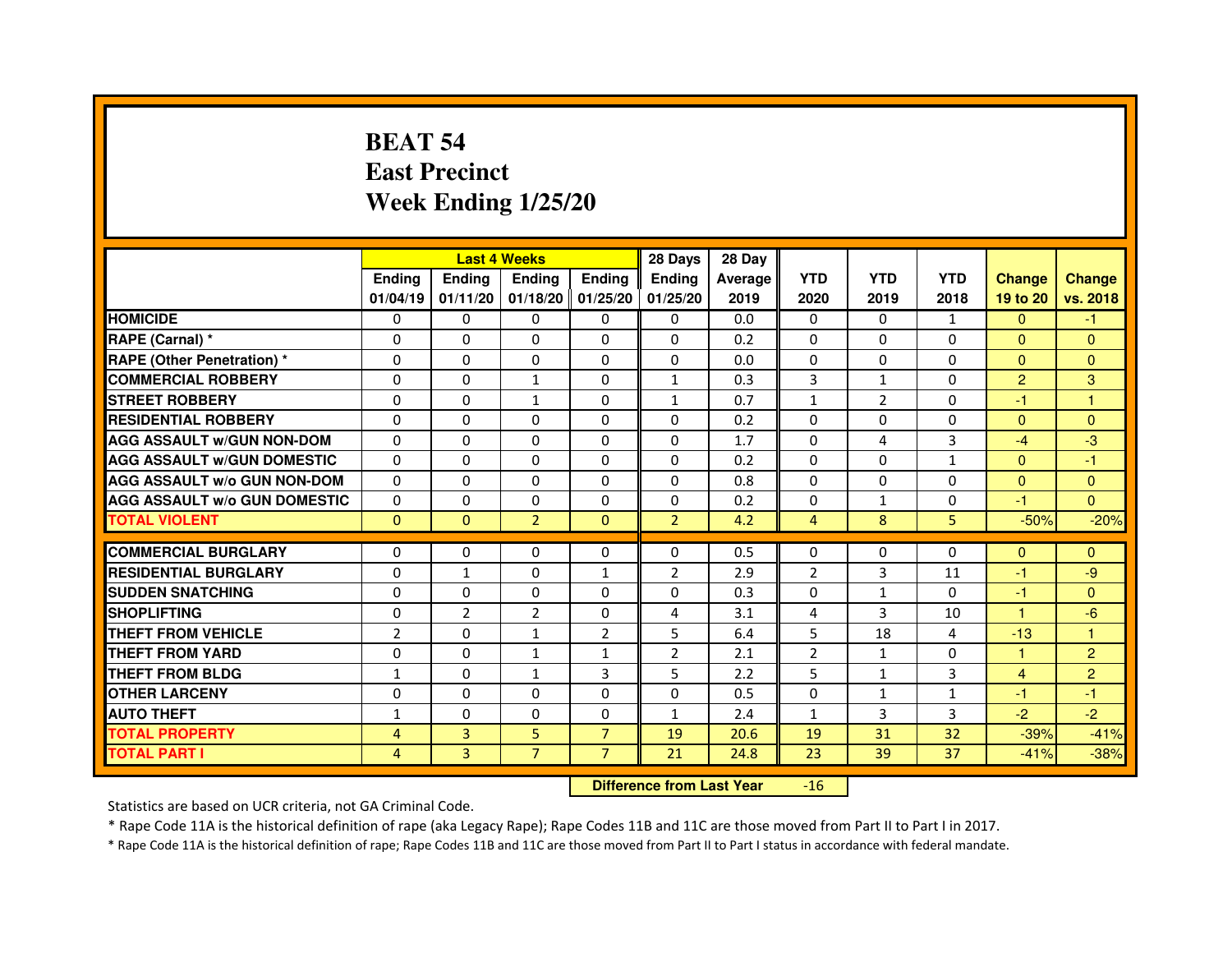# **BEAT 55 East PrecinctWeek Ending 1/25/20**

|                                     |                |                                  | <b>Last 4 Weeks</b> |                | 28 Days        | 28 Day  |                |                |                |               |                |
|-------------------------------------|----------------|----------------------------------|---------------------|----------------|----------------|---------|----------------|----------------|----------------|---------------|----------------|
|                                     | <b>Ending</b>  | <b>Ending</b>                    | <b>Ending</b>       | <b>Ending</b>  | <b>Ending</b>  | Average | <b>YTD</b>     | <b>YTD</b>     | <b>YTD</b>     | <b>Change</b> | <b>Change</b>  |
|                                     | 01/04/19       | 01/11/20                         | 01/18/20            | 01/25/20       | 01/25/20       | 2019    | 2020           | 2019           | 2018           | 19 to 20      | vs. 2018       |
| <b>HOMICIDE</b>                     | $\Omega$       | $\Omega$                         | $\Omega$            | 0              | 0              | 0.0     | $\Omega$       | $\Omega$       | $\Omega$       | $\mathbf{0}$  | $\Omega$       |
| RAPE (Carnal) *                     | $\Omega$       | $\Omega$                         | $\Omega$            | 0              | 0              | 0.2     | 0              | $\mathbf{1}$   | 0              | $-1$          | $\mathbf{0}$   |
| <b>RAPE (Other Penetration) *</b>   | $\mathbf{0}$   | $\Omega$                         | $\Omega$            | $\Omega$       | $\Omega$       | 0.0     | $\Omega$       | $\Omega$       | $\Omega$       | $\mathbf{0}$  | $\overline{0}$ |
| <b>COMMERCIAL ROBBERY</b>           | $\mathbf{0}$   | $\Omega$                         | $\Omega$            | $\Omega$       | $\Omega$       | 0.1     | $\Omega$       | $\Omega$       | $\Omega$       | $\mathbf{0}$  | $\overline{0}$ |
| <b>STREET ROBBERY</b>               | $\Omega$       | $\Omega$                         | $\Omega$            | $\Omega$       | $\Omega$       | 0.3     | $\Omega$       | $\Omega$       | $\Omega$       | $\Omega$      | $\Omega$       |
| <b>RESIDENTIAL ROBBERY</b>          | $\Omega$       | $\Omega$                         | $\Omega$            | 0              | 0              | 0.1     | $\Omega$       | 0              | $\Omega$       | $\Omega$      | $\mathbf{0}$   |
| <b>AGG ASSAULT w/GUN NON- DOM</b>   | $\Omega$       | $\Omega$                         | $\Omega$            | $\Omega$       | $\Omega$       | 0.2     | $\Omega$       | $\Omega$       | $\mathbf{1}$   | $\Omega$      | $-1$           |
| <b>AGG ASSAULT w/GUN DOMESTIC</b>   | $\Omega$       | $\Omega$                         | $\Omega$            | $\Omega$       | $\Omega$       | 0.3     | $\Omega$       | $\Omega$       | $\Omega$       | $\Omega$      | $\Omega$       |
| <b>AGG ASSAULT w/o GUN NON-DOM</b>  | $\Omega$       | $\Omega$                         | $\Omega$            | $\Omega$       | $\Omega$       | 0.4     | $\Omega$       | $\Omega$       | $\Omega$       | $\Omega$      | $\Omega$       |
| <b>AGG ASSAULT W/o GUN DOMESTIC</b> | $\Omega$       | $\Omega$                         | $\Omega$            | $\Omega$       | $\Omega$       | 0.4     | $\Omega$       | $\Omega$       | $\Omega$       | $\Omega$      | $\Omega$       |
| <b>TOTAL VIOLENT</b>                | $\mathbf{0}$   | $\mathbf{0}$                     | $\mathbf{0}$        | $\mathbf{0}$   | $\mathbf{0}$   | 2.0     | $\mathbf 0$    | $\mathbf{1}$   | $\mathbf{1}$   | $-100%$       | $-100%$        |
| <b>COMMERCIAL BURGLARY</b>          | 1              | $\mathbf{0}$                     | $\mathbf{0}$        | 0              | $\mathbf{1}$   | 0.5     | 1              | 0              | 0              | 1             | 1              |
| <b>RESIDENTIAL BURGLARY</b>         | $\Omega$       | $\mathbf{1}$                     | $\Omega$            | $\Omega$       | $\mathbf{1}$   | 1.8     | $\mathbf{1}$   | $\overline{2}$ | 3              | $-1$          | $-2$           |
| <b>SUDDEN SNATCHING</b>             | $\Omega$       | $\Omega$                         | $\Omega$            | $\Omega$       | $\Omega$       | 0.2     | $\Omega$       | $\mathbf{1}$   | $\Omega$       | $-1$          | $\overline{0}$ |
| <b>SHOPLIFTING</b>                  | $\Omega$       | 5                                | $\overline{7}$      | 3              | 15             | 16.0    | 22             | 9              | 18             | 13            | $\overline{4}$ |
| THEFT FROM VEHICLE                  | $\mathbf{0}$   | $\Omega$                         | $\Omega$            | 1              | 1              | 3.6     | $\overline{2}$ | 3              | 6              | $-1$          | $-4$           |
| <b>THEFT FROM YARD</b>              | $\overline{2}$ | $\Omega$                         | $\Omega$            | $\Omega$       | $\overline{2}$ | 1.3     | $\overline{2}$ | $\mathbf{1}$   | $\overline{2}$ | $\mathbf{1}$  | $\overline{0}$ |
| THEFT FROM BLDG                     | $\Omega$       | $\Omega$                         | $\mathbf{1}$        | $\Omega$       | $\mathbf{1}$   | 1.8     | $\mathbf{1}$   | $\Omega$       | $\overline{2}$ | 1             | $-1$           |
| <b>OTHER LARCENY</b>                | $\mathbf{0}$   | $\mathbf{1}$                     | $\Omega$            | $\Omega$       | 1              | 0.3     | $\mathbf{1}$   | 0              | $\mathbf{1}$   | 1.            | $\mathbf{0}$   |
| <b>AUTO THEFT</b>                   | $\mathbf{1}$   | $\Omega$                         | $\Omega$            | $\Omega$       | $\mathbf{1}$   | 0.8     | $\mathbf{1}$   | $\mathbf{1}$   | $\mathbf{1}$   | $\Omega$      | $\overline{0}$ |
| <b>TOTAL PROPERTY</b>               | $\overline{4}$ | $\overline{7}$                   | 8                   | $\overline{4}$ | 23             | 26.2    | 31             | 17             | 33             | 82%           | $-6%$          |
| <b>TOTAL PART I</b>                 | $\overline{4}$ | $\overline{7}$                   | 8                   | $\overline{4}$ | 23             | 28.2    | 31             | 18             | 34             | 72%           | $-9%$          |
|                                     |                | <b>Difference from Last Year</b> |                     | 13             |                |         |                |                |                |               |                |

 **Difference from Last Year**

Statistics are based on UCR criteria, not GA Criminal Code.

\* Rape Code 11A is the historical definition of rape (aka Legacy Rape); Rape Codes 11B and 11C are those moved from Part II to Part I in 2017.